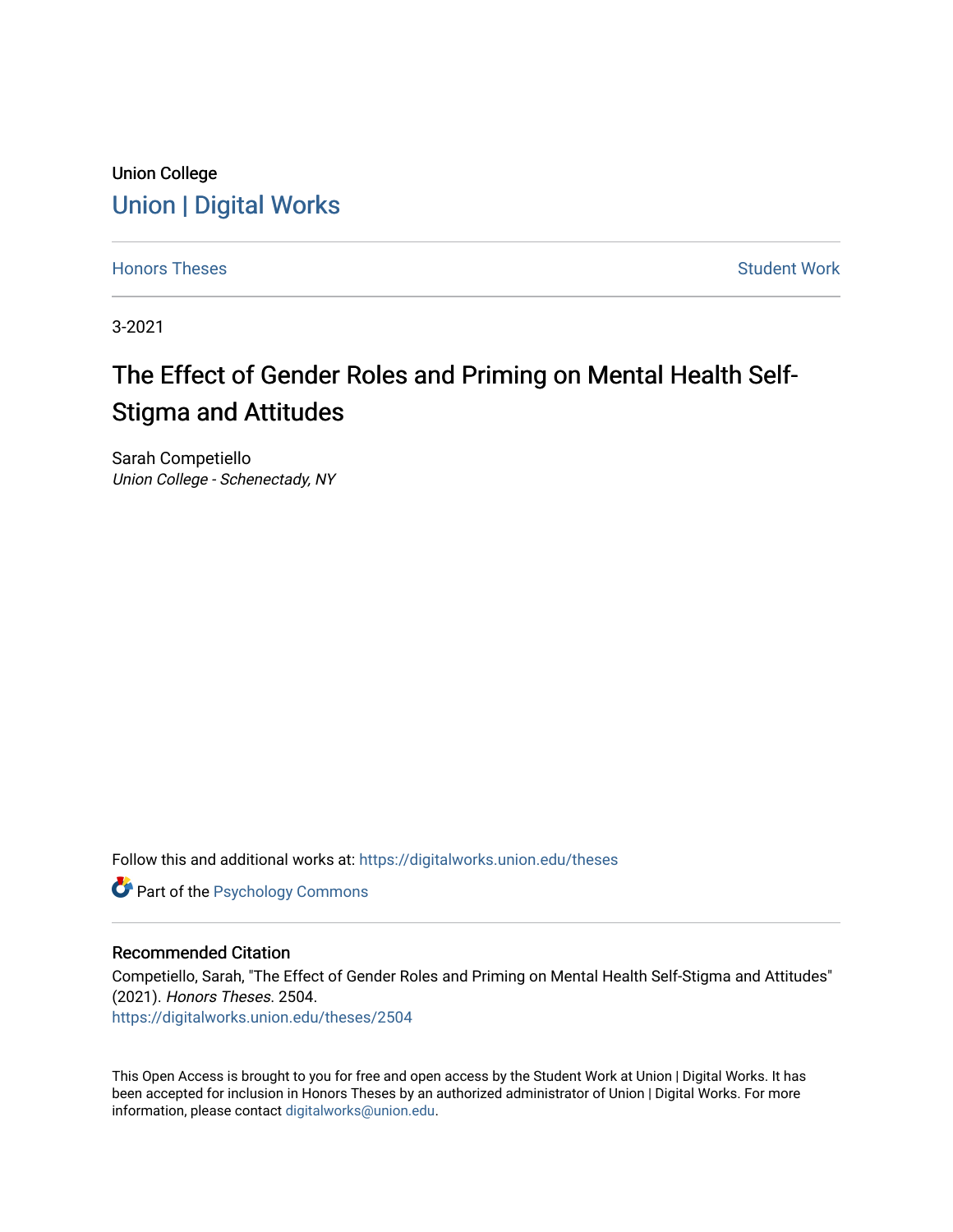# The Effect of Gender Roles and Priming on Mental Health Self-Stigma and Attitudes

By

Sarah Competiello

\* \* \* \* \* \* \* \* \*

Submitted in partial fulfillment

of the requirements for

Honors in the Department of Psychology

UNION COLLEGE

March, 2021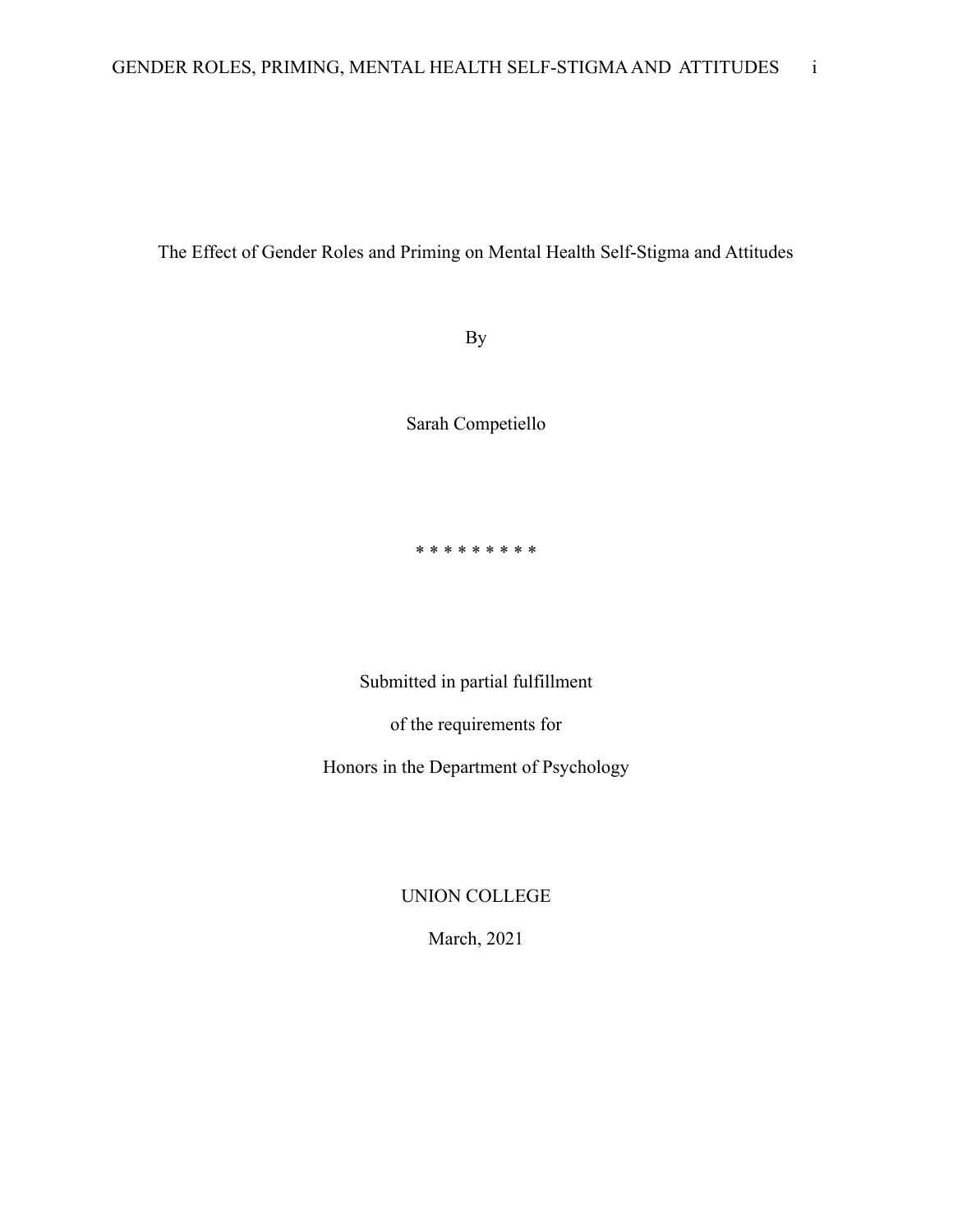#### Abstract

## ADVISOR: George Bizer

Prior research suggests that gender roles and gender are both related to mental health self-stigma and attitudes toward help seeking. In the present study, I explored whether espousal of gender roles and priming people with mental health stigma would interact to predict levels of mental health self-stigma and attitudes toward help-seeking. I also tested whether gender moderated this relationship. Some participants were primed with fake Twitter posts that promoted mental health stigma, while others were exposed to neutral Tweets. All participants then responded to questionnaires assessing espousal of gender roles, levels of mental health self-stigma, attitudes toward help-seeking, and gender identity. Results indicated that the prime increased mental health self-stigma among men. Among women, the prime increased mental health self-stigma for low gender role espousal-participants, but there was no such effect among high-espousal participants. I found a similar result for attitudes toward help-seeking, although this effect did not reach traditional levels of significance. My findings suggest that people are highly sensitive to discussion of mental health stigma. This means that, as a result of having a conversation with a friend who emphasizes mental health stigma, someone's mental health self-stigma might increase and their attitudes toward help-seeking could become more negative.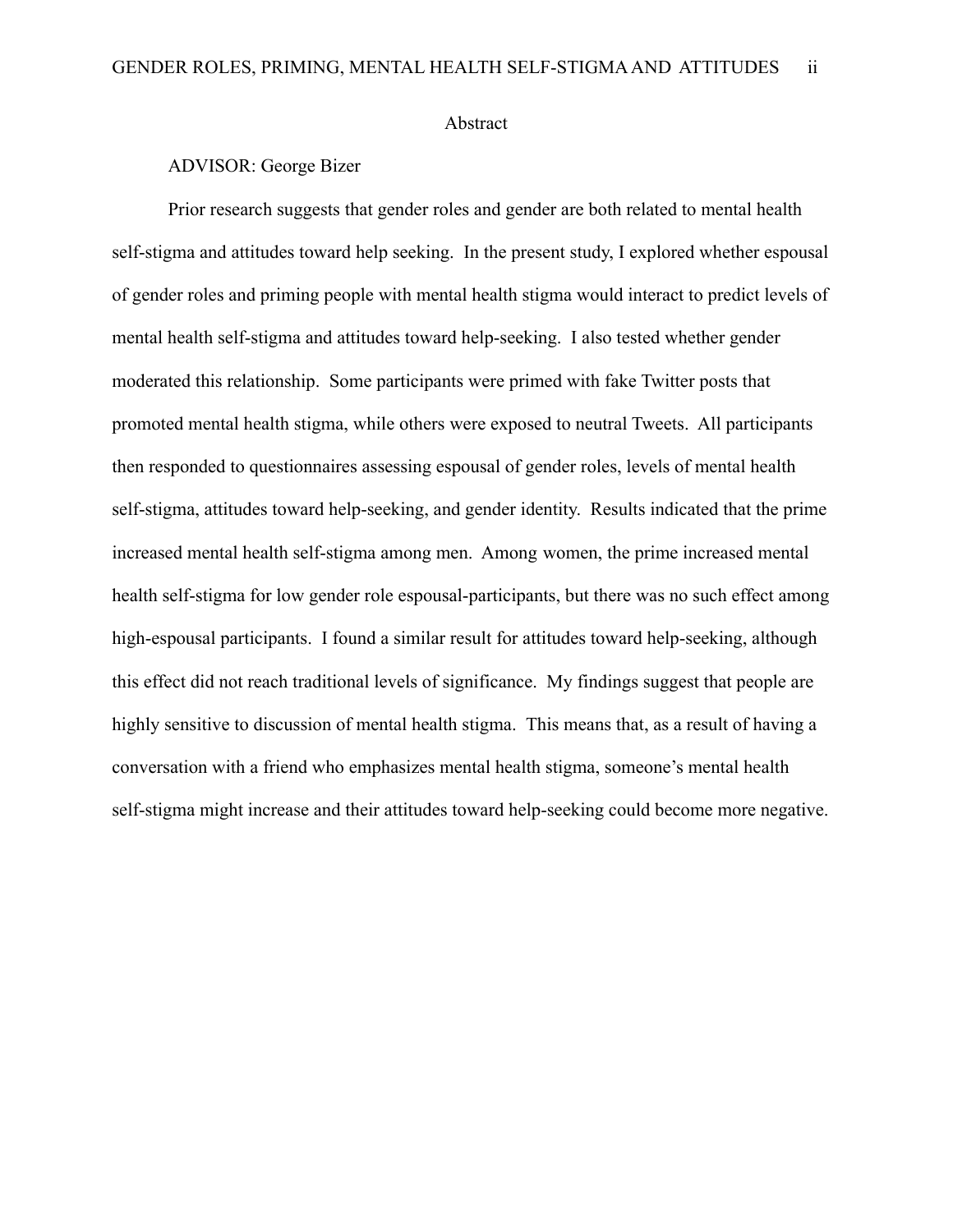The Effect of Gender Roles and Priming on Mental Health Self-Stigma and Attitudes

Although mental health disorders are prevalent among adults in the United States, many people do not seek professional help. According to the National Institute of Mental Health (2020), about 51.5 million adults (aged 18 and above) experienced a mental health condition in the United States during 2019. Of those adults, only about 23 million (44.8%) received professional psychological help during 2019 (National Institute of Mental Health, 2020). There are several factors that might explain why fewer than half of the adults who experienced a mental health disorder sought treatment. One potential explanation could be issues of practicality, such as, but not limited to, lack of transportation and/or financial instability (Andrade et al., 2014). Moreover, a key reason behind failure to seek professional psychological help is often stigma surrounding mental health (Andrade et al., 2014). There are two main types of mental health stigma: public stigma and self-stigma (Corrigan & Rao, 2012). Public stigma is defined as "prejudice and discrimination" toward people with mental health disorders, while self-stigma is when people internalize these stereotypes and begin to believe that they are true (Corrigan  $\&$ Rao, 2012, p.464).

## *Mental Health Stigma*

Prior research has explored the presence of mental health stigma among different groups of people. For example, Covarrubias and Han (2011) explored the stigma toward people with serious mental illness (SMI) present among Master of Social Work (MSW) students. 71 MSW students, 83.1% of whom were female, participated in the study in their last semester. The researchers were interested in the relationship between mental health stigma and several factors, including stereotypes about mental health. To operationalize mental health stigma, the researchers asked participants questions about whether they would restrict the rights of people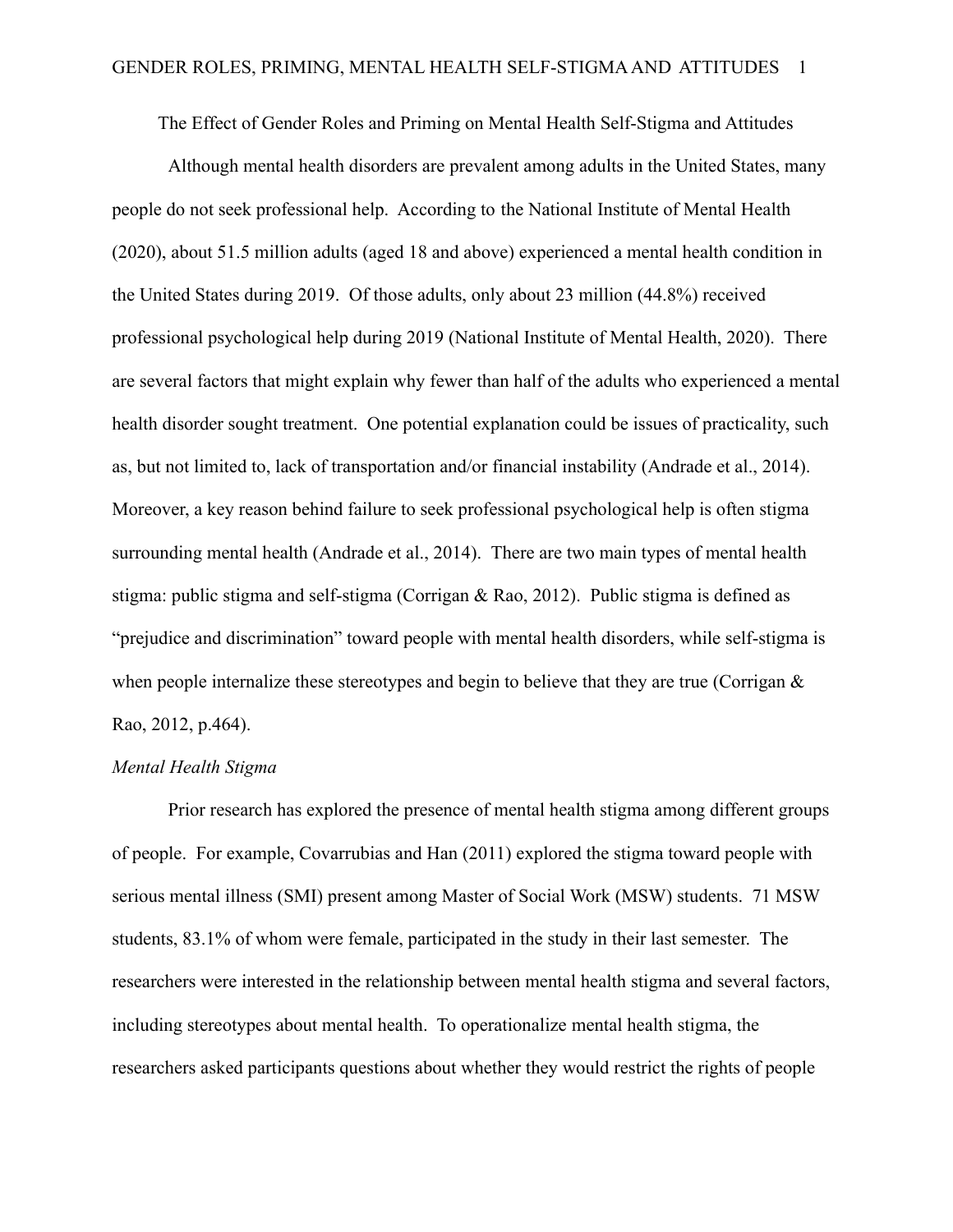with SMI, as well as questions about their desire to distance themselves from those with SMI. Further, the researchers administered several questionnaires in order to measure participants' level of social contact with people with SMI, the stereotypes they held about mental health, and whether or not they believed that someone with SMI has the ability to recover. Results showed that having social contact with friends with SMI was related to lower desire for social distance, while more desire for social distance was associated with higher stereotypes of mental health. Further, individuals were more likely to state their desire to restrict the rights of, as well as distance themselves from, people with SMI if they held stereotypes that people with SMI were dangerous and that their SMI is what defines their identity. These results suggest that it might be important for people to have more exposure to the SMI population, since this factor was associated with lower levels of mental health-related stigma.

Another angle would be to explore additional factors related to mental health stigma. Zhao et al. (2015) explored how mental health self-stigma might be related to attachment styles and interpersonal relationships among adolescents. Participants included 115 Canadian high school students, ranging from 15 to 16 years old. 39 of the participants were male, 74 were female, and 2 did not disclose their gender. The researchers administered the Self-Stigma of Seeking Help (SSOSH) scale in order to measure mental health self-stigma held by participants (Vogel, Wade, & Haake, 2006). Further, Zhao et al. (2015) used other measures to learn about participants' desire to socially distance themselves from people with mental health concerns, as well as their attachment style, interpersonal relationships, self-esteem, and likelihood to conform to social desirability norms. Results showed that adolescents who perceived their attachment style to be secure and had strong relationships with peers had less mental health self-stigma and less desire to socially distance themselves from people with mental health concerns. However,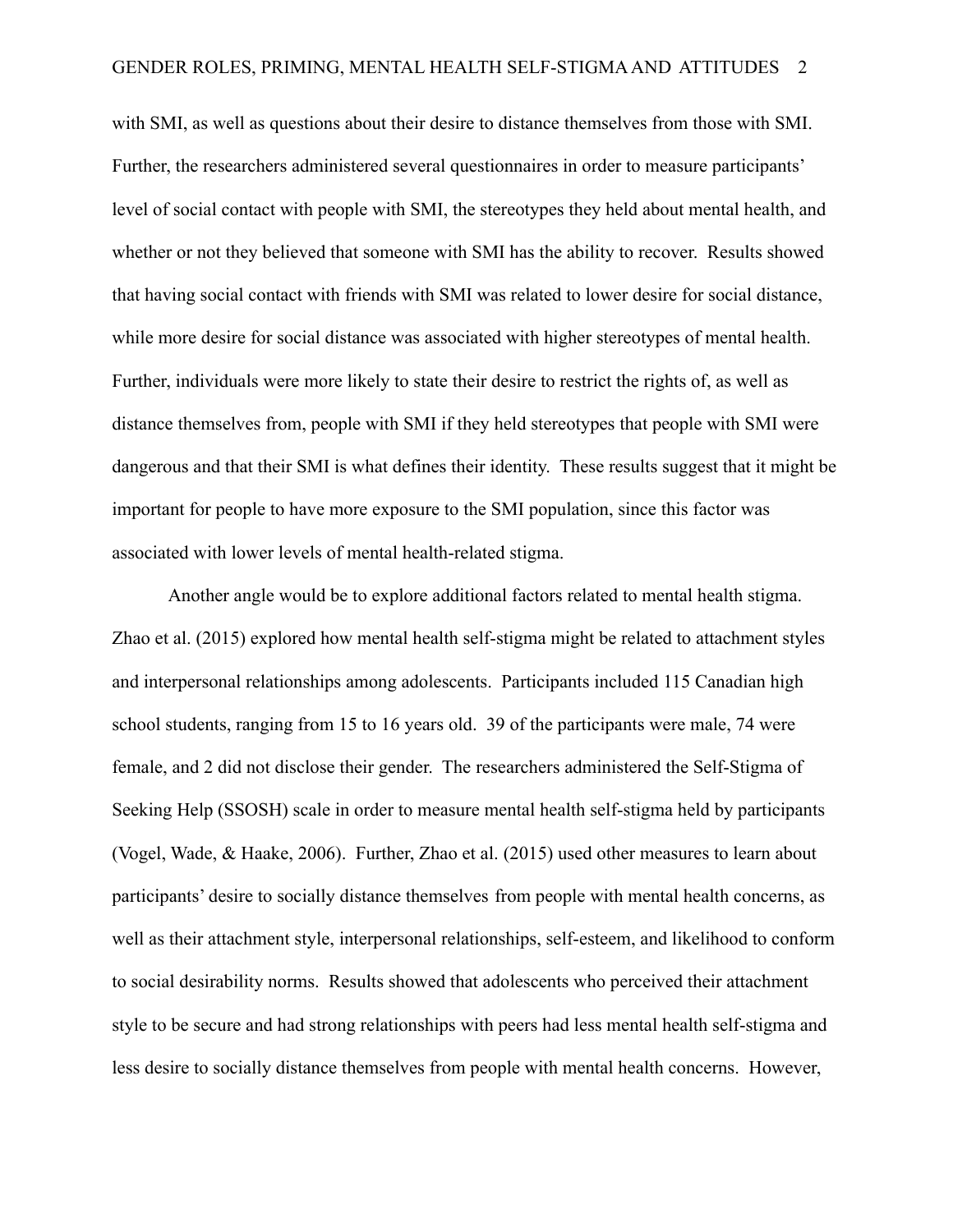individuals whose parent was their go-to person had more of a desire to socially distance themselves from people with mental health concerns. Further, social desirability was positively related to self-esteem, and was negatively associated with having a supportive friend. These results imply that it is important for children to have strong relationships with peers and a strong attachment style, since these factors were correlated with lower amounts of mental health self-stigma.

Beyond identifying that different groups of people hold mental health stigma, a next step is to study interventions that aim to lower people's stigma. Knifton et al. (2010) researched mental health stigma and potential discrimination among black and ethnic minority (BME) communities in Scotland. Participants of their study included 257 individuals from BME communities, 73% of whom identified as female. As part of the study, these individuals engaged in 26 mental health workshops over a nine-week period, which discussed a variety of mental health-related topics, such as the different psychological disorders that exist and the stigma that surrounds them. Before and after completing the workshops, participants completed a survey to measure their "knowledge, attitudes, and [behavioral] intent" of mental health (Knifton et al., 2010, p.499). Results indicated that participants' level of mental health stigma was lower after completion of the workshops than before. Further, the researchers found that it was important for the workshops to acknowledge the participants' cultures in order for the participants to positively engage in the workshops. These results imply that it might be helpful to educate people about mental health, while taking the characteristics of different cultures into consideration, since this was related to lower levels of mental health stigma.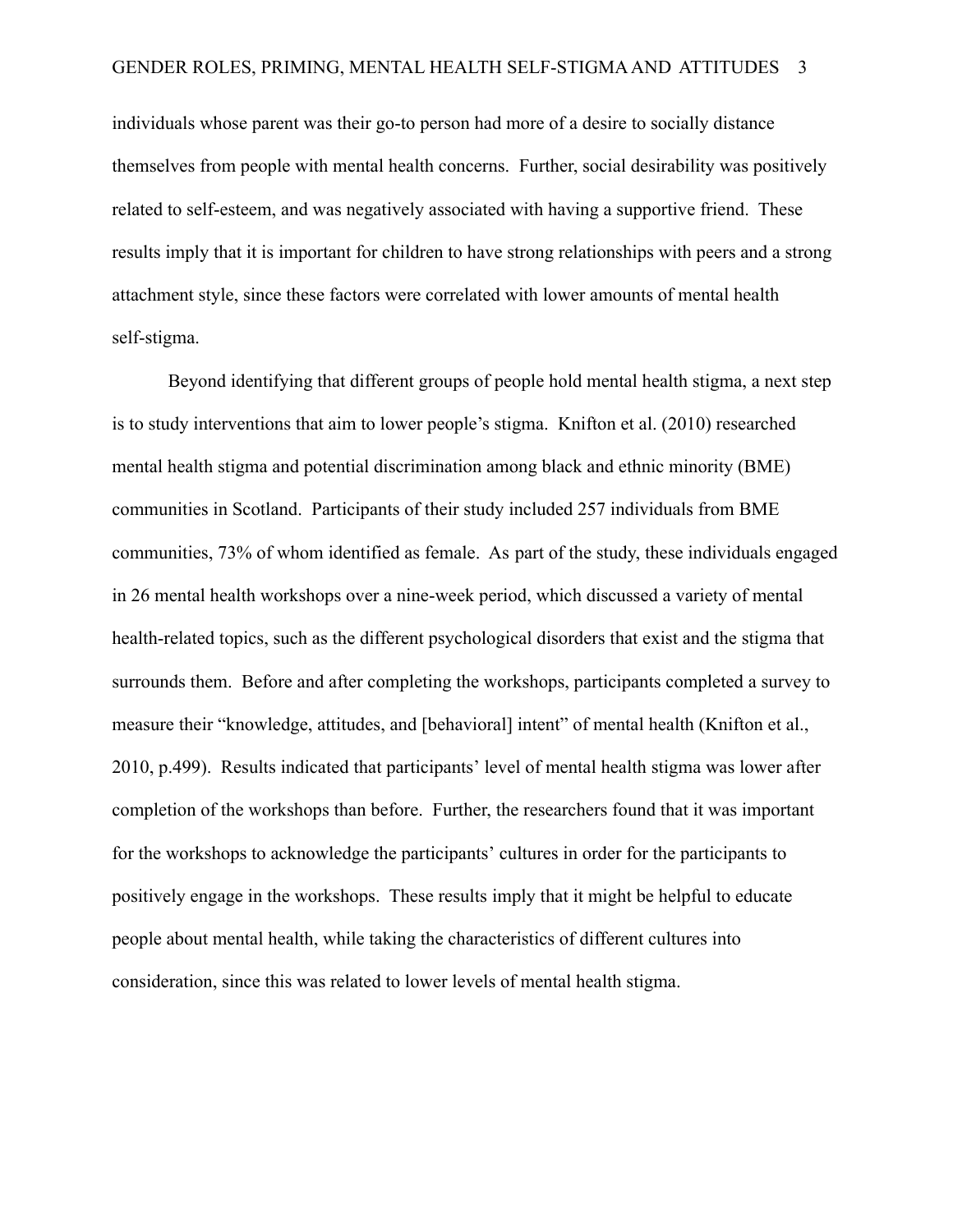## *Mental Health Stigma and Help-Seeking*

A next step is to explore whether the presence of mental health stigma is related to people's mental health-related decisions. Lannin et al. (2016) assessed whether self-stigma of mental health was associated with people's likelihood of researching mental health concerns and treatment options. 370 college students participated in this study, 61% of whom were female. The researchers used the SSOSH scale (Vogel et al., 2006) in order to measure mental health self-stigma held by participants. Additionally, Lannin et al. (2016) used the short form of the Attitudes Toward Seeking Professional Psychological Help (ATSPPH-SF) scale (Fischer & Farina, 1995) in order to measure participants' attitudes toward help-seeking. After the questionnaires were administered online, and the study was ostensibly complete, participants were given mental health information and resources. Results indicated that participants with higher levels of mental health self-stigma were less likely to seek information about mental health conditions and treatment options. Mental health self-stigma predicted attitudes toward counseling, while attitudes toward counseling predicted likelihood to seek information about mental health (Lannin et al., 2016). These results suggest that it might be important to teach people, from a young age, about mental health, since this factor was related to lower levels of mental health self-stigma and more positive attitudes toward mental health.

Beyond the association between mental health stigma and likelihood to seek mental health-related information, it is important to understand the relationship between mental health stigma and people's attitudes toward actually seeking mental health treatment. Masuda and Boone (2011) studied the potential relationship between mental health stigma, self-concealment, and help-seeking attitudes among Asian American and European American college students. Participants included 357 college students: 122 Asian Americans (80 of whom were female) and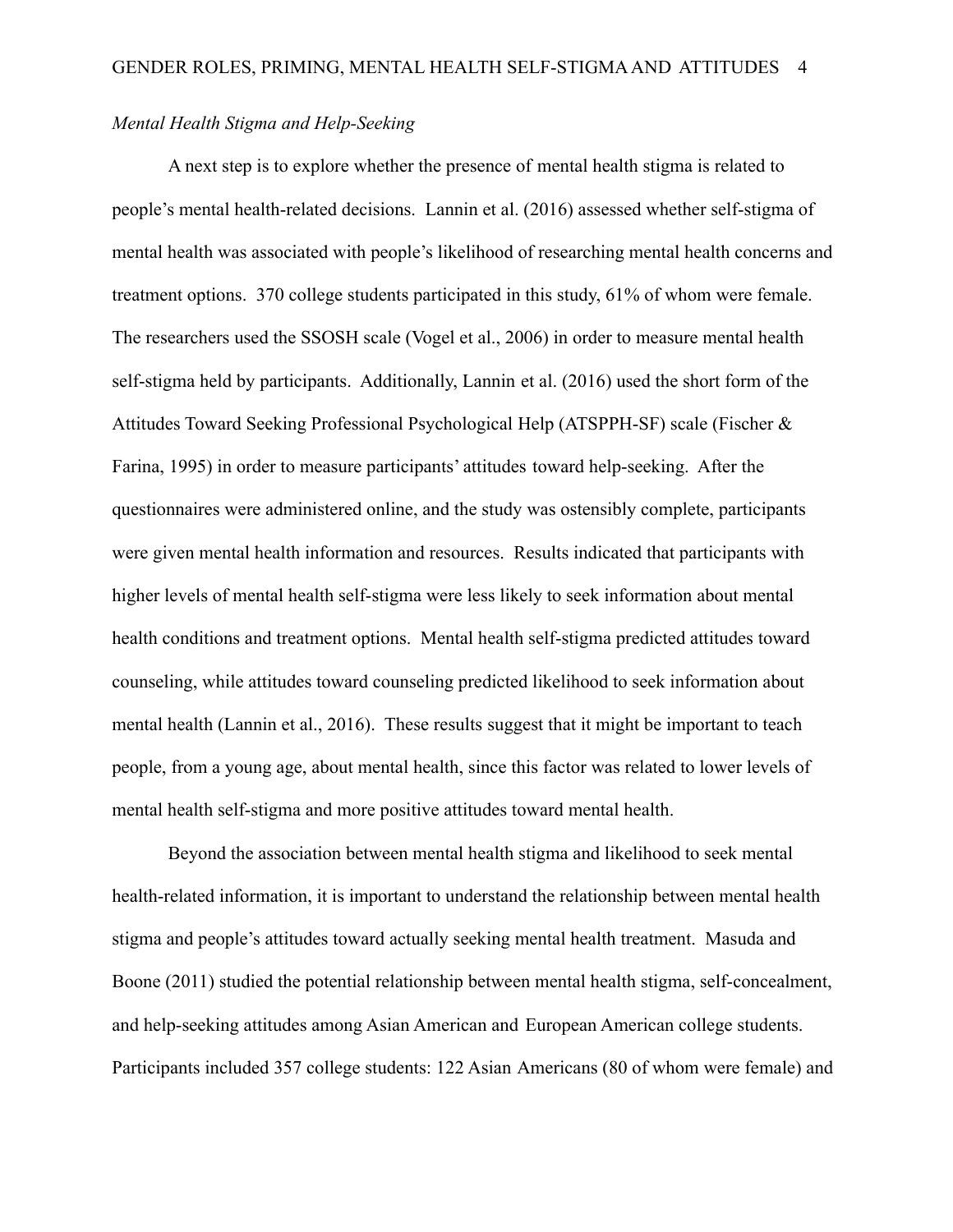235 European Americans (164 of whom were female). In order to measure attitudes toward help-seeking, the researchers used the ATSPPH scale (Fischer & Turner, 1970), which is the longer, and original, version of the measure used by Lannin et al. (2016; Fischer & Farina, 1995). This questionnaire was used to assess participants' help-seeking attitudes. Masuda and Boone (2011) administered two additional questionnaires in order to measure mental health stigma (i.e. negative attitudes) and self-concealment (i.e. tendency to not tell others about personal information that might be viewed negatively). Results indicated that females had more positive attitudes toward help-seeking, including "greater recognition of need and greater confidence in mental health practitioners" than men (Masuda & Boone, 2011, p.272). Moreover, among both the Asian American and European American groups, mental health stigma and self-concealment were both negatively correlated with attitudes toward help-seeking overall. Thus, regardless of race, there was a relationship between mental health stigma, self-concealment, and help-seeking attitudes. These findings suggest that it might be important for there to be less mental health stigma and for people to be more willing to confide in others about their thoughts and feelings, since these factors were related to more positive attitudes toward help-seeking and higher likelihood of seeking professional help.

Other researchers have also studied how mental health stigma is associated with people's willingness to seek out treatment. Jennings et al. (2015) explored the relationship between the stigma surrounding seeking professional help, self-reliance of coping, and seeking treatment among college students. 246 college students participated in this study, 74.7% of whom were female. The researchers used the SSOSH scale (Vogel et al., 2006) in order to measure mental health self-stigma. Moreover, Jennings et al. (2015) used several other questionnaires to measure perceived stigma of seeking help, attitudes toward seeking professional treatment, and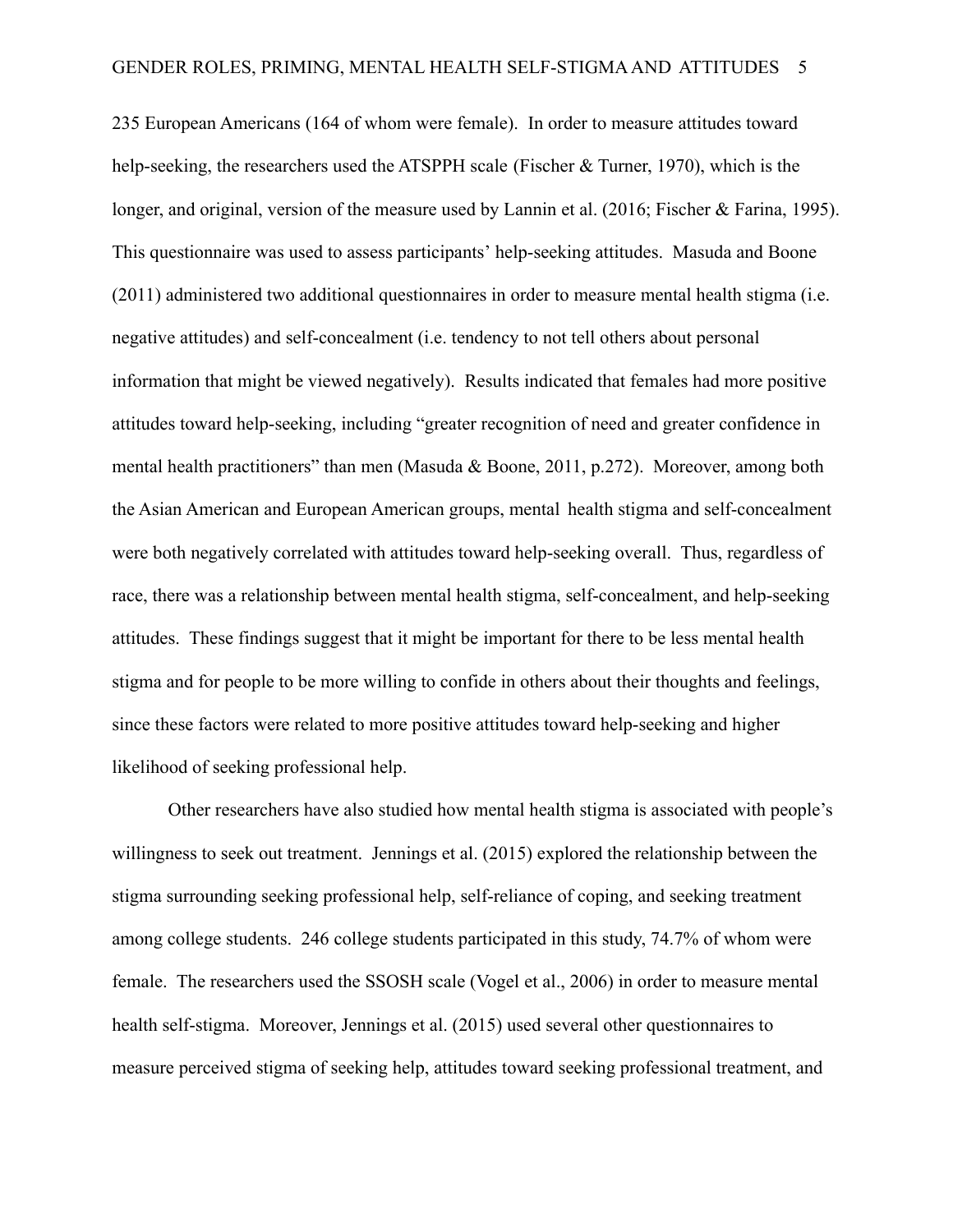self-reliance of coping with mental health concerns (i.e. likelihood of someone dealing with their problems on their own), as well as past experiences with treatment. Additionally, the researchers used several different measures to inquire about the participants' history of experiencing issues, such as depression or alcohol-related problems. Results indicated that a more negative attitude toward seeking treatment was related to higher levels of mental health self-stigma, perceived stigma, and self-reliance. These results imply that it is important to educate people on mental health, since this factor was related to lower levels of mental health stigma, higher levels of comfort in talking about feelings with others, and higher likelihood of seeking professional help. *Women, Mental Health Stigma, and Help-Seeking*

Clearly, then, a wealth of research has demonstrated a relationship between mental health stigma and attitudes toward seeking treatment. To what extent is this association moderated by gender? Beginning with women, Hom et al. (2018) studied mental health stigma and professional mental health treatment among women firefighters who experienced suicidal feelings during their careers. Participants included 119 current women firefighters in the United States who reported being suicidal. In order to measure mental health self-stigma, the researchers used the SSOSH scale (Vogel et al., 2006). Additionally, Hom et al. (2018) administered several questionnaires in order to gather demographic information, as well as learn about the participants' mental health treatment history, past experiences with suicidality (i.e. thoughts, plans), perceived stigma around mental health, and barriers to mental health treatment. At the completion of the surveys, the researchers provided participants with mental health resources. Concerns about mental health stigma (i.e. being treated differently by others) were the most common "hypothetical barriers to care" that participants indicated (Hom et al., 2018, p.316). Interestingly, though, mental health self-stigma was not significantly correlated with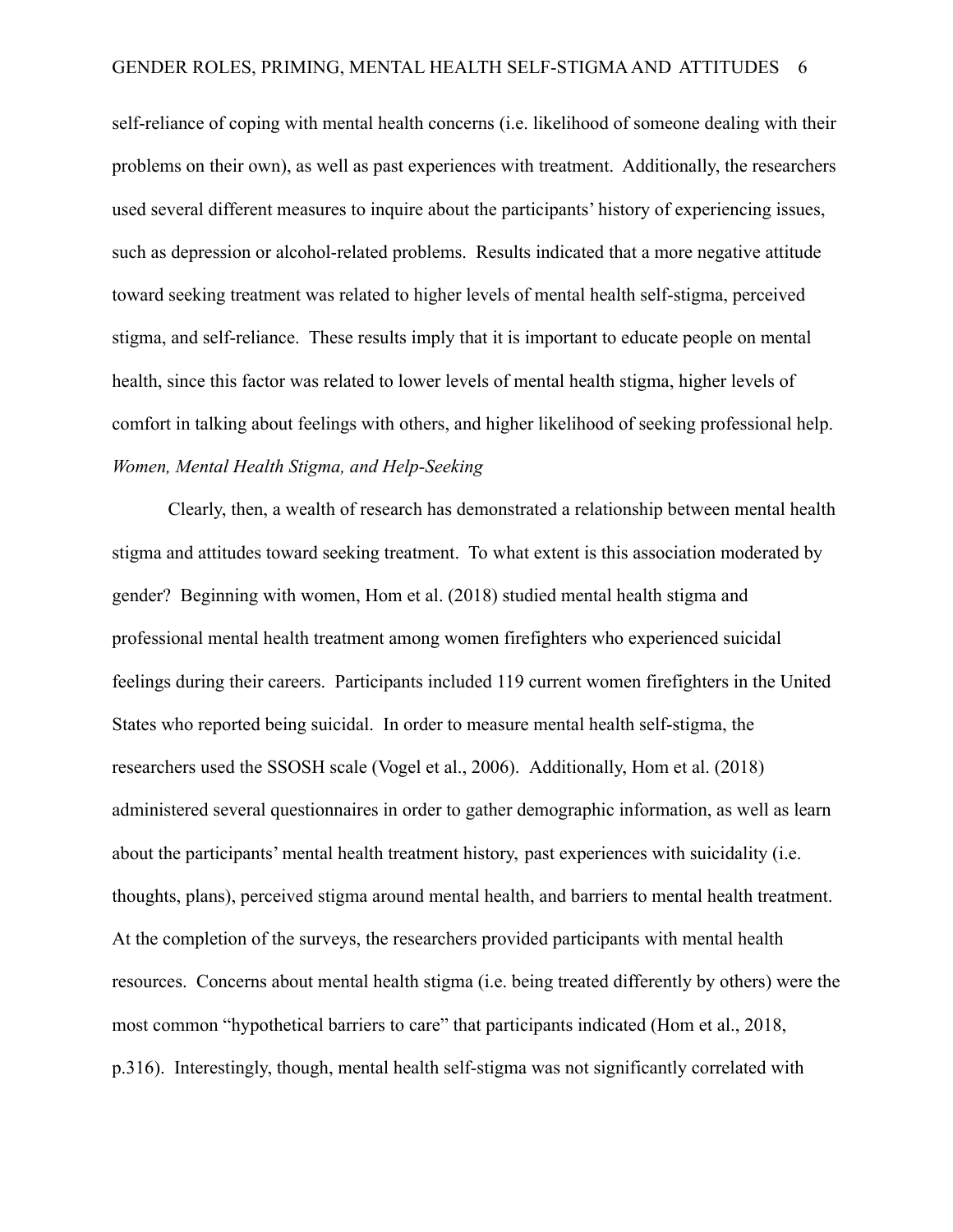seeking psychological treatment. These results suggest that mental health public stigma, as opposed to self-stigma, might be related to people's willingness to engage in psychological treatment.

Other research has also explored factors related to women's mental health. Zalat, Mortada, and Seifi (2019) assessed the differences in mental health stigma and help-seeking attitudes between working and non-working Egyptian women. Participants included 240 Egyptian women, 115 of whom worked at various private schools and 125 of whom were not working and were enrolled in outpatient programs. The researchers administered several questionnaires in order to assess whether participants were experiencing mental health disorders, the stigma that participants held about mental health, and the attitudes that participants had toward seeking professional help, as well as demographic information. Results indicated that working women had more positive attitudes about help-seeking, more mental health conditions, and less mental health stigma than did non-working women. Moreover, among both groups, personal mental health stigma and social support were the primary factors that predicted participants' attitudes toward help-seeking. These results imply that it might be especially important to educate people who do not have mental health conditions, since they tend to have more mental health stigma and less favorable attitudes toward help-seeking, as compared to people who suffer with mental health conditions.

Yet another study that examined women's experiences with mental health stigma was conducted by Nadeem et al. (2007). These researchers examined the extent to which mental health stigma explains why low-income immigrant and United States-born black and Latina women underuse mental health services. Participants included 15,383 low-income women who went through depression screening. The researchers asked participants questions in order to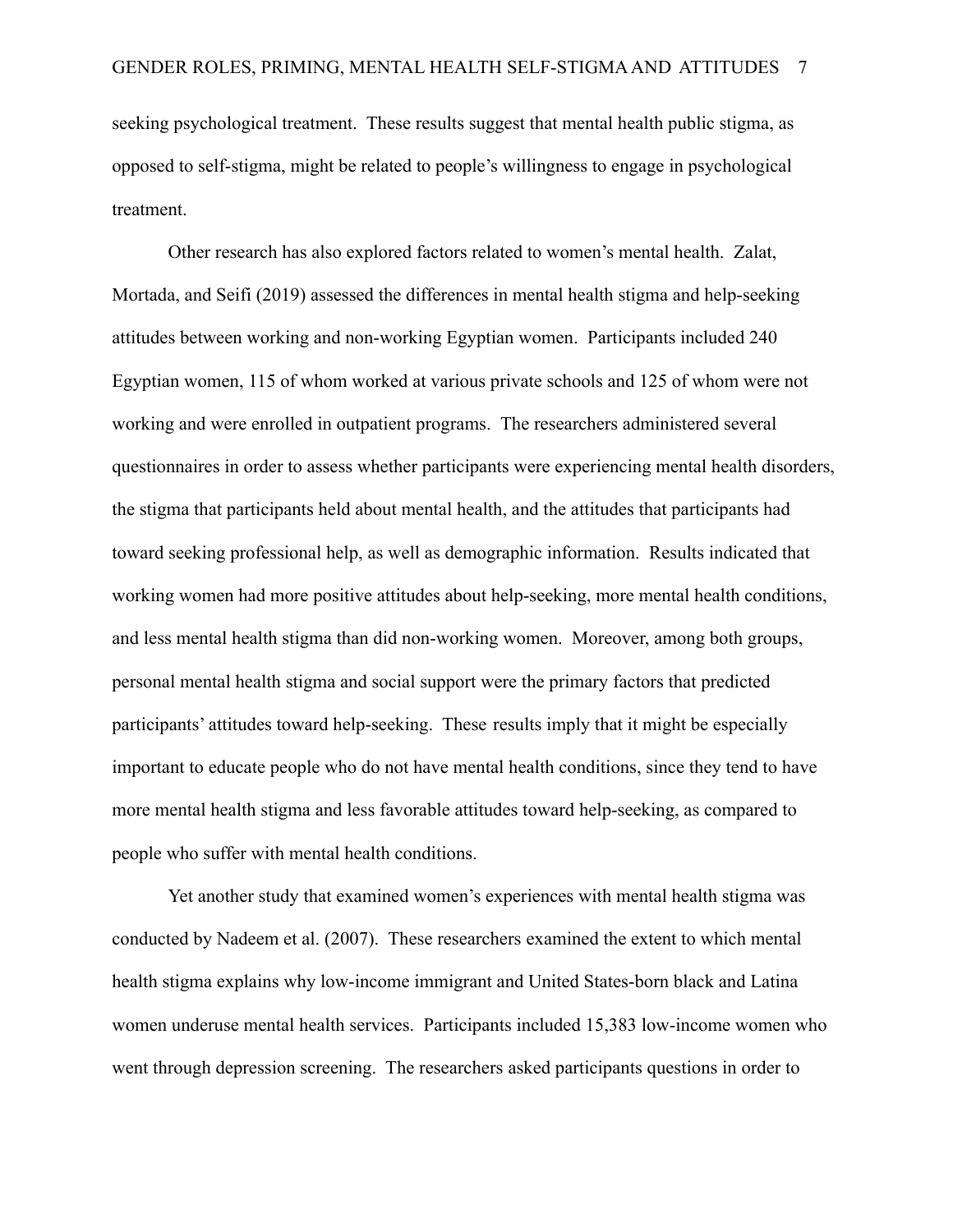understand their level of mental health stigma, logistical barriers to receiving professional help, and interest in receiving psychological treatment, as well as demographic characteristics. All questionnaires were administered orally, either in English or Spanish, depending on which language the participant was most comfortable speaking. Results indicated that among women with depression, immigrant women were more likely to express concerns about mental health stigma than United States-born white women. Additionally, immigrant African women, immigrant Caribbean women, United States-born black women, and United States-born Latina women were all less likely to want treatment than were United States-born white women. Based on these results, it is critical to keep someone's culture, and whether or not they are an immigrant, in mind when considering their experiences with mental health stigma and when inquiring about their desire for psychological treatment.

#### *Men, Mental Health Stigma, and Help-Seeking*

Similarly to the previous studies on women, researchers have studied mental health stigma held by men. DeBate, Gatto, and Rafal (2018) used the Information-Motivation-Behavioral Skills model to understand why college men utilize counseling services at a low rate. The researchers sampled 1,242 college men from the University of South Florida. In order to assess mental health self-stigma, the researchers used a modified version of the SSOSH scale (Vogel et al., 2006). Further, DeBate et al. (2018) combined several different measures in order to assess information (i.e. knowledge about mental health) and behavioral skills (i.e. intention to seek care for various behavioral and mental health issues). Moreover, in order to assess motivation, the researchers administered the ATSPPH-SF scale (Fischer & Farina, 1995) in order to measure attitudes toward seeking treatment for mental health concerns. Results showed positive correlations between information and motivation,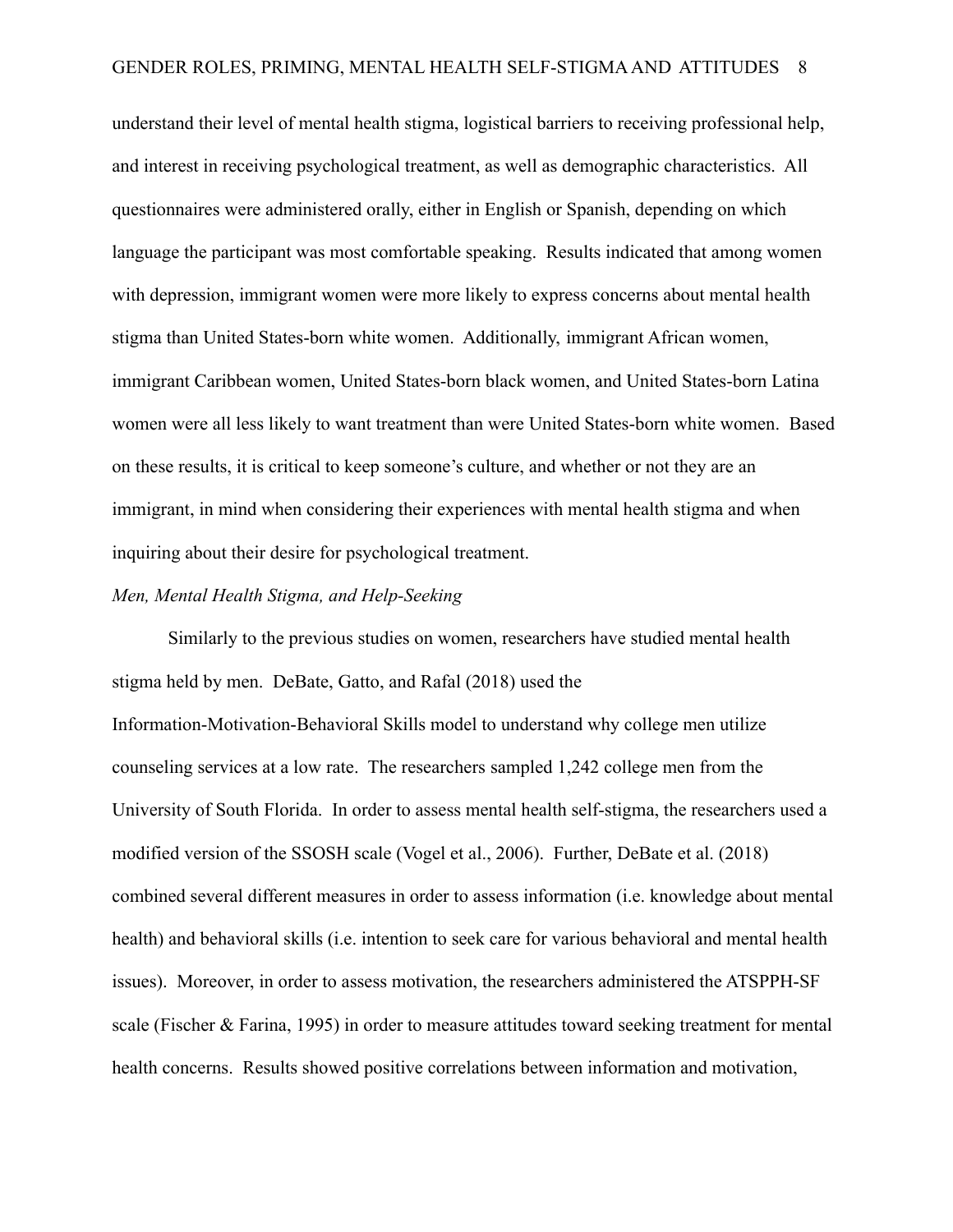information and behavioral skills, and motivation and behavioral skills (Debate et al., 2018). Further, mental health stigma mediated all three of these relationships. These findings suggest that information, motivation, behavioral skills, and mental health stigma are all connected. Thus, when considering mental health stigma, it is important to keep the factors of information, motivation, and behavioral skills in mind.

Other studies have also explored mental health stigma among men, but with a focus on gender norms. Specifically, Vogel et al. (2011) studied the relationship between gender norms, mental health self-stigma, and attitudes toward seeking help among men from "diverse backgrounds" (p.368). Participants included 4,773 men, with a mean age of 32.9 years. The researchers used the SSOSH scale (Vogel et al., 2006) to measure mental health self-stigma and used the ATSPPH-SF scale (Fischer & Farina, 1995) in order to measure attitudes toward help-seeking. Further, Vogel et al. (2011) used additional questionnaires to measure participants' "conformity to dominant masculine gender norms," as well as whether or not they experienced depression (p.372). The authors used path-analysis modeling to provide evidence consistent with the causal claim that depression directly affected attitudes toward help-seeking. Moreover, depression had an indirect effect, such that depression predicted mental health self-stigma, which then predicted attitudes. Similarly, masculinity had a direct effect on attitudes toward help-seeking, as well as an indirect effect, such that masculinity predicted mental health self-stigma, which then predicted attitudes. These results imply that depression and masculinity are both related to mental health self-stigma and attitudes toward help-seeking. Thus, when discussing mental health stigma among men, as well as men's attitudes toward help-seeking, it might be important to consider the concept of masculinity.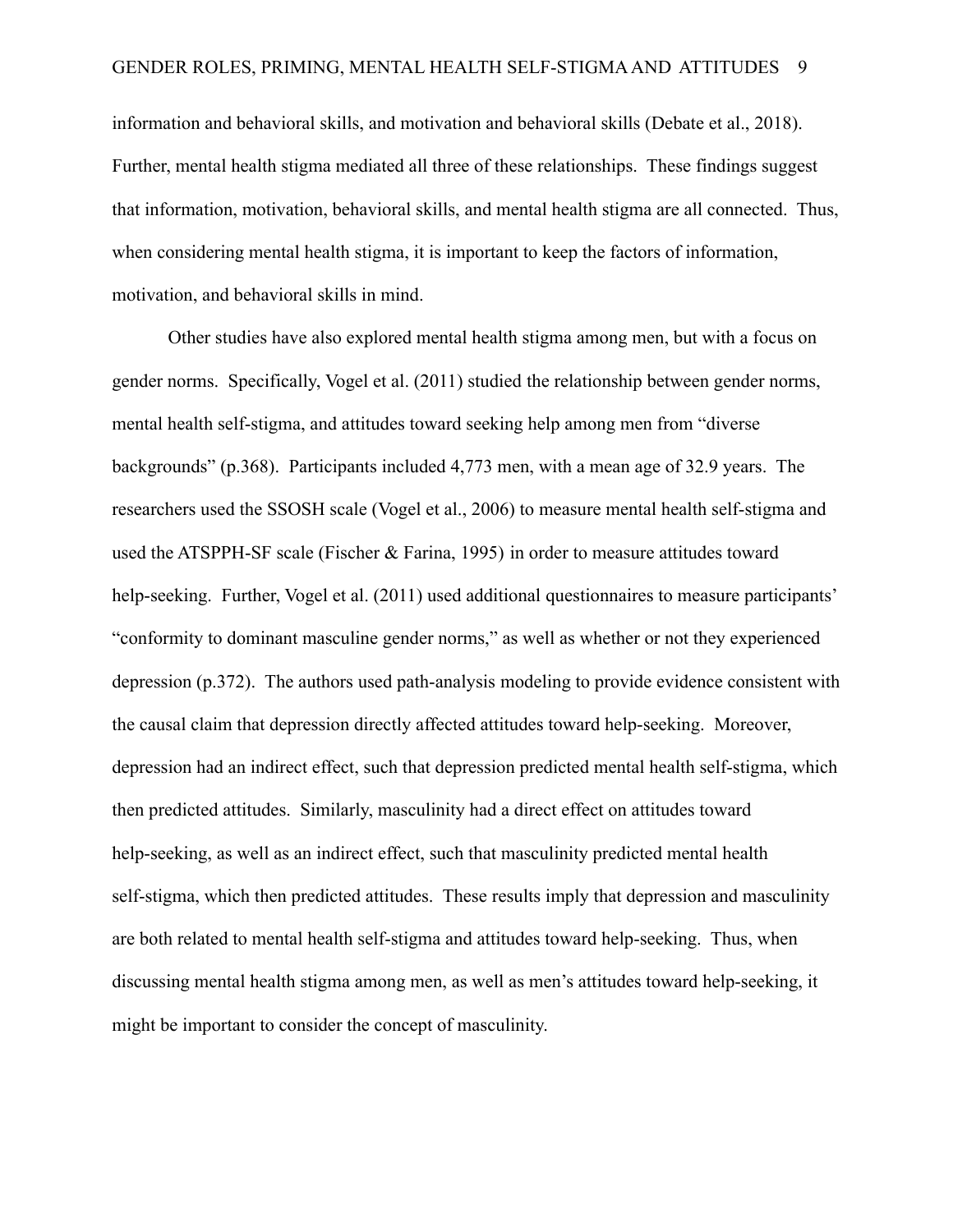In addition to Vogel et al. (2011), other researchers have studied how gender norms are related to mental health stigma among men. Cole and Ingram (2020) studied gender norms and mental health self-stigma as predictors of men's likelihood to engage in professional treatment for their depression. Participants included 313 college men. The researchers used the SSOSH scale (Vogel et al., 2006) in order to measure mental health self-stigma. Further, Cole and Ingram (2020) used another questionnaire to assess gender role conflict that the participants experienced. Results indicated that gender role conflict was positively correlated with mental health self-stigma. Further, mental health self-stigma was a predictor of lower amounts of social support, less utilization of psychological treatment, and increased avoidant behaviors. These results suggest that when discussing mental health stigma and use of professional psychological services among men, it is important to keep in mind the role of gender norms.

## *Gender Differences in Mental Health Stigma and Help-Seeking*

While it is interesting to explore mental health stigma among women and men individually, we must consider both genders in a single study in order to identify potential differences between them. Juvrud and Rennels (2017) did not study mental health stigma at all, but rather how men and women differed in help-seeking behaviors while completing puzzles, as well as how these differences were related to gender stereotypes. 140 undergraduate students participated in this study, including 68 women and 72 men. Participants completed four different puzzles tasks, each with a different objective and set of rules. The researcher told the participants that he knew the solutions to the puzzles and could offer help if they chose to ask for it. After the participants completed all four tasks, they answered three questions for each task, using a Likert-type scale for their ratings. These questions dealt with which gender the participants thought each task was meant for, the difficulty of each task, and whether or not they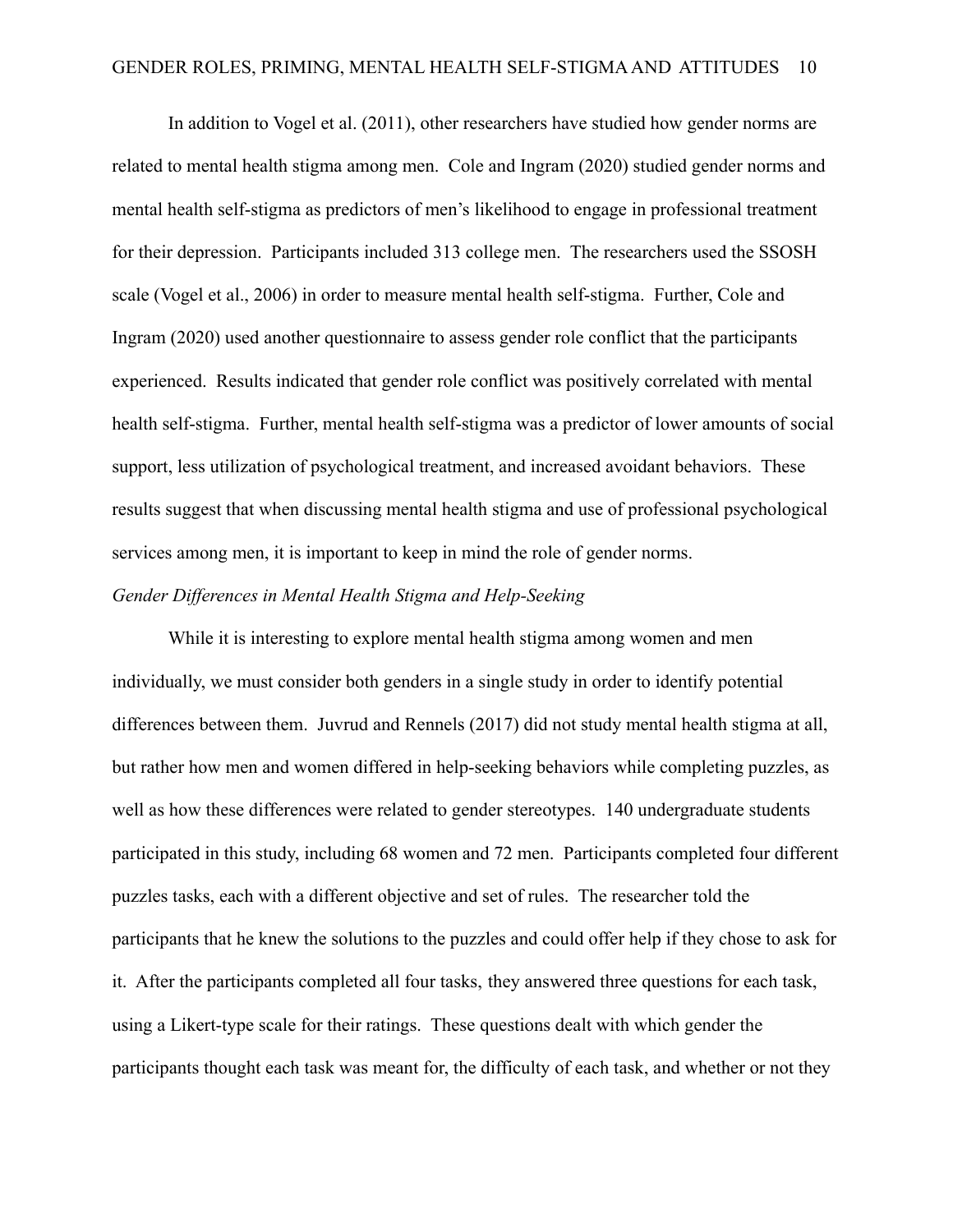had previously completed the task. Further, the participants responded to two questionnaires: one that assessed previous health help-seeking behaviors and one about gender-typed behaviors and qualities that they display. Results indicated that, for the puzzle tasks, men's help-seeking behaviors were predicted by both attitudinally endorsed gender stereotypes (OAT-AM) and personally endorsed stereotypes (OAT-PM), whereas women's help-seeking behaviors were only predicted by OAT-PM. Moreover, in terms of health help-seeking history, men's help-seeking behaviors were predicted by OAT-PM, while women's help-seeking behaviors were not predicted by gender stereotypes at all. These findings imply that, in some cases, help-seeking behaviors are highly influenced by gender stereotypes.

Beyond general help-seeking behaviors, a next step is to evaluate gender differences in willingness to seek help for mental health concerns. Chandra and Minkovitz (2006) explored this relationship among teenagers. Participants included 274 eighth grade students (138 boys and 136 girls) from two different middle schools. The researchers administered a variety of questionnaires in order to measure participants' demographic variables, level of social support, mental health stigma, experience with mental health concerns, and knowledge about mental health. Additionally, the researchers presented participants with a scenario in which one of their friends was dealing with a mental health-related issue. Participants were instructed to respond with what they would do first if their friend confided in them, as well as whether or not they thought that the issue was related to mental health. Similarly, participants were presented with a scenario where they were personally dealing with a mental health-related issue and were told to respond with how willing they would be to utilize mental health support services. Results indicated that girls had more knowledge about, and experiences with, mental health than did boys. Further, girls were much more likely than boys to express likelihood of participating in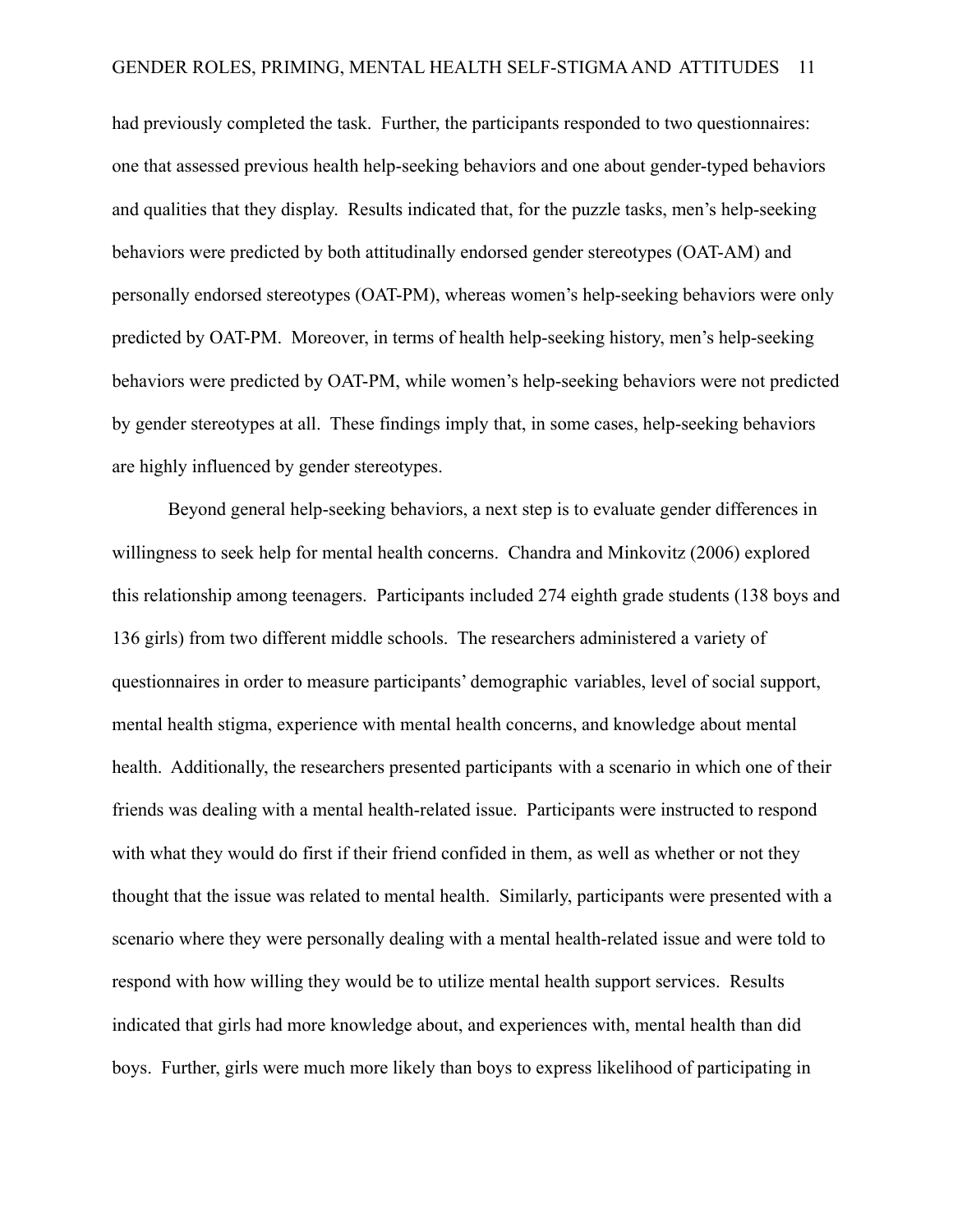mental health support. These results imply that there might be a connection between mental health knowledge, experience, and willingness to seek treatment. This is an important relationship to consider when dealing with mental health stigma, particularly among teenagers.

Other researchers have also studied gender differences in mental health stigma and attitudes toward help-seeking, but among participants who are slightly older. Specifically, Topkaya (2014) assessed the relationship between gender, mental health self-stigma, public-stigma, and attitudes toward seeking psychological help. Participants included 362 total undergraduates: 218 women, 95 men, and 49 people who did not report their gender. The researchers used a couple different measures in order to assess demographic characteristics and social mental health stigma. Additionally, participants completed the SSOSH scale (Vogel et al., 2006), which assessed mental health self-stigma, as well as the ATSPPH-SF scale (Fischer  $\&$ Farina, 1995) to measure attitudes toward help-seeking. Results showed that gender and mental health self-stigma both predicted attitudes toward help-seeking, but public mental health stigma was not a predictor of help-seeking attitudes. Moreover, men were more likely to report both self-stigma and public stigma of mental health than women were. These results suggest the importance of educating people about mental health from a young age, since this was related to lower levels of mental health stigma and more positive attitudes toward psychological help-seeking.

#### *The Present Study*

Prior research shows that there is an association between high levels of mental health stigma and negative attitudes toward help-seeking (Jennings et al., 2015). Additionally, gender roles and gender are both related to levels of mental health stigma and attitudes toward seeking psychological treatment (Vogel et al., 2011; Cole & Ingram, 2020; Topkaya et al., 2014). Based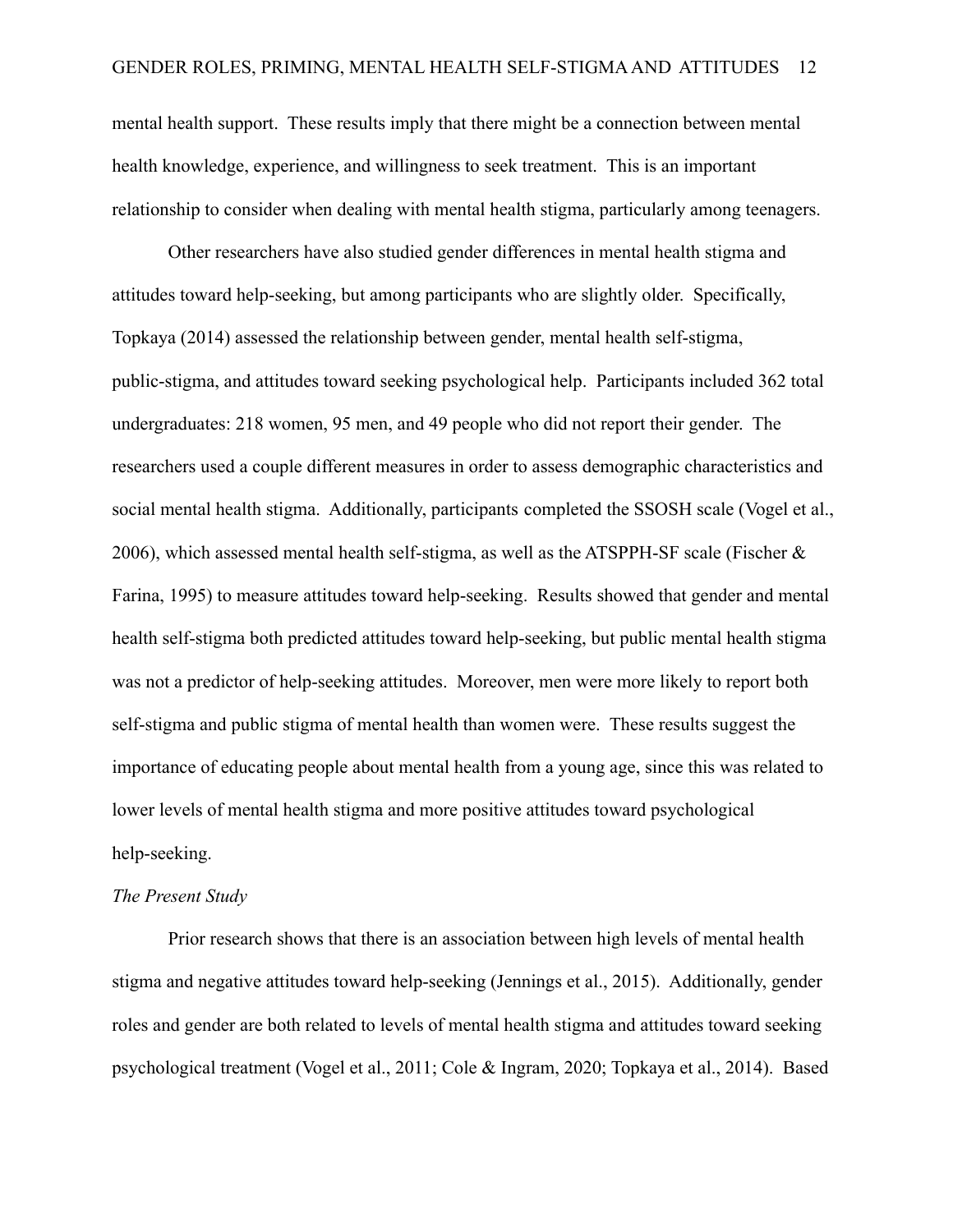on these associations, in the present study, I showed fake Twitter posts to participants, with around half of the participants being exposed to posts that referred to mental health negatively (prime condition) and the other half of participants being exposed to neutral Tweets (non-prime condition). I then examined the levels of mental health self-stigma and attitudes toward help-seeking of both men and women, based on whether or not they believe in traditional gender roles, and whether or not they were primed with mental health stigma. I hypothesized that there will be a main effect of Tweet manipulation, such that people who received the high mental health stigma Tweets will have more mental health stigma and more negative attitudes toward help-seeking overall, as compared to the control condition. Additionally, I predicted a main effect of gender, such that males will have more mental health stigma and more negative attitudes toward help-seeking overall, as compared to females. Lastly, I hypothesized a three-way interaction, such that among females, higher espousal of gender roles will predict less mental health stigma and more positive attitudes toward help-seeking. Conversely, I predicted that among males, lower espousal of gender roles will predict less mental health stigma and more positive attitudes toward help-seeking.

#### **Method**

#### **Participants**

186 individuals originally participated in this study and were recruited through Amazon Mechanical Turk. Data from nine participants were incomplete so they were removed from the sample. Additionally, one person did not disclose their gender, which was a key factor in this study, so they were removed as well. Thus, 176 participants were considered for data analysis. Of this final group of participants, 57 identified as female and 119 identified as male. The mean age of participants was 37.19 years old. 119 participants have not seen a mental health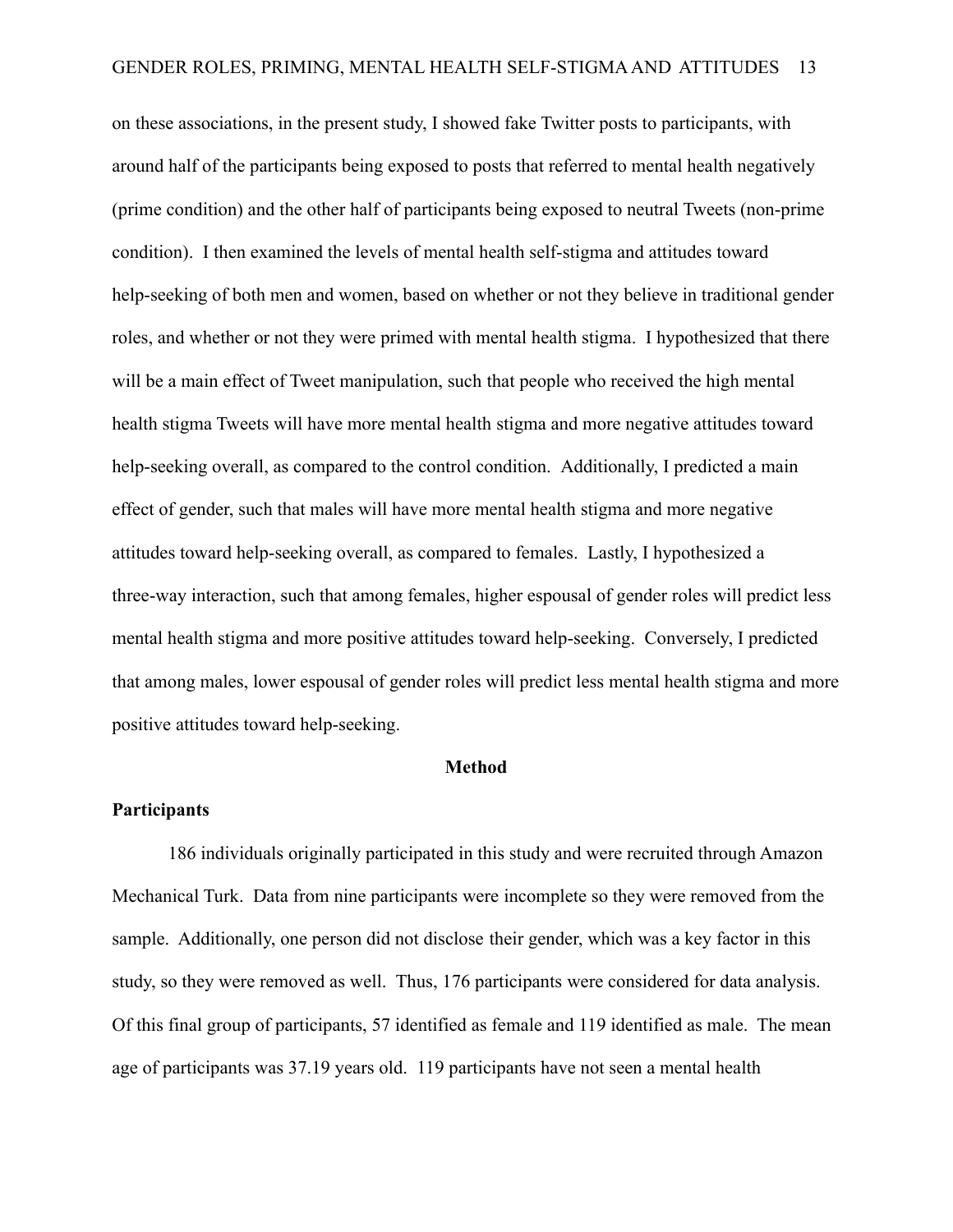practitioner, 53 have seen a mental health practitioner, and 4 did not disclose whether or not they have seen a mental health practitioner. Further, 138 participants have not been diagnosed with a mental health disorder, 36 participants have been diagnosed with a mental health disorder, and two participants did not disclose whether or not they have been diagnosed with a mental health disorder.

#### **Materials**

#### *Gender Roles*

The Personal Attributes Questionnaire (PAQ) was originally developed by Spence, Helmreich, and Stapp (1974). Later, Helmreich, Spence, and Wilhelm (1981) developed the Expressive (E) subscale of the PAQ, which was a group of items that all assessed expressiveness. In the present study, five items from the E subscale were used to measure the extent to which participants espoused traditional gender roles of femininity. The five items that were selected were those that did not overlap with other questionnaires explained by Spence and Buckner (2000). Participants were asked to determine whether different traits from the E subscale represented the typical man or woman, in order to measure participants' belief in traditional gender stereotypes (Spence & Buckner, 2000). Sample items included the extent to which "aware of others' feelings" and "emotional" describe the typical man or woman. Responses to each item were rated on a four-point scale in which 1=*woman much more than man* and 4=*man much more than woman.* Spence and Buckner (2020) instructed their participants to rate responses on a five-point scale, but I mistakenly omitted the middle value. This error might have been beneficial, such that it forced participants to take a side, instead of succumbing to social pressure and selecting the neutral option, even if it did not align with their own beliefs. The five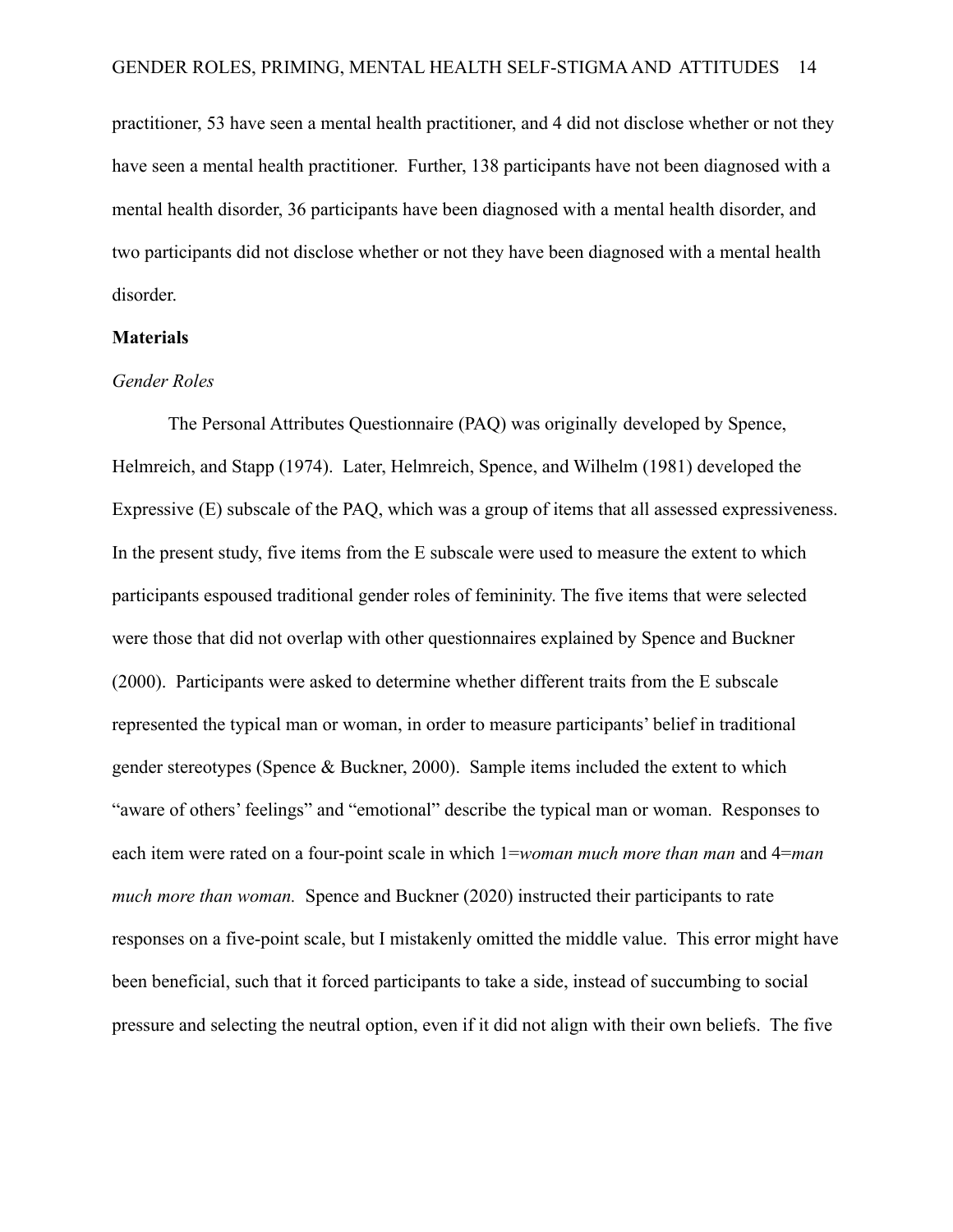items were correlated ( $\omega = 0.81$ ), such that the measure manifested acceptable internal reliability. See **Appendix A** for the questionnaire that was used in the present study.

#### *Twitter Posts*

Participants were randomly assigned to one of two conditions: high mental health stigma Tweets (prime condition) or neutral Tweets (non-prime condition). There were ten fake Tweets in each condition, with five neutral tweets being the same across the two conditions. All fake Tweets were created under the name Emily Jones, with username @ejones148, and a cartoon of the sun as the profile picture. Examples of Tweets in the high mental health stigma condition included "I was complaining to my mom about how I constantly feel worried. She thinks I might have anxiety. Anxiety is a myth though... I'm just #stressed \*weary face emoji\*" and "My friend is feeling sad again today. It's not 'depression' or 'bipolar' - those aren't real! STOP WHINING! \*goofy face emoji.\*" See **Appendix B** for the Tweets that were presented to participants in the prime condition. A couple of Tweets in the neutral condition were "Really don't want to do my homework #procrastinationnation \*yellow notebook emoji\*" and "My parents and I ordered sushi for dinner earlier! Yum! \*sushi emojis.\*" See **Appendix C** for the Twitter posts that were shown to participants in the non-prime condition.

After reading the Twitter posts, regardless of which condition participants were assigned to, they were asked to respond to four questions regarding their opinions of the posts and the author of the posts. The purpose of including these questions was so that participants did not realize that the Twitter posts served as a prime. Two of the questions asked participants about their opinions of the posts and the author. Responses for these items were on a five-point scale in which 1=*very negative* and 5=*very positive.* A sample item included "What is your overall opinion of the Twitter posts?" The other two questions asked participants how interesting they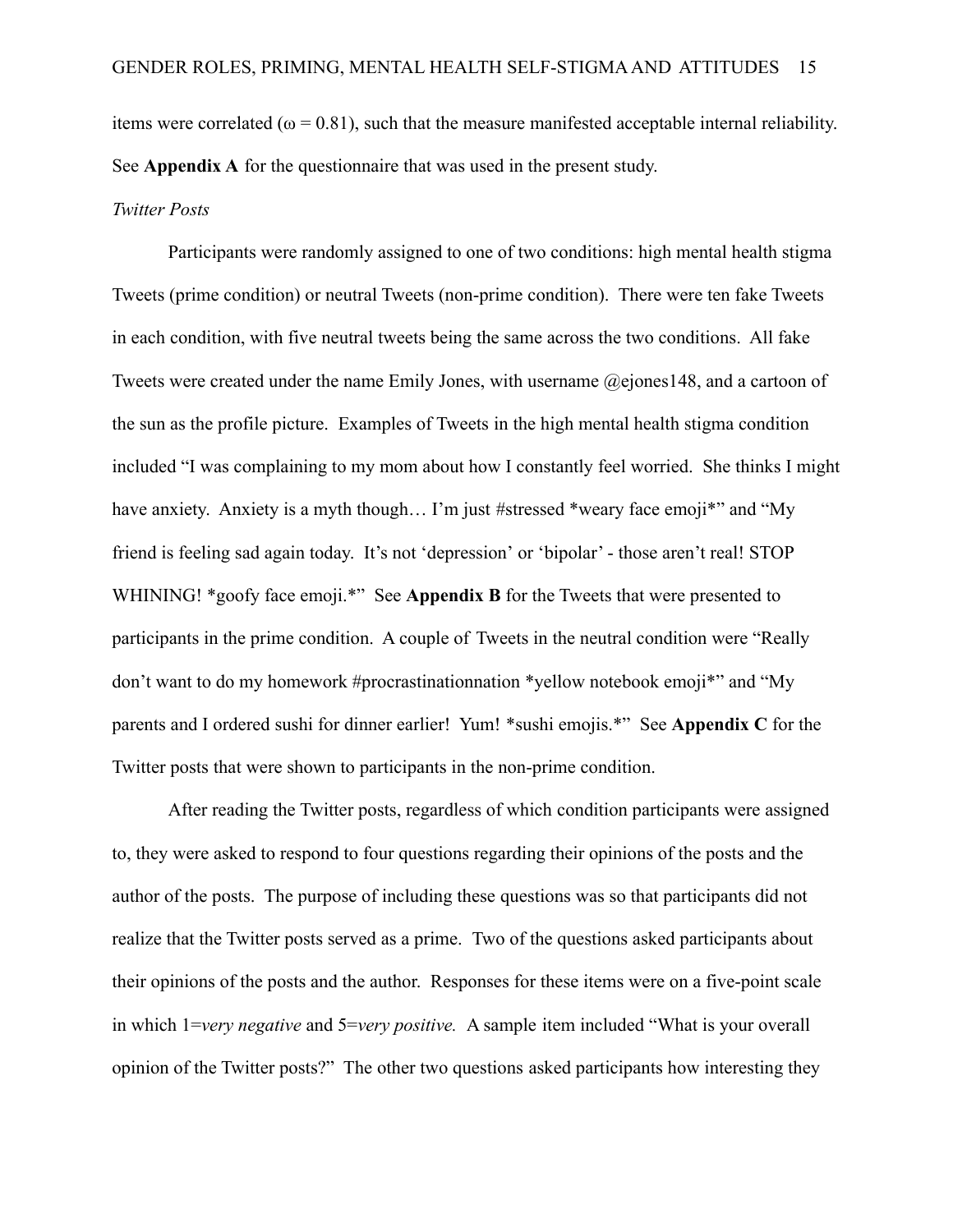found the Twitter posts, as well as the author. Responses for these items were on a five-point scale, where 1=*very boring* and 5=*very interesting.* A sample item included "Based on the tweets, how interesting do you think the author is as a person overall?" See **Appendix D** for the questions that participants were asked.

#### *Self-Stigma of Mental Health*

In order to measure self-stigma of mental health, the Self-Stigma of Seeking Help (SSOSH) scale (Vogel et al., 2006) was used. This questionnaire consisted of ten different items, all geared toward assessing whether or not participants' self-esteem would be impacted by their decision to seek psychological help. Sample items included "If I went to a therapist, I would be less satisfied with myself" and "My view of myself would not change just because I made the choice to see a therapist." Responses for each item were on a five-point scale in which 1=*strongly disagree* and 5=*strongly agree.* Five of the items were reverse-coded, such that higher scores reflected more mental health self-stigma (i.e. seeking psychological help would damage one's self-esteem). The scale manifested acceptable internal reliability ( $\omega = 0.89$ ). See **Appendix E** for the questionnaire that I used in this study.

## *Attitudes Toward Help-Seeking*

The 29-item Attitudes Toward Seeking Professional Psychological Help (ATSPPH) scale was originally developed by Fischer & Turner (1970). The present study utilized the short form of this measure (ATSPPH-SF; Fischer & Farina, 1995). This 10-item measure assessed participants' attitudes toward seeking psychological help. I revised the eighth item from "Considering the time and expense involved in psychotherapy, it would have doubtful value for a person like me" to "Therapy is timely and expensive; it would not be of value for me." I made this change in order to make the item more clear. Sample items included "The idea of talking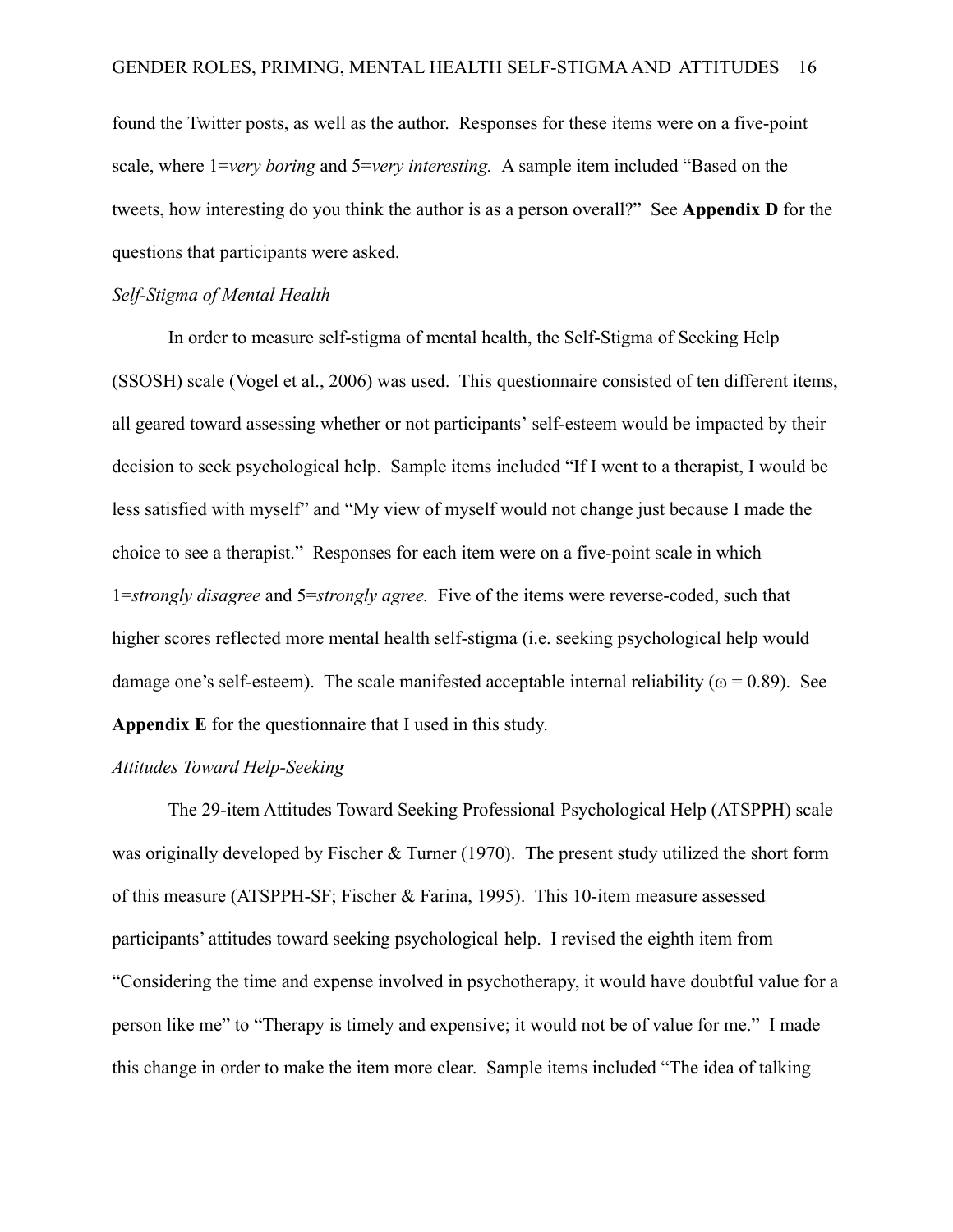about problems with a psychologist strikes me as a poor way to get rid of emotional conflicts" and "I might want to have psychological counseling in the future." Responses for each item were rated on a four-point scale in which 1=*agree* and 4=*disagree*. Five of the items were reverse-coded, so that higher scores reflected more negative attitudes toward psychological help-seeking. The scale manifested acceptable internal reliability ( $\omega = 0.75$ ). See **Appendix F** for the questionnaire that was used in this study.

## *Demographics*

Participants were asked to identify their gender, age, whether or not they have ever seen a mental health practitioner, and whether or not they have ever been diagnosed with a mental health disorder. See **Appendix G** for the exact demographic questions that participants were asked to answer.

## **Procedure**

After clicking on the study in Amazon Mechanical Turk, participants completed an informed consent form (see **Appendix H**). Upon agreeing to engage in the study, participants completed items from the E subscale of the PAQ (Helmreich et al., 1981; Spence & Buckner, 2020). Then, participants were randomly assigned to read Twitter posts in one of two conditions: high mental health stigma Tweets (prime condition) or neutral Tweets (non-prime condition). After reading the Tweets, participants in both conditions responded to four questions relating to their opinions of the content of the Tweets, as well as the author of the Tweets. Next, participants completed the SSOSH scale (Vogel et al., 2006), as well as the ATSPPH-SF scale (Fischer & Farina, 1995). Participants then answered demographic questions and read a debriefing statement (see **Appendix I**).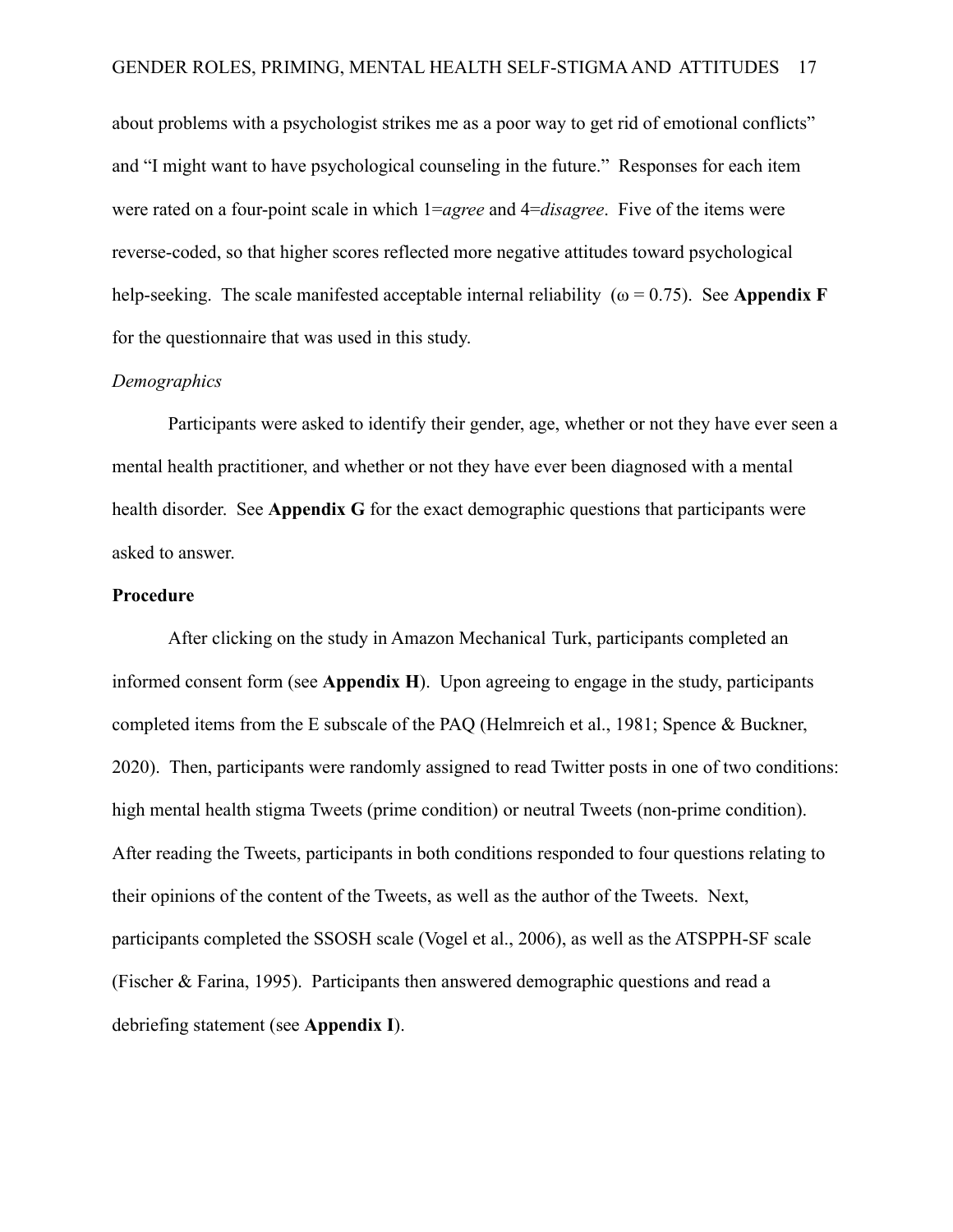#### **Results**

#### *Data*

First, I added each participant's five gender role scores in order to produce a total gender role espousal score for each participant. Then, I calculated the median of the total gender role espousal scores among all of the participants. Individuals who scored above the median total score were regarded as having "low espousal of traditional female gender norms," and individuals who scored below the median were regarded as having "high espousal of traditional female gender norms." Additionally, I calculated a total score for each participant for mental health self-stigma, as well as for attitudes toward help-seeking.

## *Self-Stigma of Mental Health*

Mental health self-stigma scores were submitted to a condition (prime, non-prime) x gender role espousal (high, low) x gender (female, male) analysis of variance (ANOVA). There was a main effect of condition,  $F(1,168) = 4.27$ ,  $p = 0.04$ , such that participants in the prime condition  $(M = 25.14)$  had higher mental health self-stigma scores than those in the non-prime condition ( $M = 22.55$ ). There was a main effect of gender roles,  $F(1,168) = 42.16$ ,  $p < 0.001$ , such that low-espousal participants  $(M = 27.91)$  had higher mental health self-stigma scores than high-espousal participants ( $M = 19.77$ ). There was no main effect of gender,  $F(1,168) = 0.13$ , *p*  $= 0.72$ , such that women ( $M = 24.07$ ) and men ( $M = 23.61$ ) had equivalent mental health self-stigma scores.

These main effects were qualified by a condition x gender role espousal interaction,  $F(1,168) = 6.21$ ,  $p = 0.01$ . However, there was no condition x gender interaction,  $F(1,168) =$ 0.21,  $p = 0.64$ , and no gender role espousal x gender interaction,  $F(1,168) = 0.22$ ,  $p = 0.64$ . Importantly, all these effects were moderated by a three-way condition x gender role espousal x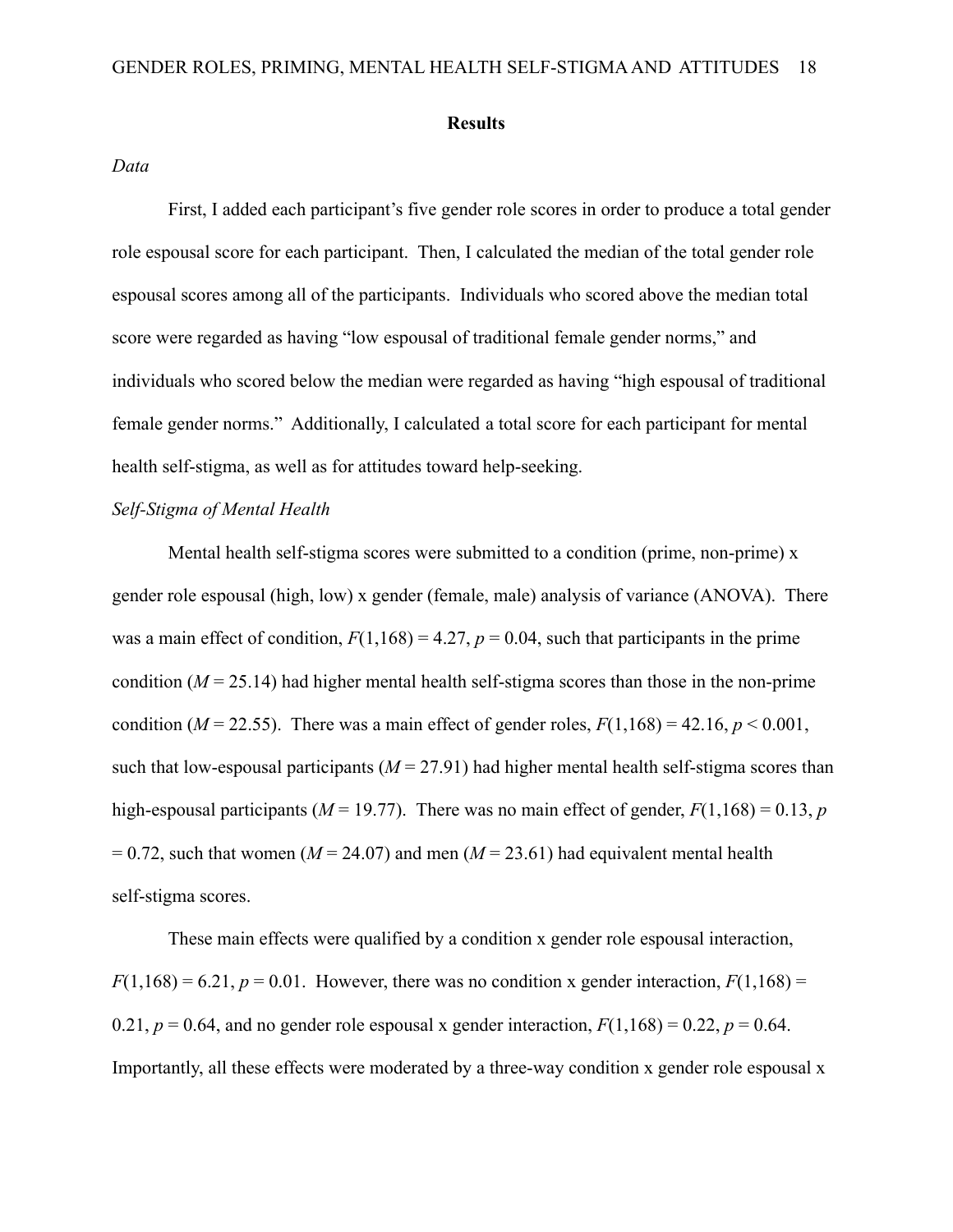gender interaction,  $F(1,168) = 7.20$ ,  $p = 0.01$ . See **Figure 1.1** for the interaction among men and **Figure 1.2** for the interaction among women.







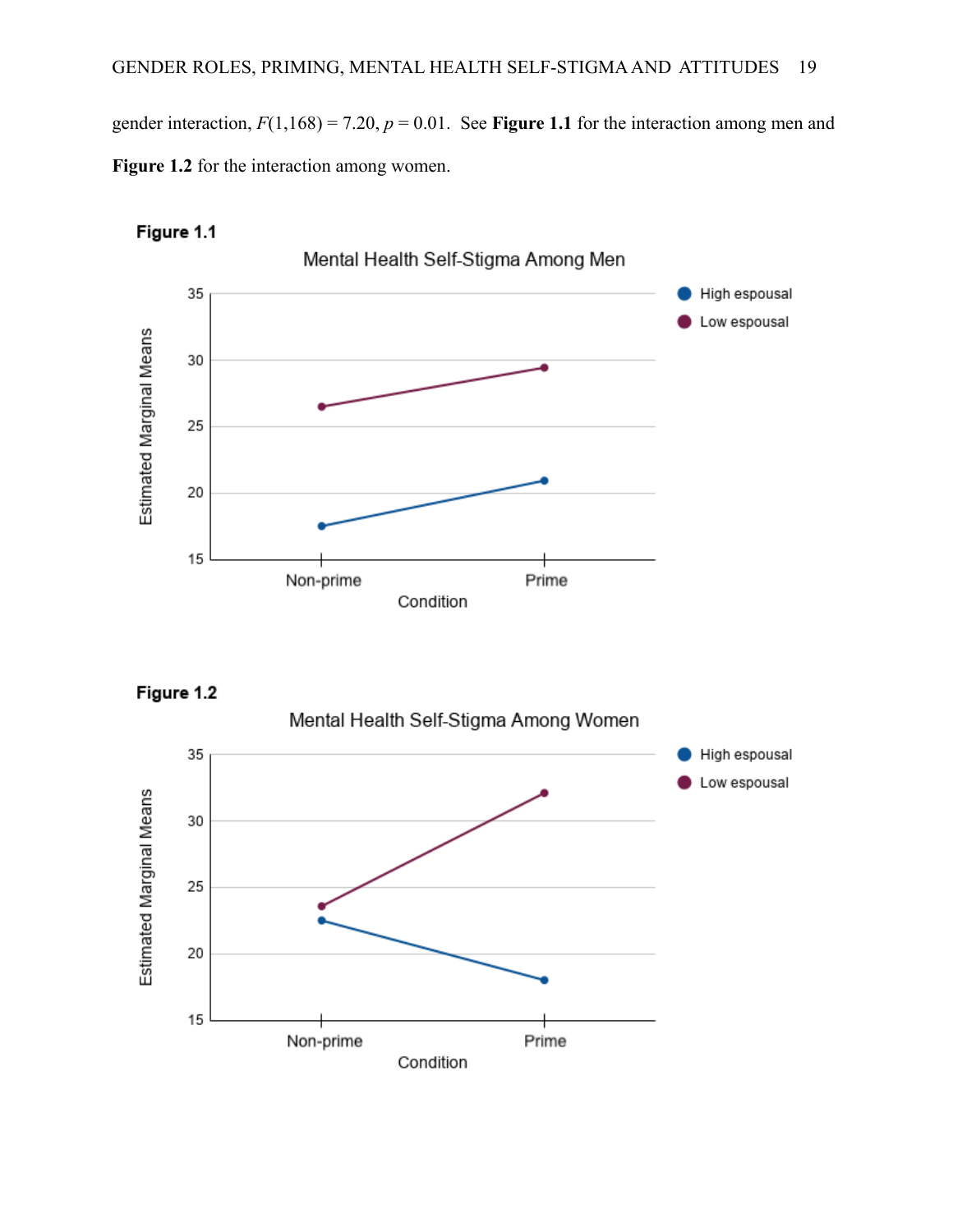To understand what this three-way interaction means, I decomposed it into a two-way interaction for men and a two-way interaction for women. Among men, there was a main effect of condition,  $F(1,115) = 5.05$ ,  $p = 0.03$ , such that participants in the prime condition ( $M = 25.20$ ) had higher mental health self-stigma scores than those in the non-prime condition  $(M = 22.03)$ . There was also a main effect of gender role espousal,  $F(1,115) = 38.24$ ,  $p < 0.001$ , such that low-espousal participants ( $M = 27.98$ ) had higher mental health self-stigma scores than high-espousal participants  $(M = 19.25)$ . However, there was no interaction between the two variables,  $F(1,115) = 0.03$ ,  $p = 0.86$ .

I then ran the two-way interaction just for women. Among women, there was no main effect of condition,  $F(1,53) = 0.95$ ,  $p = 0.34$ , such that participants in the prime condition (*M* = 25.08) and those in the non-prime condition  $(M = 23.07)$  had equivalent mental health self-stigma scores. There was, however, a main effect of gender role espousal,  $F(1,53) = 13.38$ ,  $p = 0.001$ , such that low-espousal participants ( $M = 27.85$ ) had higher mental health self-stigma scores than high-espousal participants  $(M = 20.29)$ . More importantly, these effects were qualified by a condition x gender role espousal two-way interaction,  $F(1,53) = 9.86$ ,  $p = 0.003$ . To further decompose this interaction, I assessed whether the effect of condition on mental health self-stigma differed for high-espousal participants and low-espousal participants. Among high-espousal participants, there was no effect of condition on mental health self-stigma, *t*(24.77)  $= 1.70$ ,  $p = 0.10$ , such that participants in the prime condition ( $M = 18.05$ ) and those in the non-prime condition  $(M = 22.53)$  had equivalent mental health self-stigma scores. On the other hand, among low-espousal participants, there was an effect of condition on mental health self-stigma,  $t(14.90) = -2.72$ ,  $p = 0.02$ , such that participants in the prime condition ( $M = 32.10$ ) had higher mental health self-stigma scores than those in the non-prime condition  $(M = 23.60)$ .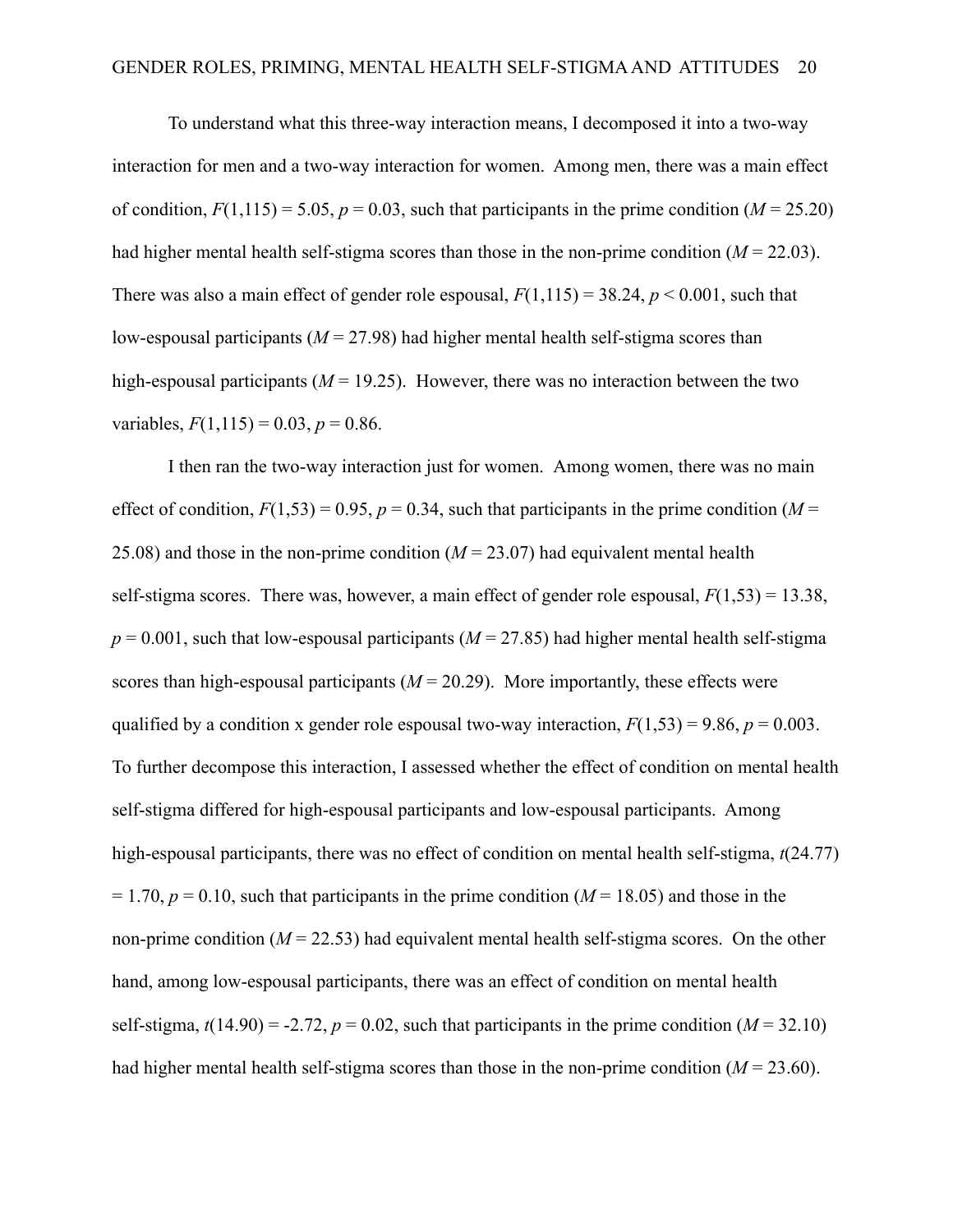## *Attitudes Toward Help Seeking*

I submitted attitudes toward help-seeking to a condition (prime, non-prime) x gender role espousal (high, low) x gender (female, male) ANOVA. There was no main effect of condition,  $F(1,168) = 0.39$ ,  $p = 0.53$ , such that participants in the prime condition ( $M = 22.62$ ) and those in the non-prime condition  $(M = 22.10)$  had equivalent attitude scores. There was a main effect of gender role espousal,  $F(1,168) = 30.40$ ,  $p < 0.001$ , such that low-espousal participants ( $M =$ 24.68) had more negative attitudes than high-espousal participants  $(M = 20.04)$ . There was no main effect of gender,  $F(1,168) = 0.37$ ,  $p = 0.55$ , such that men ( $M = 22.11$ ) and women ( $M = 22.11$ ) 22.62) had equivalent attitude scores.

There was no interaction between condition and gender role espousal,  $F(1,168) = 1.71$ , *p*  $= 0.19$ . There was also no interaction between condition and gender,  $F(1,168) = 0.44$ ,  $p = 0.51$ . Further, there was no interaction between gender role espousal and gender,  $F(1,168) = 1.34$ ,  $p =$ 0.25. There was, however, a marginal three-way condition x gender role espousal x gender interaction,  $F(1,168) = 2.87$ ,  $p = 0.09$ . See **Figure 2.1** for the interaction among men and **Figure 2.2** for the interaction among women.



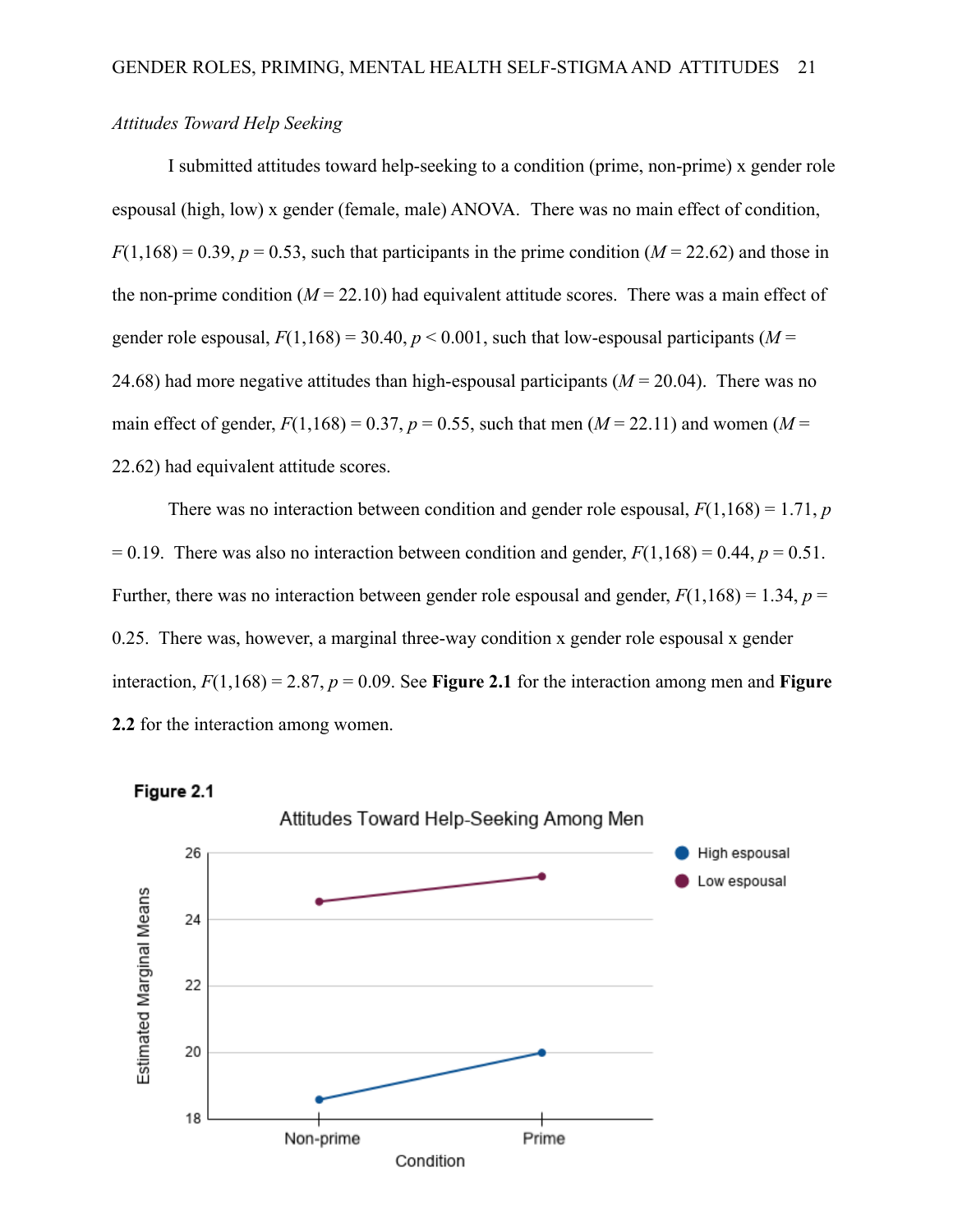

Figure 2.2

To decompose this interaction, I compared men and women. First, I submitted attitude scores to a condition x gender role espousal ANOVA for men only. There was no main effect of condition,  $F(1,115) = 1.39$ ,  $p = 0.24$ , such that participants in the prime condition ( $M = 22.65$ ) and those in the non-prime condition  $(M = 21.57)$  had equivalent attitude scores. There was a main effect of gender role espousal,  $F(1,115) = 37.39$ ,  $p < 0.001$ , such that low-espousal participants ( $M = 24.92$ ) had more negative attitudes than high-espousal participants ( $M =$ 19.30). There was no interaction between condition and gender role espousal, *F*(1,115) = 0.13, *p*  $= 0.72.$ 

I then submitted attitude scores to a condition x gender role espousal ANOVA for women only. There was no main effect of condition,  $F(1,53) = 0$ ,  $p = 0.98$ , such that participants in the prime condition ( $M = 22.60$ ) and those in the non-prime condition ( $M = 22.63$ ) had equivalent attitude scores. There was a main effect of gender role espousal,  $F(1,53) = 6.18$ ,  $p = 0.02$ , such that low-espousal participants  $(M = 24.45)$  had more negative attitudes than did high-espousal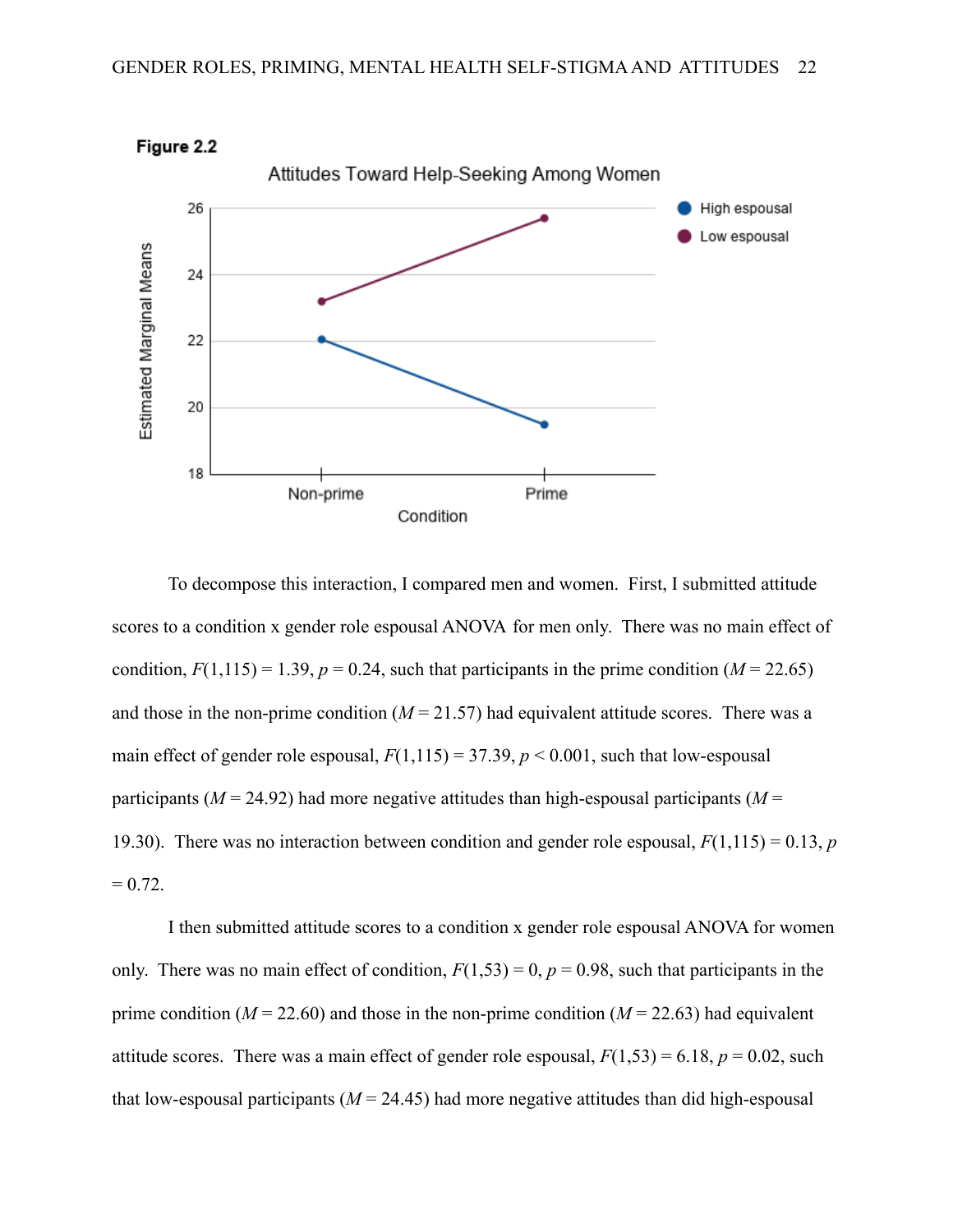participants ( $M = 20.78$ ). This was moderated by a marginal two-way condition x gender role espousal interaction,  $F(1,53) = 2.93$ ,  $p = 0.09$ . To decompose this interaction, I assessed whether the effect of condition on attitudes differed for high-espousal participants and low-espousal participants. Among high-espousal participants, there was no effect of condition on attitudes,  $t(35) = 1.31$ ,  $p = 0.20$ , such that participants in the prime condition ( $M = 19.50$ ) and those in the non-prime condition  $(M = 22.06)$  had equivalent attitude scores. But, among low-espousal participants, the effect of condition on attitudes approached significance,  $t(18) = -1.44$ ,  $p = 0.12$ , such that participants in the prime condition  $(M = 25.70)$  had scores that were more negative enough than those in the non-prime condition  $(M = 23.20)$  to yield a marginal two-way interaction.

#### **Discussion**

Based on previous research, gender roles and gender are related to mental health self-stigma and attitudes toward help-seeking (Vogel et al., 2011; Topkaya et al., 2014). The current research explored whether espousal of traditional gender roles, as well as priming people with mental health stigma, would interact to predict their levels of mental health self-stigma and their attitudes toward help-seeking. I was also interested in whether gender moderated this relationship.

I showed fake Twitter posts to all participants, with around half of the participants being exposed to high mental health stigma Tweets (prime condition), and the remaining participants being shown neutral Tweets (non-prime condition). I also assessed participants' espousal of traditional female gender roles, levels of mental health self-stigma, and attitudes toward help-seeking. Further, I asked participants demographic questions, mainly in order to learn their gender.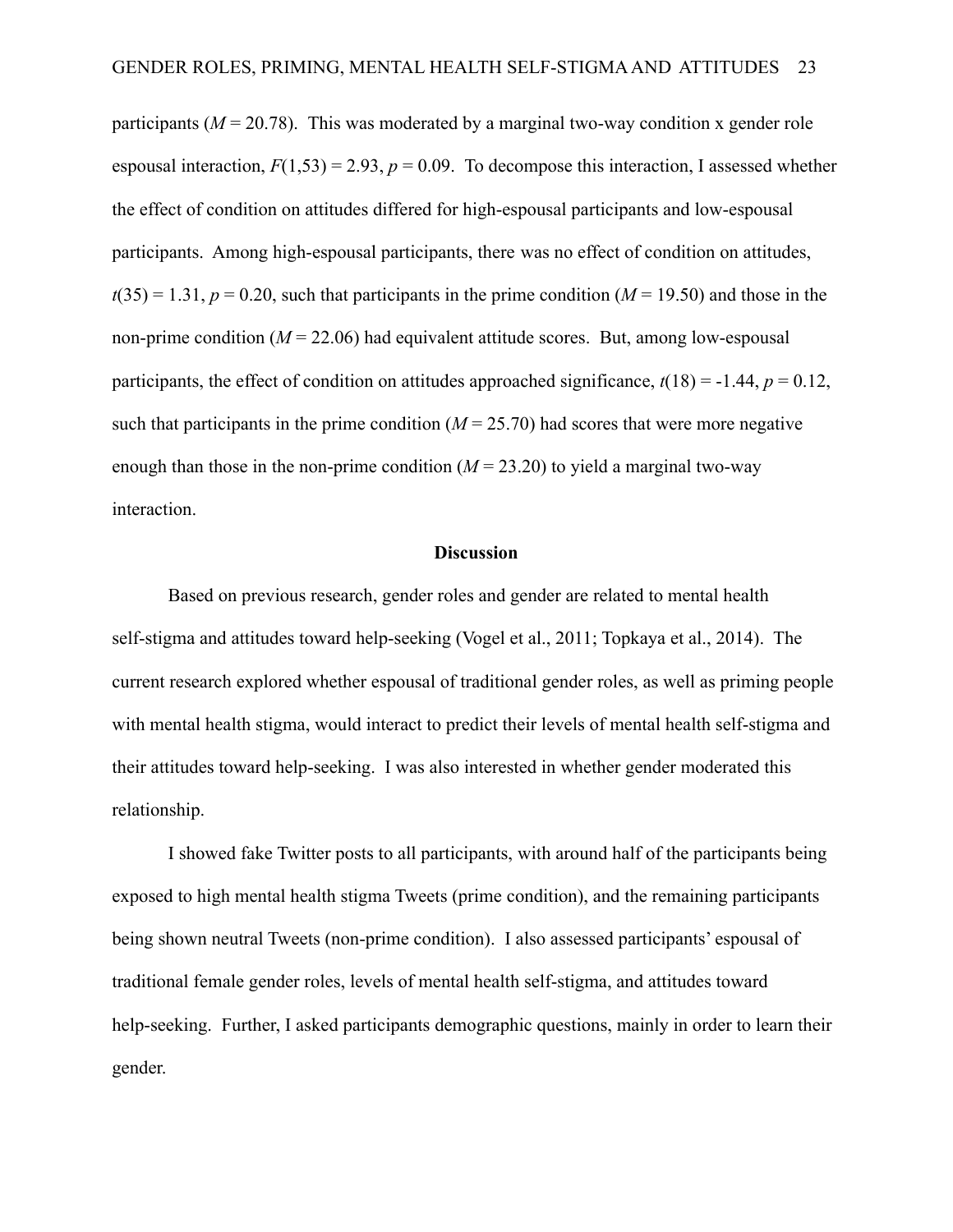Results indicated that there was a main effect of condition for mental health self-stigma, such that participants in the prime condition had higher mental health self-stigma scores than those in the non-prime condition. However, there was no main effect of condition for attitudes toward help-seeking. Additionally, there was no main effect of gender for either mental health self-stigma or attitudes toward help-seeking. Further, there was a three-way interaction for mental health self-stigma, and a marginal three-way interaction for attitudes toward help-seeking. Among women, low-espousal participants had higher mental health self-stigma scores, and more negative attitudes toward help-seeking, than did high-espousal participants. Among men, however, low-espousal participants actually had higher mental health self-stigma, and more negative attitudes toward help-seeking, than did high-espousal participants.

#### **Implications**

My research suggests that, in many cases, priming people with mental health stigma can influence their levels of mental health self-stigma and their attitudes toward help-seeking, which is novel because an experimental manipulation, such as this, had not been done before in a mental health stigma study. This finding can be used to guide mental health stigma research because, even people who identify as having positive attitudes about mental health, might actually be influenced by a mental health stigma prime, such as the fake Twitter posts that I used in the present study.

There is also a practical implication of my research, such that these results show how detrimental the influence of society is on people's level of mental health self-stigma, as well as their attitudes toward help-seeking. As a result of being exposed to just five Twitter posts that negatively portrayed mental health, participants had more mental health self-stigma and more negative attitudes toward help-seeking. Thus, it is conceivable that this finding is generalizable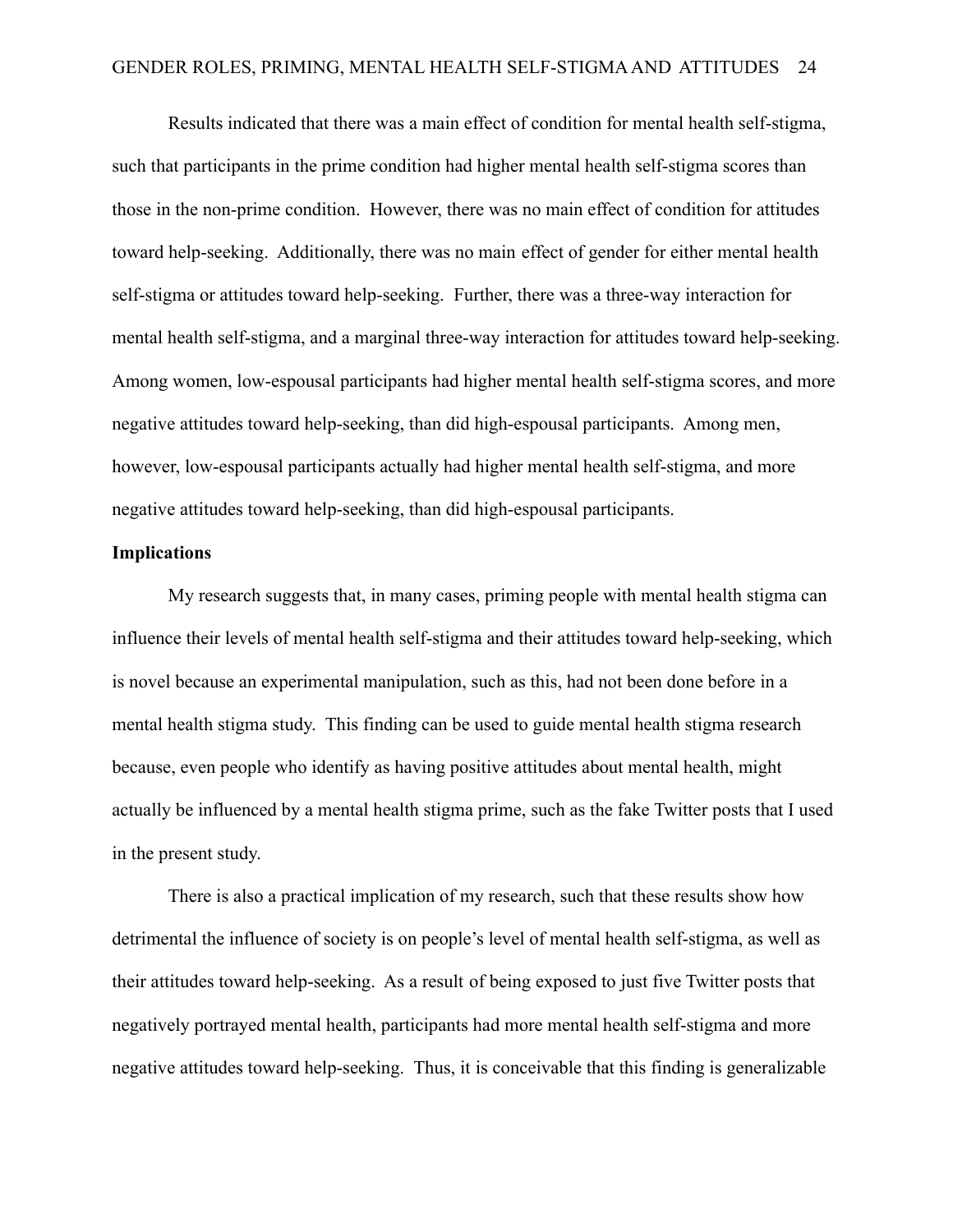to everyday society, meaning that people are highly susceptible to the views and conceptions of others. For instance, consider someone who has a mental health condition (and low mental health self-stigma and positive attitudes toward help-seeking), but has a friend who openly stigmatizes mental health and voices their negative attitudes toward help-seeking. This could lead to the person who is struggling with their mental health to avoid seeking treatment, due to the negative comments that their friend makes.

## **Limitations**

One possible limitation of the present study is that the author of the fake Twitter posts' first name was Emily, which is typically a female's name. Since this study explored the role of gender and gender roles in predicting mental health self-stigma and attitudes toward help-seeking, the author's name should have been a more gender neutral name, such as Alex or Sam. Since Emily is typically a female's name, people might have responded to the prime the way that they did based on gender stereotypes, either consciously or subconsciously. It is conceivable that people who regard women as being emotional and being in favor of therapy might have been particularly triggered by the Twitter posts, since they violate their views of a typical woman. Thus, if I had used a gender neutral name for the author of the posts, it is possible that I would have found a main effect of condition in places where it is currently nonsignificant. If I were to conduct this study again, I would use a gender neutral name for the author of the posts, and be sure to keep a neutral profile picture, so as to not potentially influence the participants' responses.

Another limitation was that the majority of participants were men. This was not due to any shortcoming of my method planning; it simply occurred because Mechanical Turk skews male. Regardless, in a study that explored gender and gender roles, it would have been useful if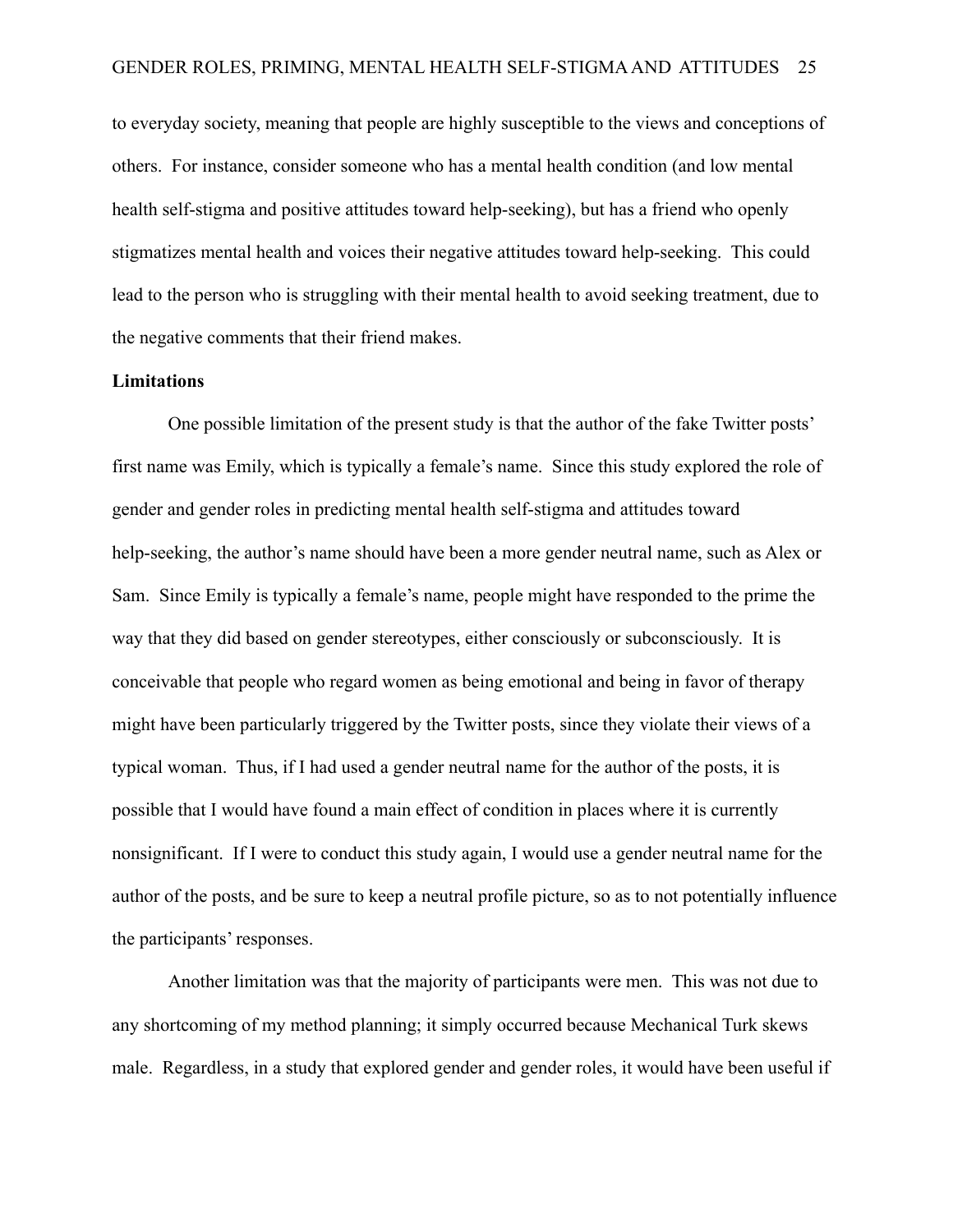roughly half of the sample identified as women, and the other half identified as men. It is possible that the results would have been different if the split of genders had been more even. For instance, it is conceivable that gender would have moderated the effects if the sample had been more evenly split. Additionally, since the gender role questionnaire assessed espousal of traditionally female gender roles, it is conceivable that women would respond differently than men, due to their own personal experiences, which means the split might have been different if more women had participated in the study.

#### **Directions for Future Research**

One potential route for future research would be to conduct the same study among college students. In the college student population, mental health stigma is even more apparent than it is among older adults. Thus, it would be interesting to see if the results of the present study would be different among college students. I hypothesize that college students would have lower espousal of traditional gender norms than older adults. This is because college students, particularly those in the United States, are growing up in a society in which gender norms are less apparent than they used to be. Additionally, I predict that college students would be even more affected by condition than older adults were. This is due to the fact that college students are particularly susceptible to peer pressure. Often, when a college student is told something negative about mental health by their friend, that makes them less likely to engage in psychological treatment. Thus, I hypothesize that a similar effect would be found in an experimental setting.

Another possible direction for future research would be to conduct the present study again, keeping the prime conditions, gender moderator, and mental health self-stigma and attitudes toward help-seeking dependent variables the same. But, the key difference would be to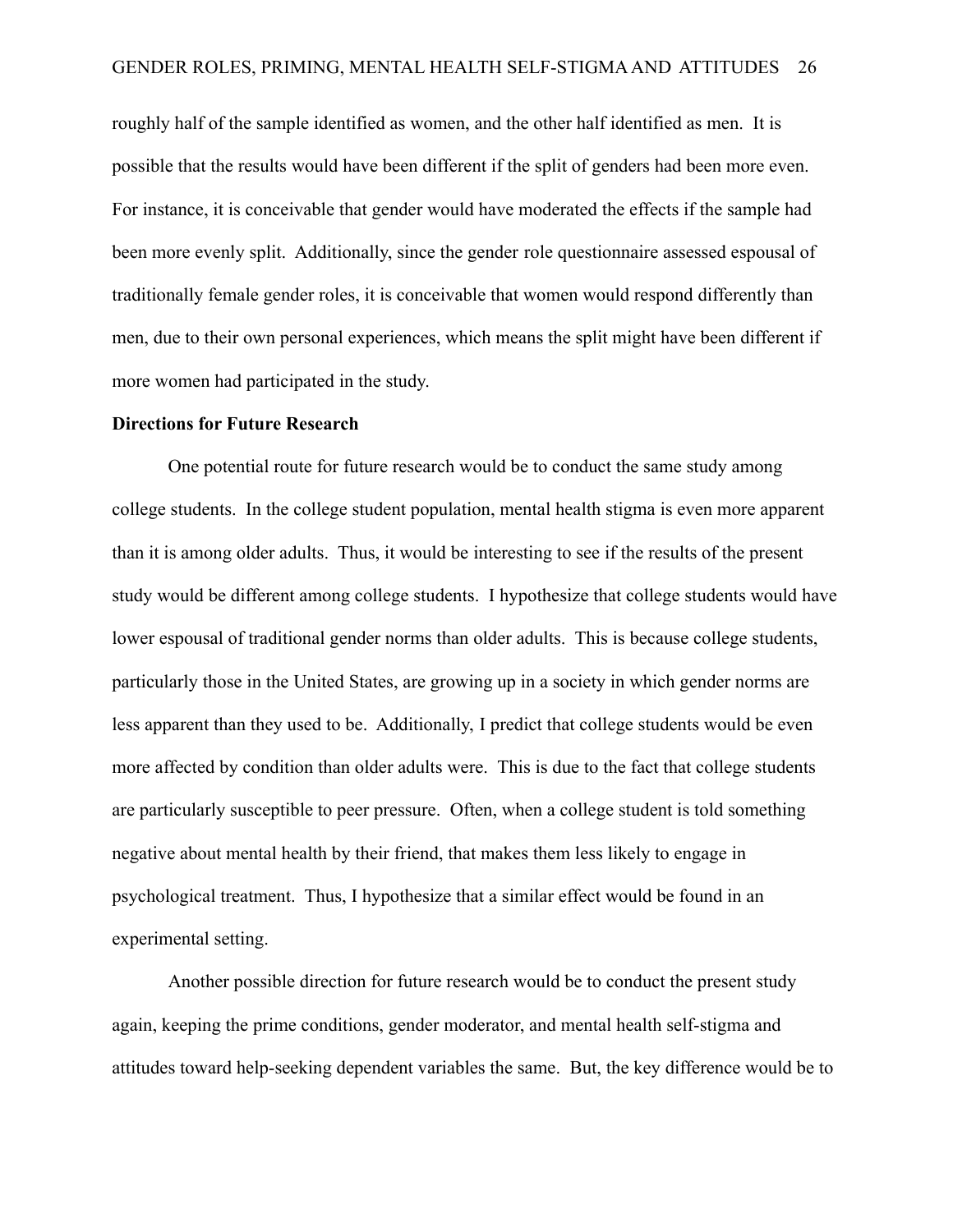switch gender role espousal with another factor, such as whether or not the participants themselves have experienced a mental health disorder. I would hypothesize that participants who have experienced a mental health condition would have less mental health self-stigma and more positive attitudes toward help-seeking than those who have not experienced a mental health concern. This is due to the fact that many people with mental health disorders have sought treatment before, and might have had positive experiences doing so. Thus, people with mental health conditions might have more positive attitudes toward help-seeking than those who do not have a mental health disorder.

#### **Conclusion**

Many studies have explored factors relating to mental health self-stigma and attitudes toward help-seeking, such as gender and gender roles. My research added to this pre-existing body of literature by introducing an experimental manipulation, such that half of the participants were exposed to fake high mental health stigma Twitter posts, that served as a prime of mental health stigma, while the other participants read neutral Tweets. Results indicated that, generally speaking, this manipulation to different conditions did, indeed, influence participants' mental health self-stigma and attitudes toward help-seeking. This research suggests that exposing someone to mental health stigma could cause them to have higher levels of mental health self-stigma and more negative attitudes toward seeking psychological help.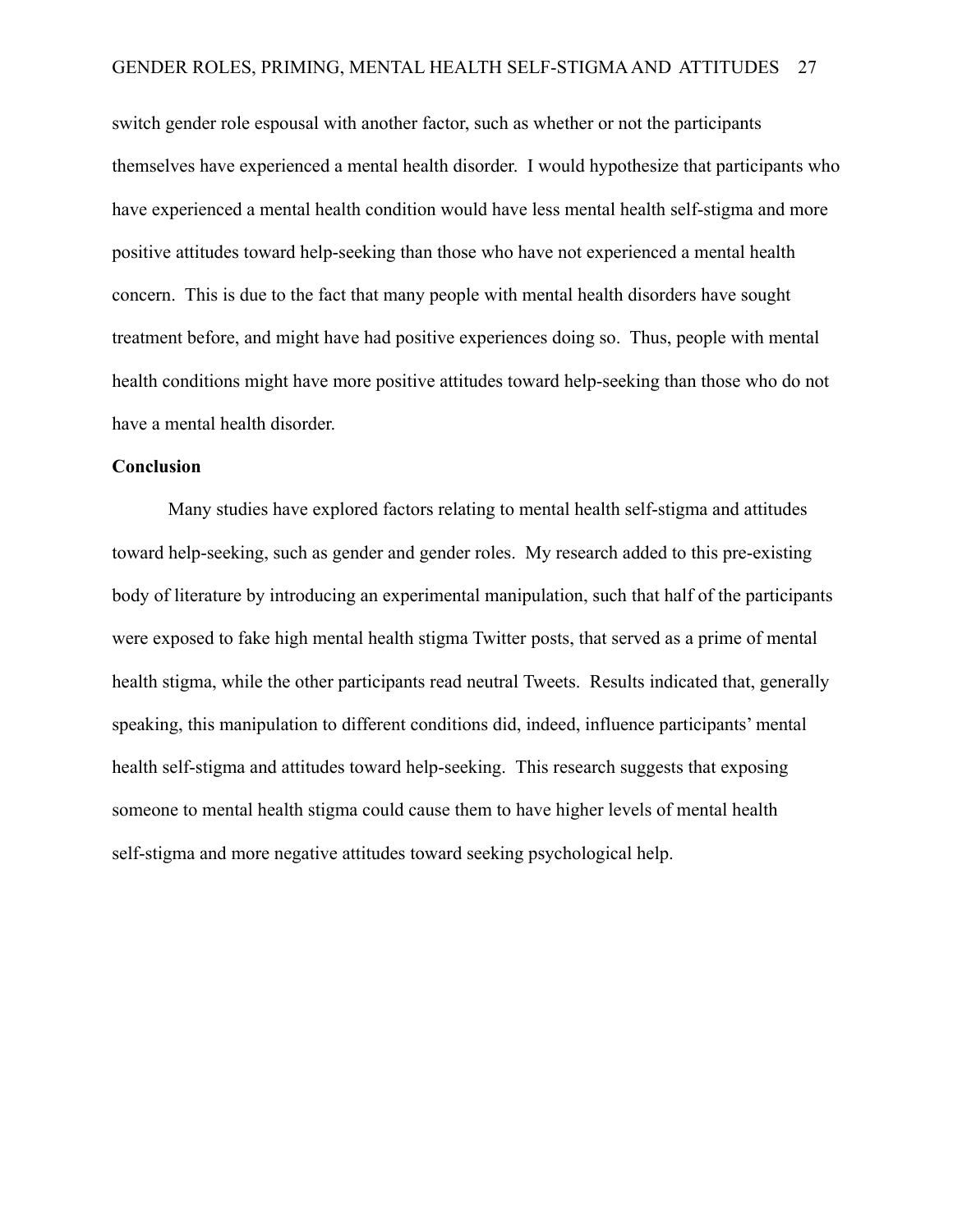#### References

- Andrade, L. H., Alonso, J., Mneimneh, Z., Wells, J. E., Al-Hamzawi, A., Borges, G., Bromet, E., Bruffaerts, R., de Girolamo, G., de Graaf, R., Florescu, S., Gureje, O., Hinkov, H. R., Hu, C., Huang, Y., Hawng, I., Jin, R., Karam, E. G., Kovess-Masfety, V., … Kessler, R. C. (2014). Barriers to mental health treatment: Results from the WHO World Mental Health surveys. *Psychological Medicine, 44m* 1303-1317. http://doi.org/10.1017/S0033291713001943
- Chandra, A. & Minkovitz, C. S. (2006). Stigma starts early: Gender differences in teen willingness to use mental health services. *Journal of Adolescent Health, 38*(6)*,* 754.e1-754.e8. [http://doi.org/10.1016/j.jadohealth.2005.08.011](https://doi.org/10.1016/j.jadohealth.2005.08.011)
- Cole, B. P. & Ingram, P. B. (2020). Where do I turn for help? Gender role conflict, self-stigma, and college men's help seeking for depression. *Psychology of Men & Masculinities, 21*(3), 441-452. http://doi.org/10.1037/men0000245
- Corrigan, P. W. & Rao, D. (2012). On the self-stigma of mental illness: Stages, disclosure, and strategies for change. *The Canadian Journal of Psychiatry, 57*(8), 464-469. http://doi.org/10.1177/070674371205700804
- Covarrubias, I. & Han, M. (2011). Mental health stigma about serious mental illness among MSW students: Social contact and attitude. *Social Work, 56*(4), 317-325. [http://doi.org/10.1093/sw/56.4](https://doi.org/10.1093/sw/56.4).317

DeBate, R. D., Gatto, A., & Rafal, G. (2018). The effects of stigma on determinants of mental health help-seeking behaviors among male college students: An application of the information-motivation-behavioral skills model. *American Journal of Men's Health, 12*(5), 1286-1296. http://doi.org/10.1177/1557988318773656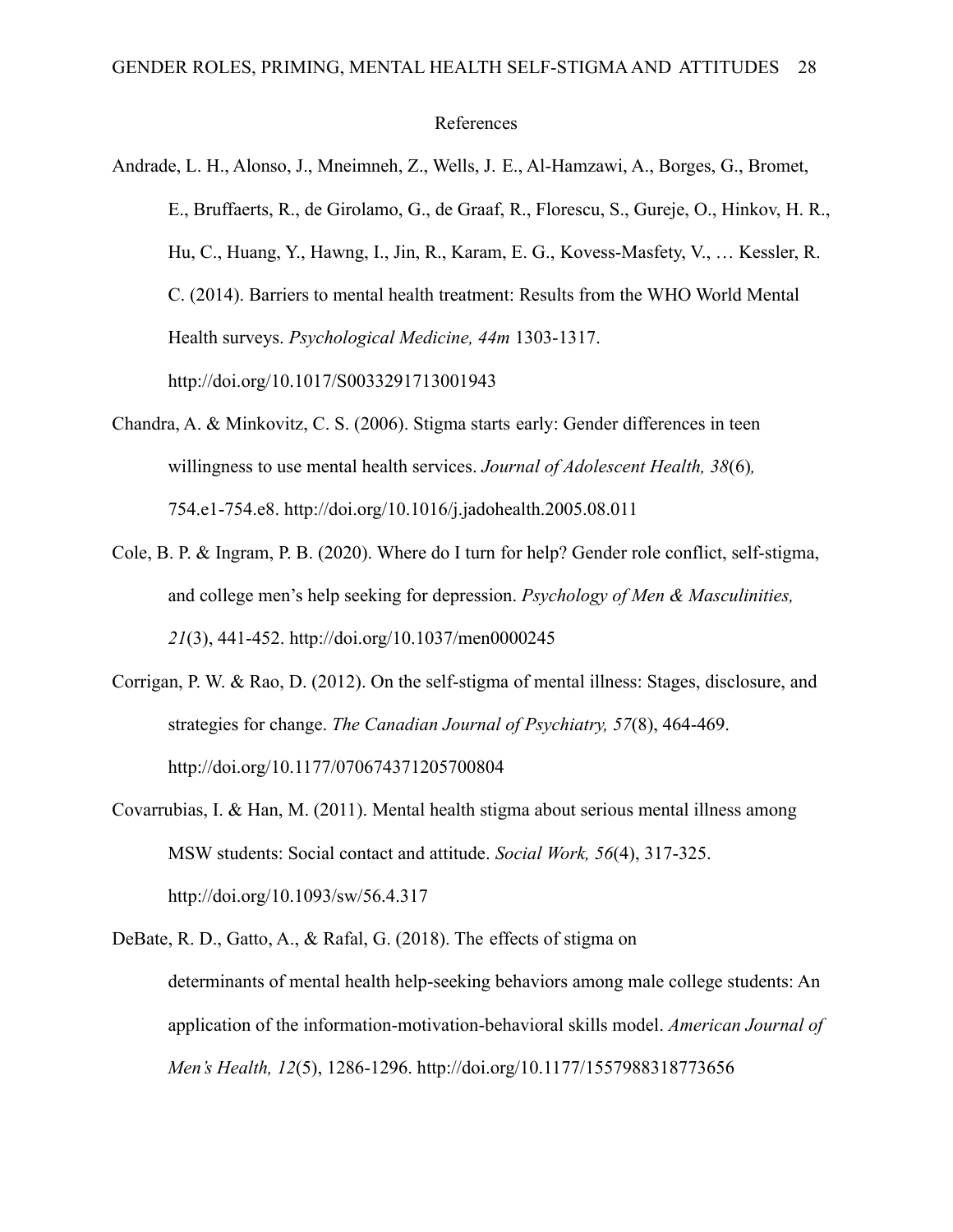- Fischer, E. H. & Farina, A. (1995). Attitudes toward seeking professional psychological help: A shortened form and considerations for research. *Journal of College Student Development, 36*(4), 368-373.
- Fischer, E. H. & Turner, J. L. (1970). Orientations to seeking professional help: Development and research utility of an attitude scale. *Journal of Consulting and Clinical Psychology, 35*(1), 79-90. http://doi.org/10.1037/h0029636
- Helmreich, R. L., Spence, J. T., & Wilhelm, J. A. (1981). A psychometric analysis of the Personal Attributes Questionnaire. *Sex Roles, 7*(11), 1097-1108. http://doi.org/10.1007/BF00287587
- Hom, M. A., Stanley, I. H., Spencer-Thomas, S. & Joiner, T. E. (2018). Mental health service use and help-seeking among women firefighters with a career history of suicidality. *Psychological Services, 15*(3), 316-324. http://doi.org/10.1037/ser0000202
- Jennings, K. S., Cheung, J. H., Britt, T. W., Goguen, K. N., Jeffirs, S. M., Peasley, A. L., & Lee, A. C. (2015). How are perceived stigma, self-stigma, and self-reliance related to treatment-seeking? A three-path model. *Psychiatric Rehabilitation Journal, 38*(2), 109-116. http://doi.org/10.1037/prj0000138
- Juvrud, J. & Rennels, J. L. (2017). "I don't need help": Gender differences in how gender stereotypes predict help-seeking. *Sex Roles, 76,* 27-39. http://doi.org/10.1007/s11199-016-0653-7
- Knifton, L., Gervais, M. Newbigging, K., Mirza, N., Quinn, N., Wilson, N., & Hunkins-Hutchison, E. (2010). Community conversation: Addressing mental health stigma with ethnic minority communities. *Social Psychiatry and Psychiatric Epidemiology. 45*, 497-504. <http://doi.org/10.1007/s00127-009-0095-4>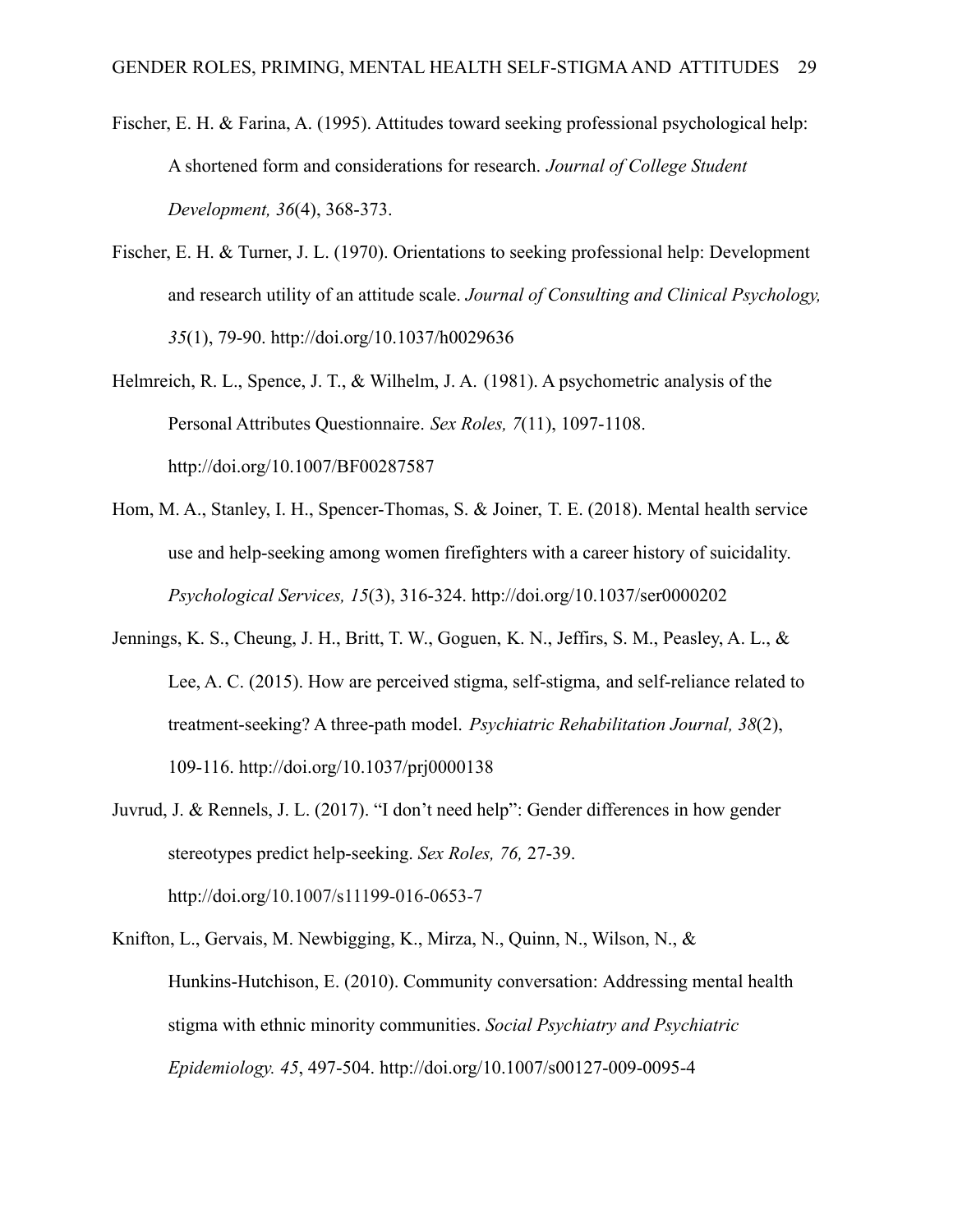- Lannin, D. G., Vogel, D. L., Brenner, R. E., Abraham, T., & Heath, P. J. (2016). Does self-stigma reduce the probability of seeking mental health information? *Journal of Counseling Psychology, 63*(3), 351-358. http://doi.org/10.1037/cou0000108
- Masuda, A. & Boone, M. S. (2011). Mental health stigma, self-concealment, and help-seeking attitudes among Asian American and European American college students with no help-seeking experience. *International Journal for the Advancement of Counselling, 33,* 266-279. http://doi.org/10.1007/s10447-011-9129-1
- Nadeem, E., Lange, J. M., Edge, D. Fongwa, M., Belin, T. & Miranda, J. (2007). Does stigma keep poor young immigrant and U.S.-born black and Latina women from seeking mental health care? *Psychiatric Services, 58*(12), 1547-1554. http://doi.org/10.1176/ps.2007.58.12.1547
- National Institute of Mental Health. (2020). *Mental Illness.* http://www.nimh.nih.gov/health/statistics/mental-illness.shtml
- Spence, J. T. & Buckner, C. E. (2000). Instrumental and expressive traits, trait stereotypes, and sexist attitudes: What do they signify? *Psychology of Women Quarterly, 24,* 44-62. http://doi.org/10.1111/j.1471-6402.2000.tb01021.x
- Spence, J. T., Helmreich, R. L., & Stapp, J. (1974). The Personal Attributes Questionnaire: A measure of sex role stereotypes and masculinity-feminity. *JSAS: Catalog of Selected Documents in Psychology, 4,* 43-44.
- Topkaya, N. (2014). Gender, self-stigma, and public stigma in predicting attitudes toward psychological help-seeking. *Educational Services: Theory and Practice, 14*(2), 480-487. http://doi.org/10.12738/estp.2014.2.1799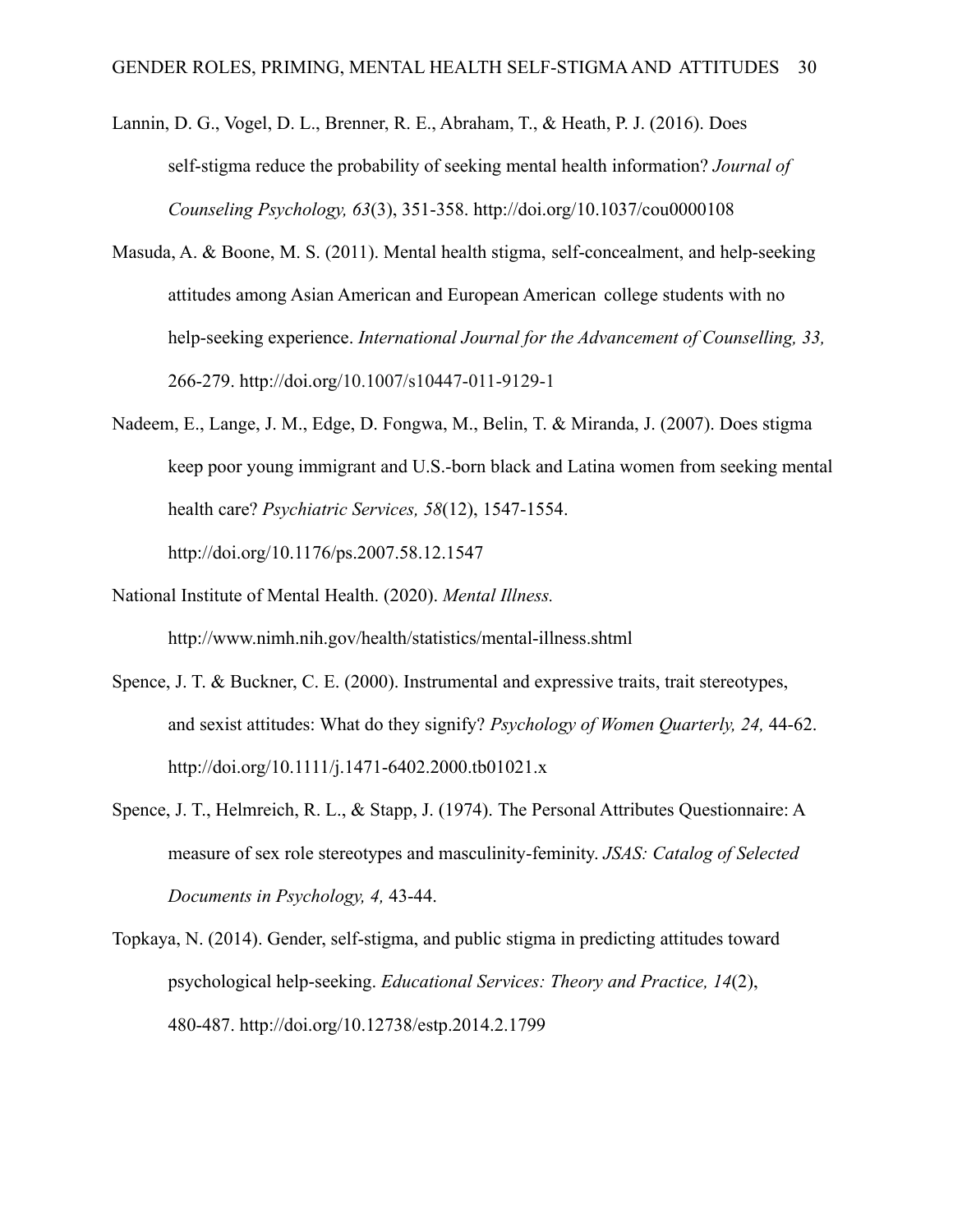- Vogel, D. L., Heimerdinger-Edwards, S. R., Hammer, J. H., & Hubbard, A. (2011). "Boys don't cry": Examination of the links between endorsement of masculine norms, self-stigma, and help-seeking attitudes for men from diverse backgrounds. *Journal of Counseling Psychology, 58*(3), 368-382. http://doi.org/10.1037/a0023688
- Vogel, D. L., Wade, N. G., & Haake, S. (2006). Measuring the self-stigma associated with seeking psychological help. *Journal of Counseling Psychology, 53*(3), 325-337. http://doi.org/10.1037/0022-0167.53.3.325
- Zalat, M. M., Mortada, E. M., & Seifi, O. S. E. (2019). Stigma and attitude of mental health help-seeking among a sample of working versus non-working Egyptian women. *Community Mental Health Journal, 55,* 519-526. http://doi.org/10.1007/s10597-018-0298-9
- Zhao, W., Young, R. E., Breslow, L., Michel, N. M., Flett, G. L., & Goldberg, J. O. (2015). Attachment style, relationship factors, and mental health stigma among adolescents. *Canadian Journal of Behavioural Science, 47*(4), 263-271. http://doi.org/10.1037/cbs0000018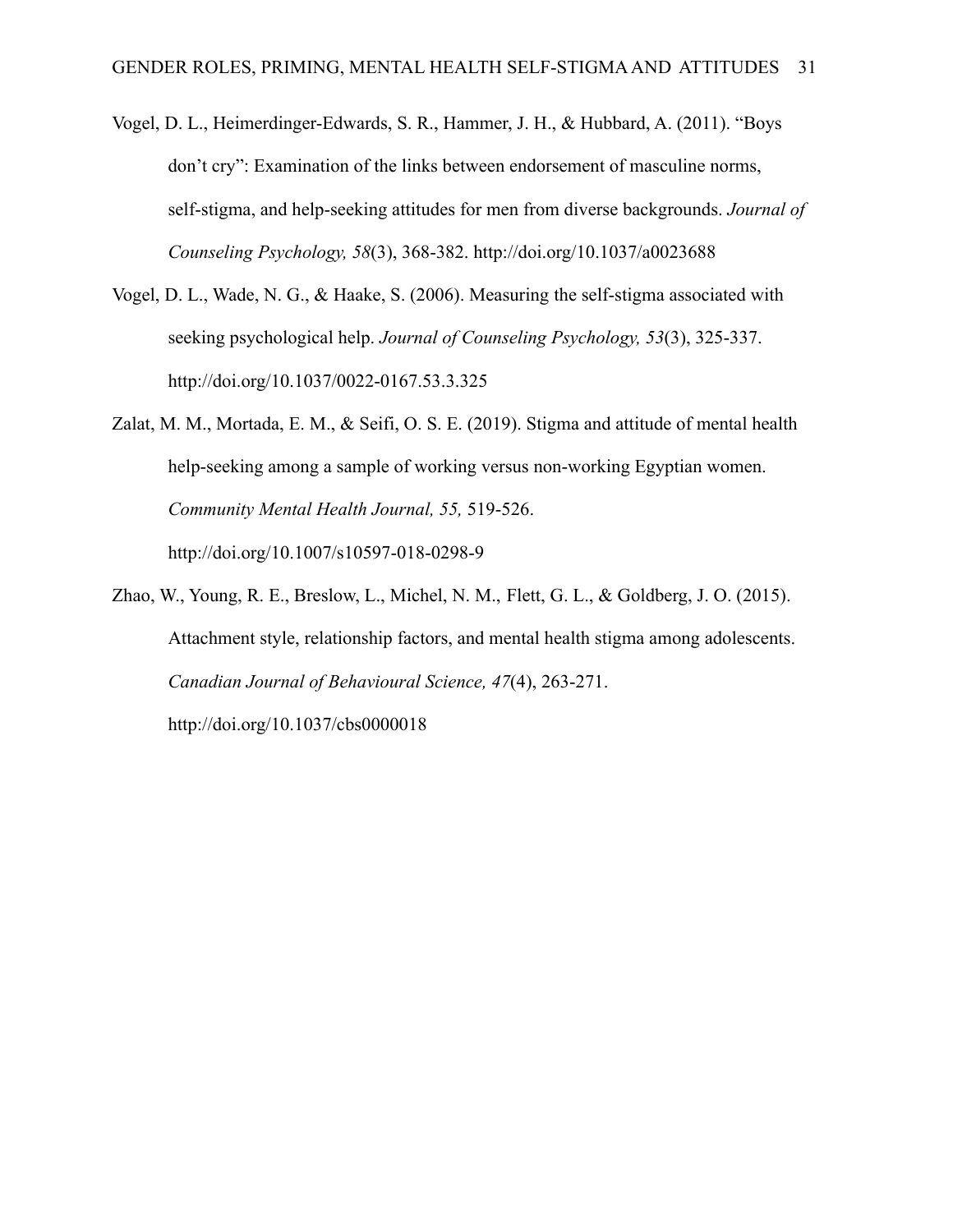# **Appendix A**

Expressive subscale of the Personal Attributes Questionnaire (PAQ; Spence et al., 1974;

Helmreich et al., 1981; Spence & Buckner, 2000)

Please indicate the extent to which the following traits describe the typical man or woman.

|                              | Woman much<br>more than man | Woman more<br>than man | Man more than<br>woman | Man much more<br>than woman |
|------------------------------|-----------------------------|------------------------|------------------------|-----------------------------|
| Devoted to<br>others         |                             |                        |                        |                             |
| Helpful to others            |                             |                        |                        |                             |
| Aware of others'<br>feelings |                             |                        |                        |                             |
| Kind                         |                             |                        |                        |                             |
| Emotional                    |                             |                        |                        |                             |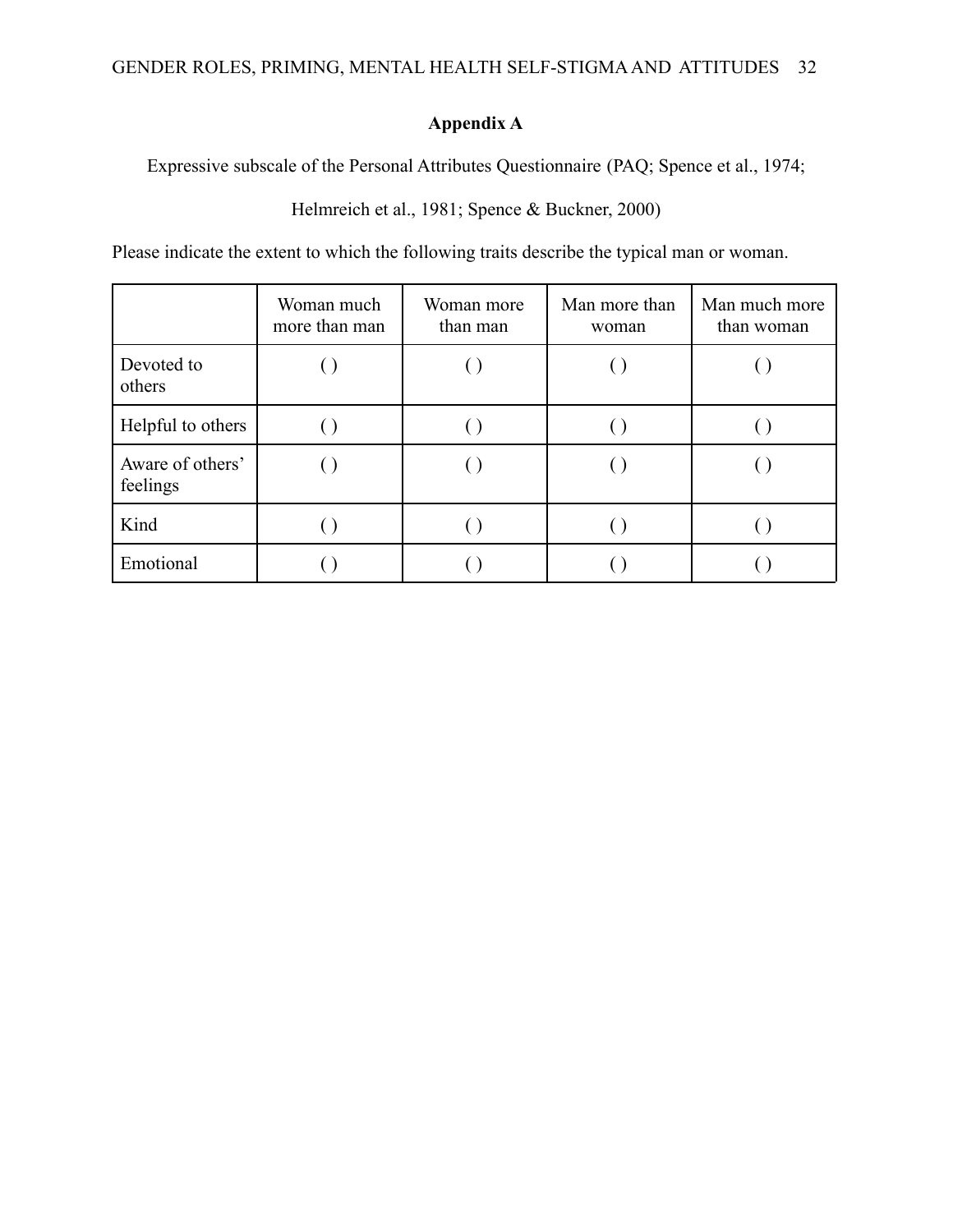## **Appendix B**

Twitter Posts: Prime Condition

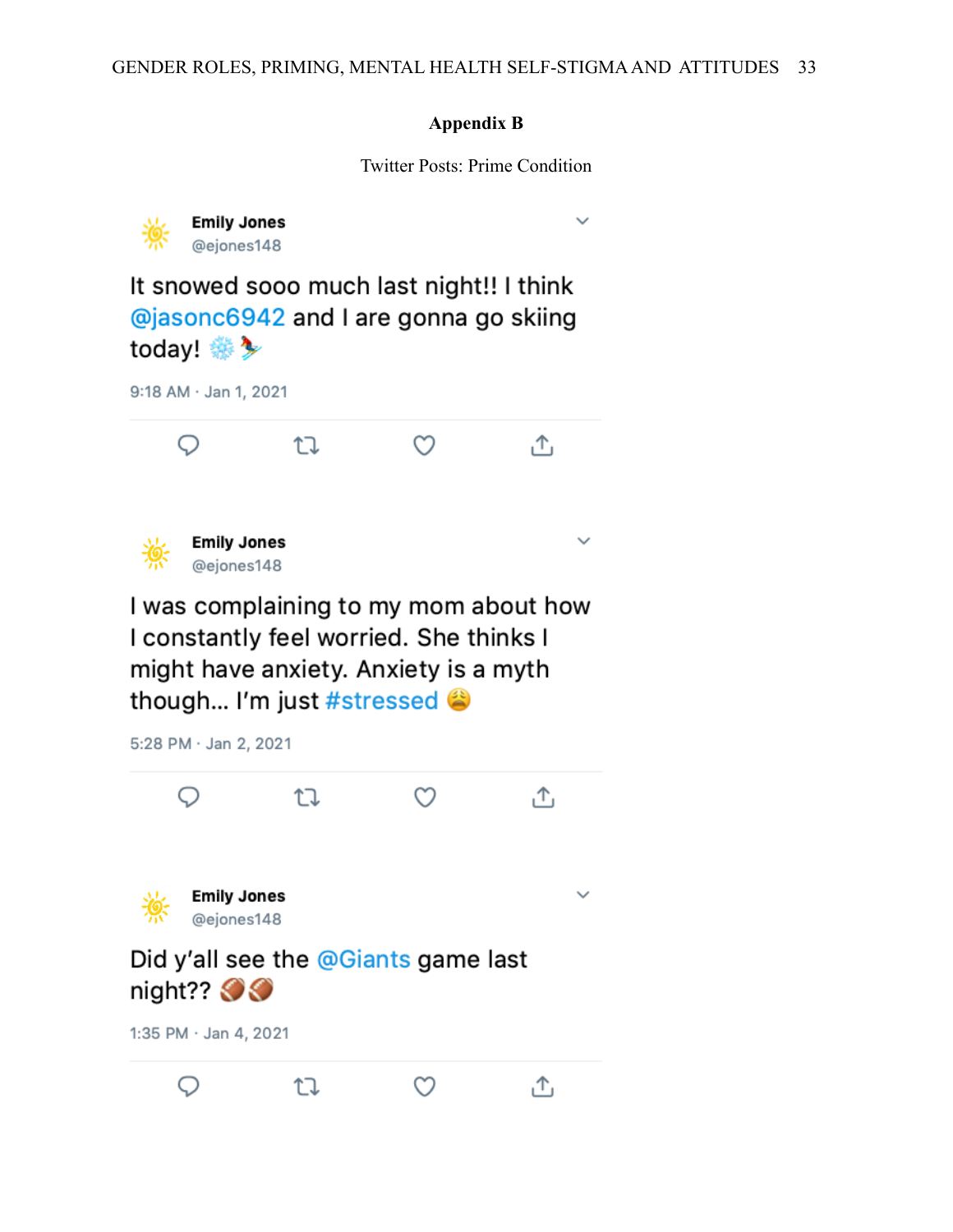

It's freezing outside! Perfect afternoon for hot chocolate

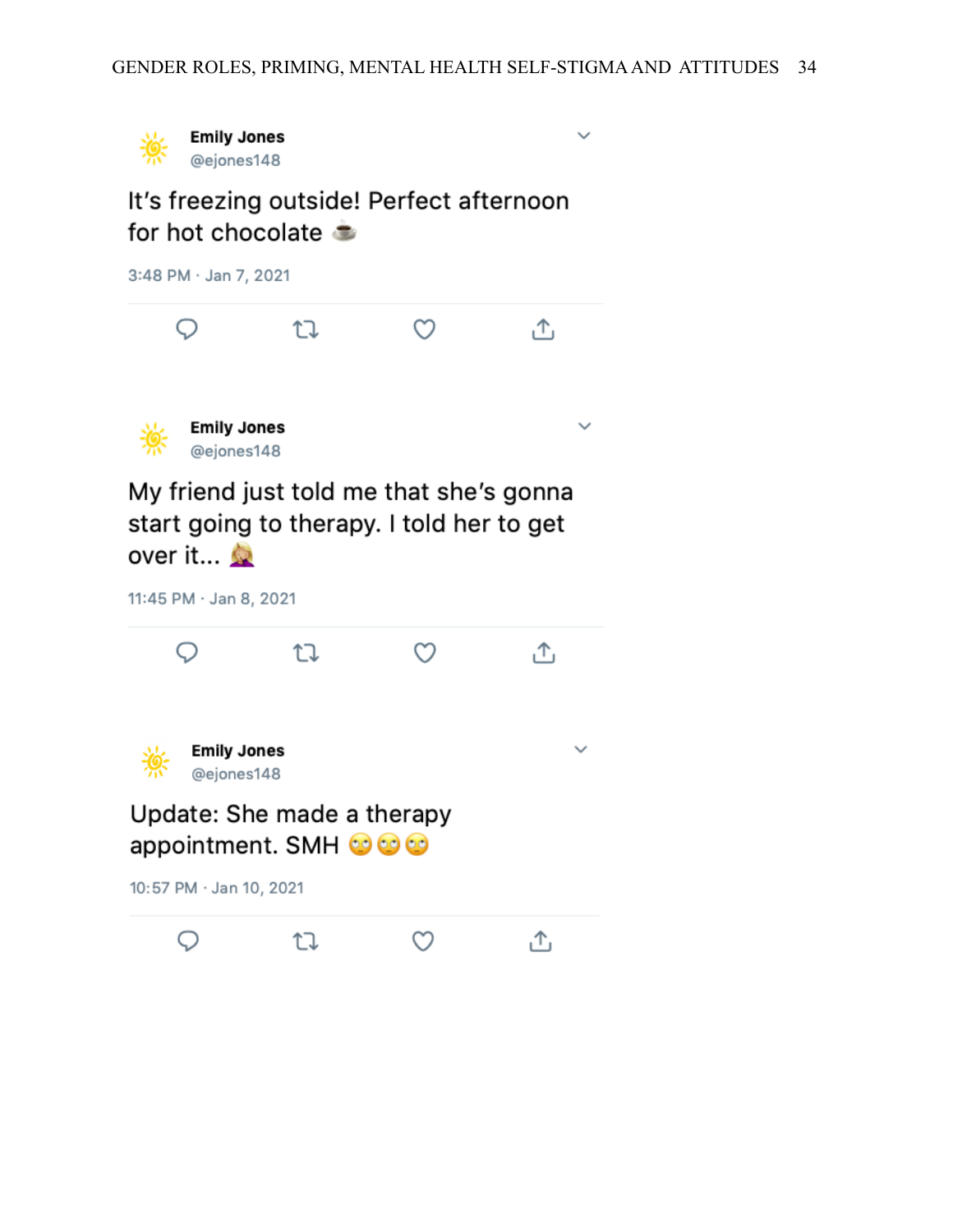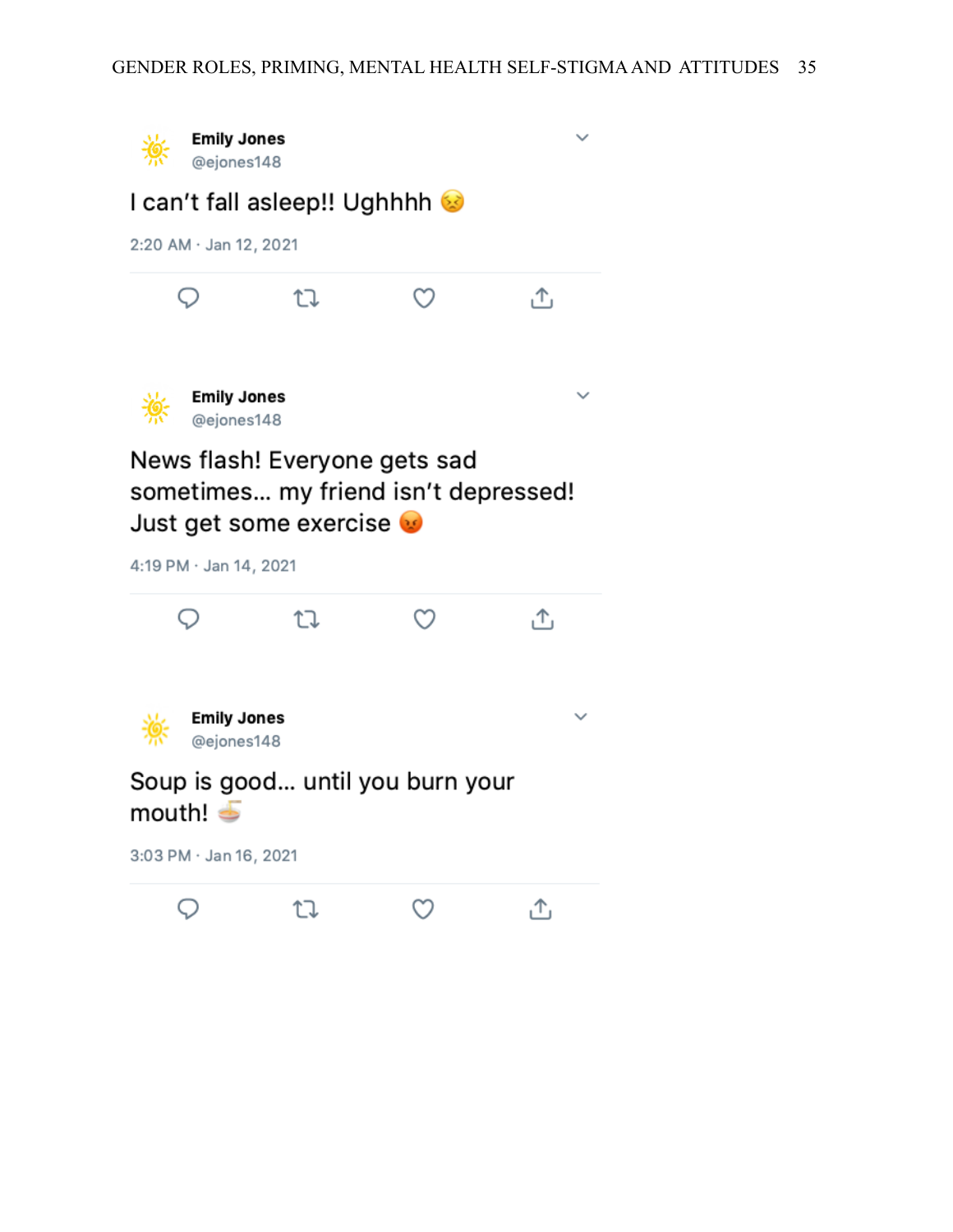

 $\checkmark$ 

My friend is feeling sad again today. It's not "depression" or "bipolar" - those aren't real! STOP WHINING

9:16 PM · Jan 16, 2021

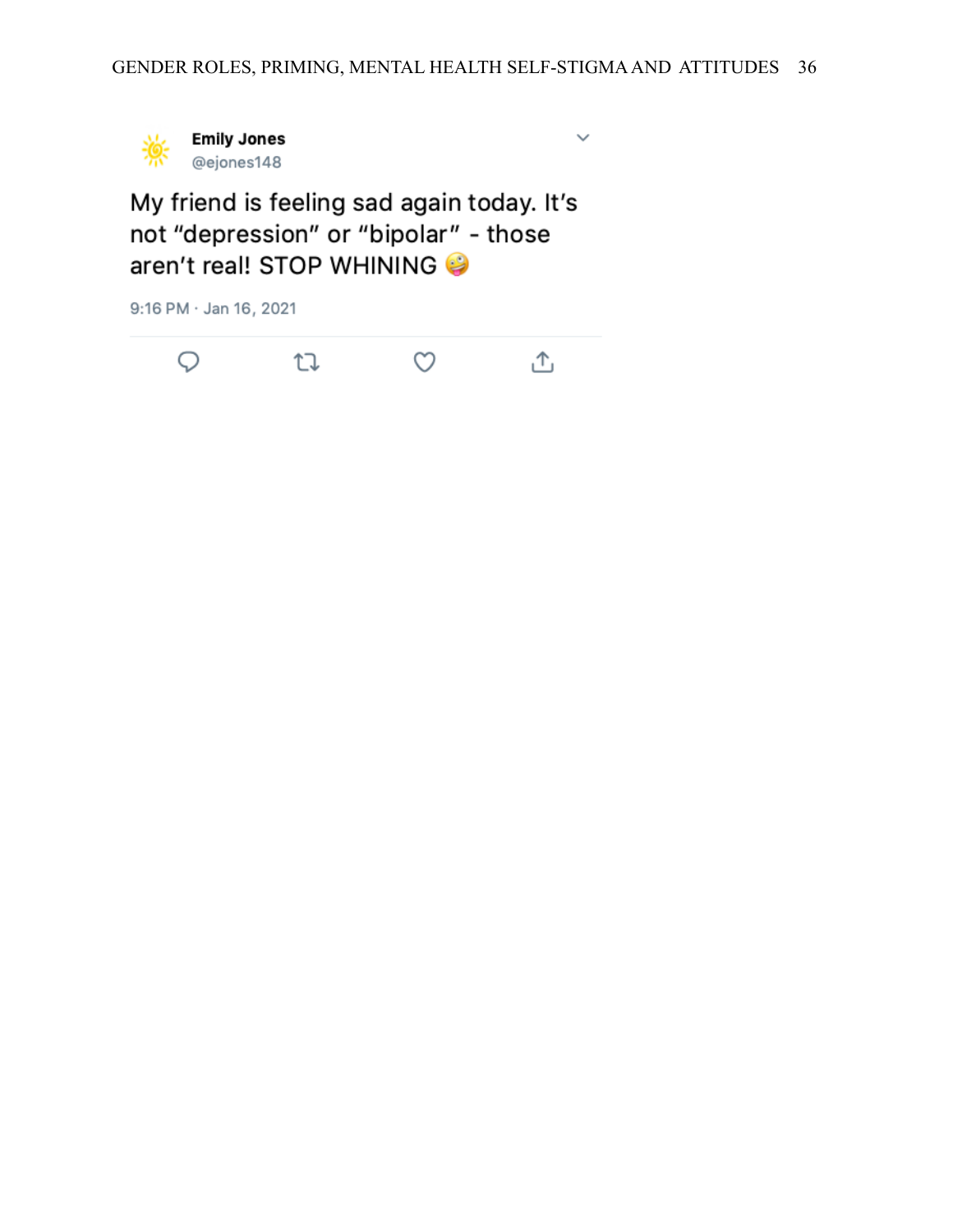# **Appendix C**

Twitter Posts: Non-Prime Condition

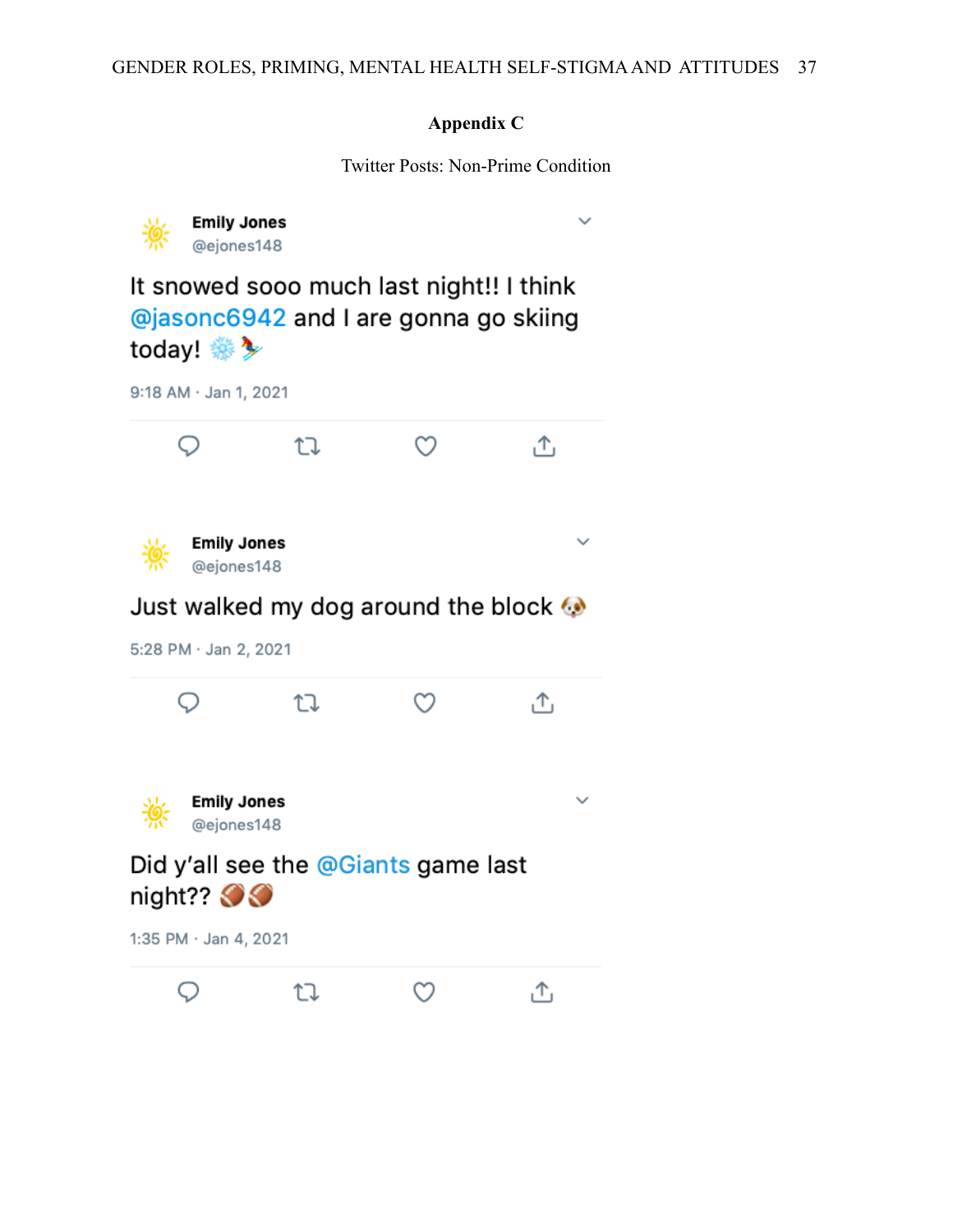$\checkmark$ 



# It's freezing outside! Perfect afternoon for hot chocolate

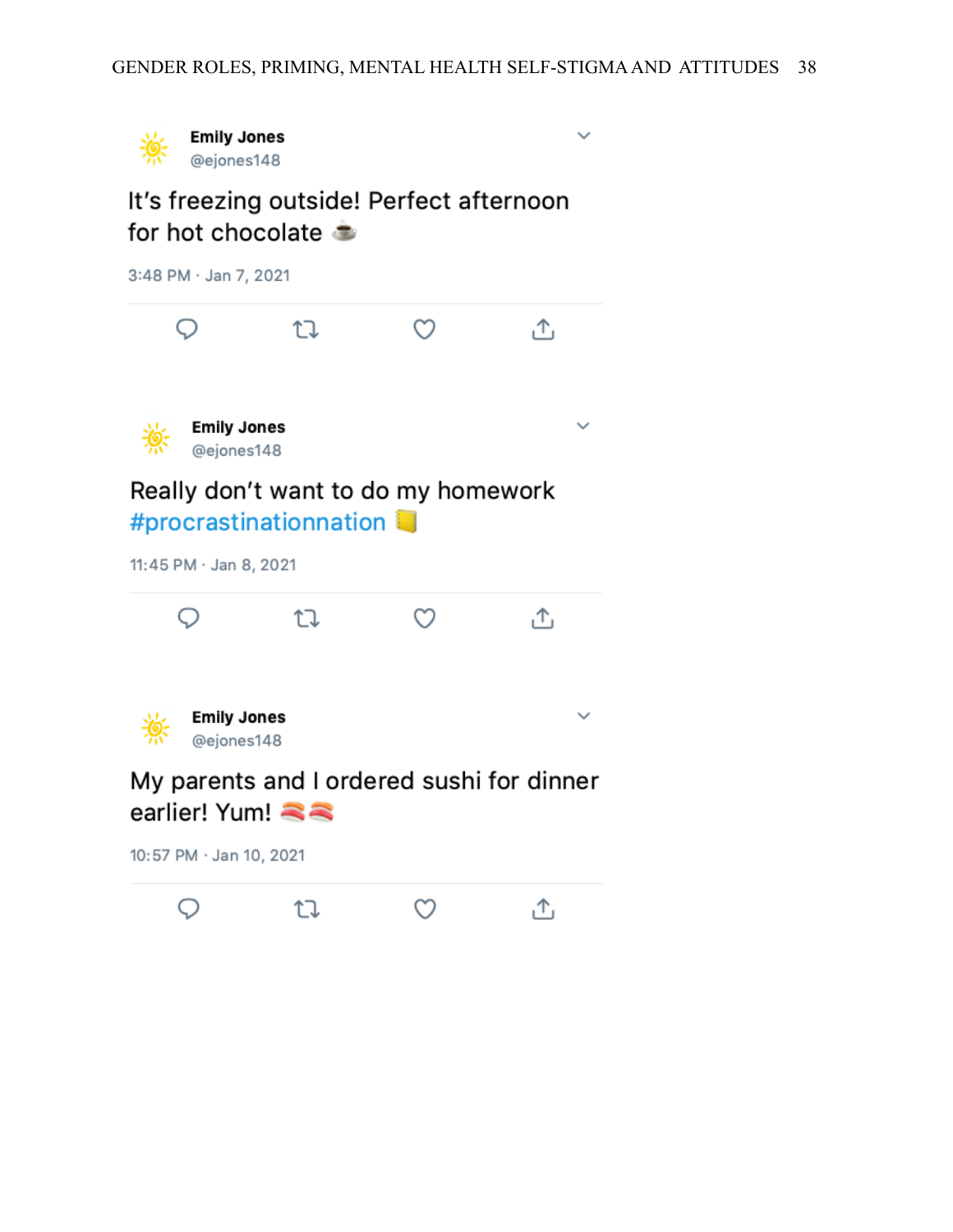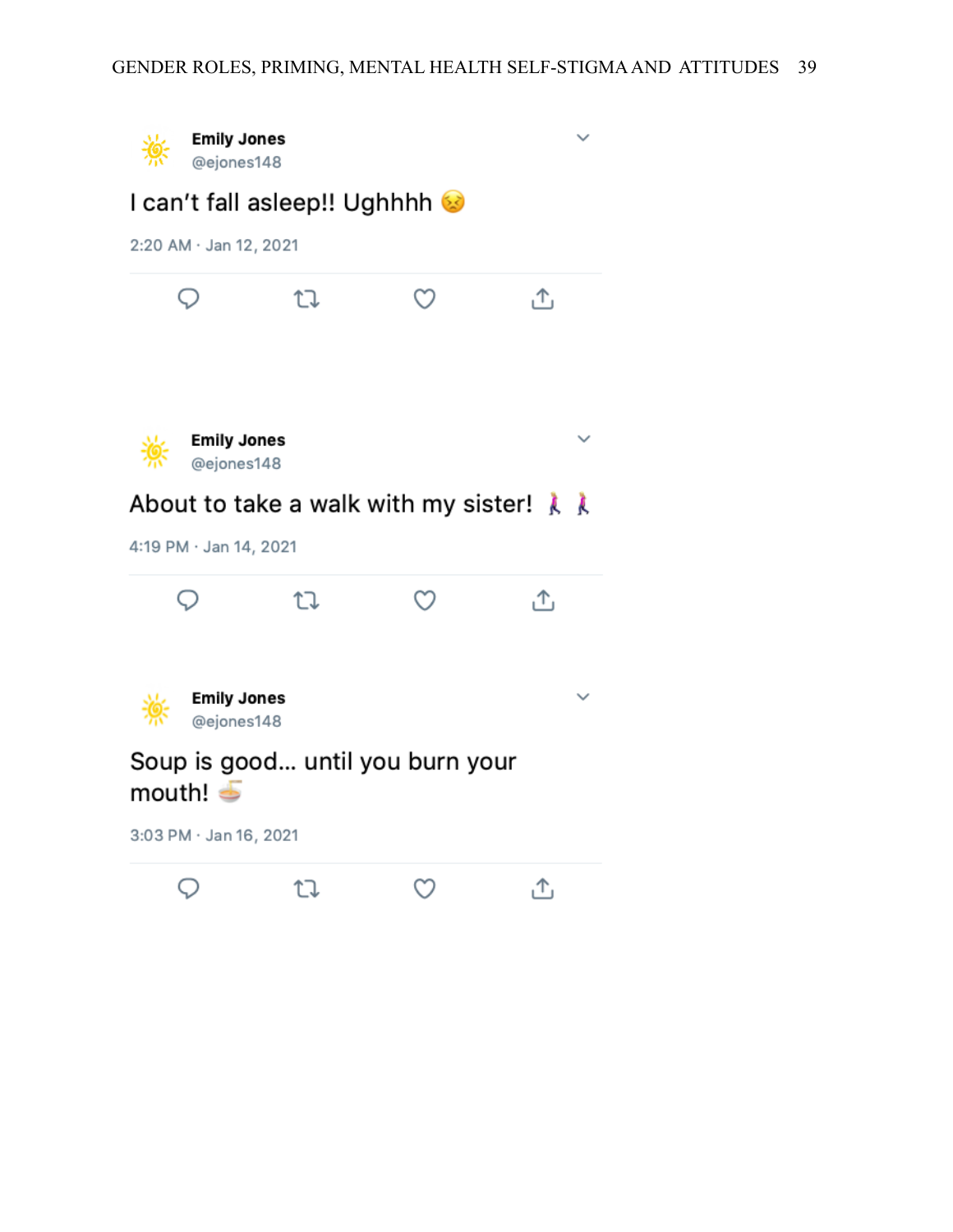$\checkmark$ 



What a weird day... I'm ready for bed  $z^{z^2}$ 

9:16 PM · Jan 16, 2021

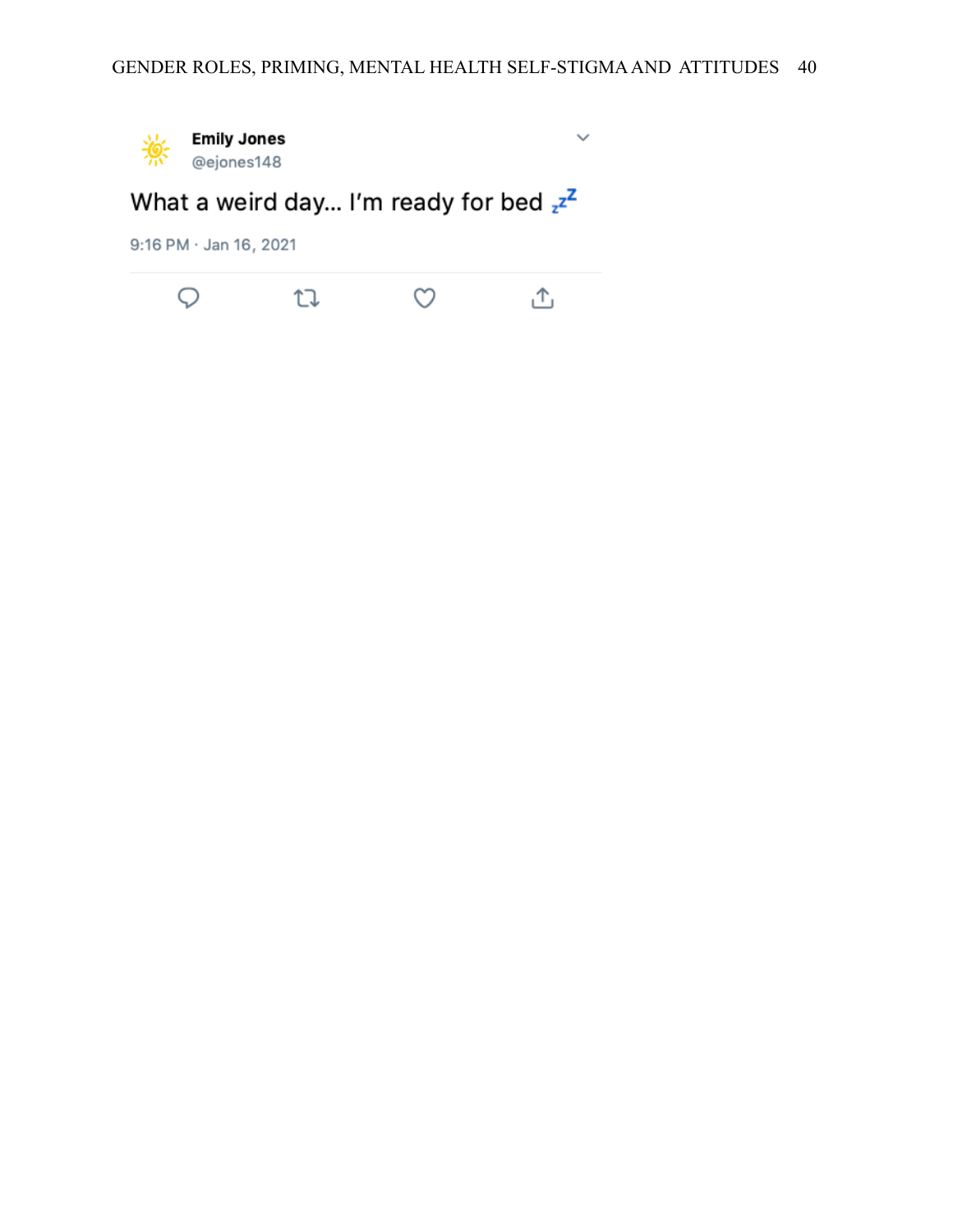## **Appendix D**

Twitter Posts: Follow-up Questions

- 1) What is your overall opinion of the Twitter posts?
- ( ) Very negative
- ( ) Somewhat negative
- ( ) Neutral
- ( ) Somewhat positive
- ( ) Very positive
- 2) Based on the tweets, what is your overall opinion of the author?
- ( ) Very negative
- ( ) Somewhat negative
- ( ) Neutral
- ( ) Somewhat positive
- ( ) Very positive
- 3) How interesting do you think the tweets are overall?
- ( ) Very boring
- ( ) Somewhat boring
- ( ) Neutral
- ( ) Somewhat interesting
- ( ) Very interesting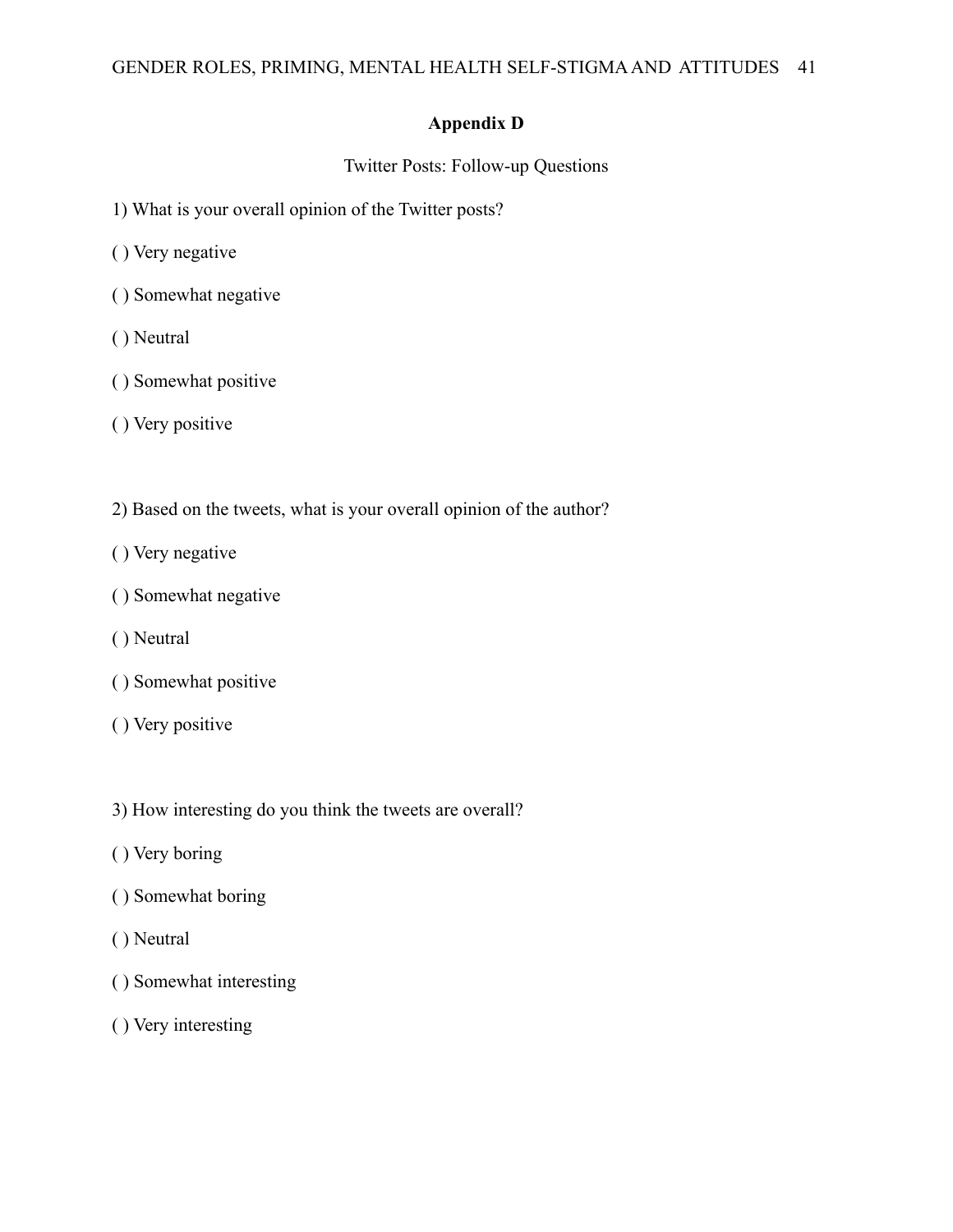- 4) Based on the tweets, how interesting do you think the author is as a person overall?
- ( ) Very boring
- ( ) Somewhat boring
- ( ) Neutral
- ( ) Somewhat interesting
- ( ) Very interesting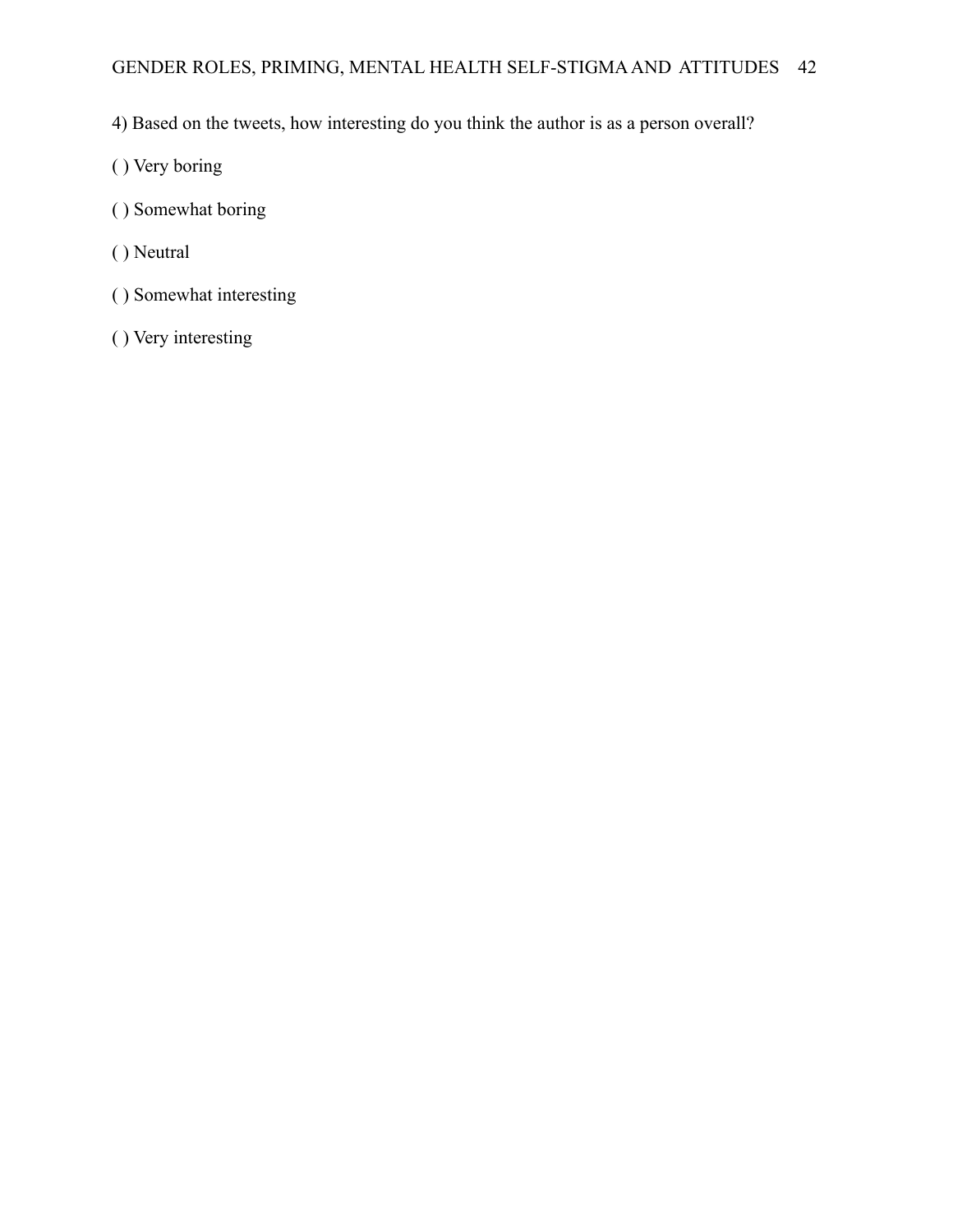## **Appendix E**

Self-Stigma of Seeking Help (SSOSH) scale (Vogel et al., 2006)

Please rate each statement based on the degree to which you agree with it.

- 1) If I went to a therapist, I would be less satisfied with myself.
- ( ) Strongly disagree
- ( ) Somewhat disagree
- ( ) Agree and disagree equally
- ( ) Somewhat agree
- ( ) Strongly agree
- 2) I would feel inadequate if I went to a therapist for psychological help.
- ( ) Strongly disagree
- ( ) Somewhat disagree
- ( ) Agree and disagree equally
- ( ) Somewhat agree
- ( ) Strongly agree
- 3) It would make me feel inferior to ask a therapist for help.
- ( ) Strongly disagree
- ( ) Somewhat disagree
- ( ) Agree and disagree equally
- ( ) Somewhat agree
- ( ) Strongly agree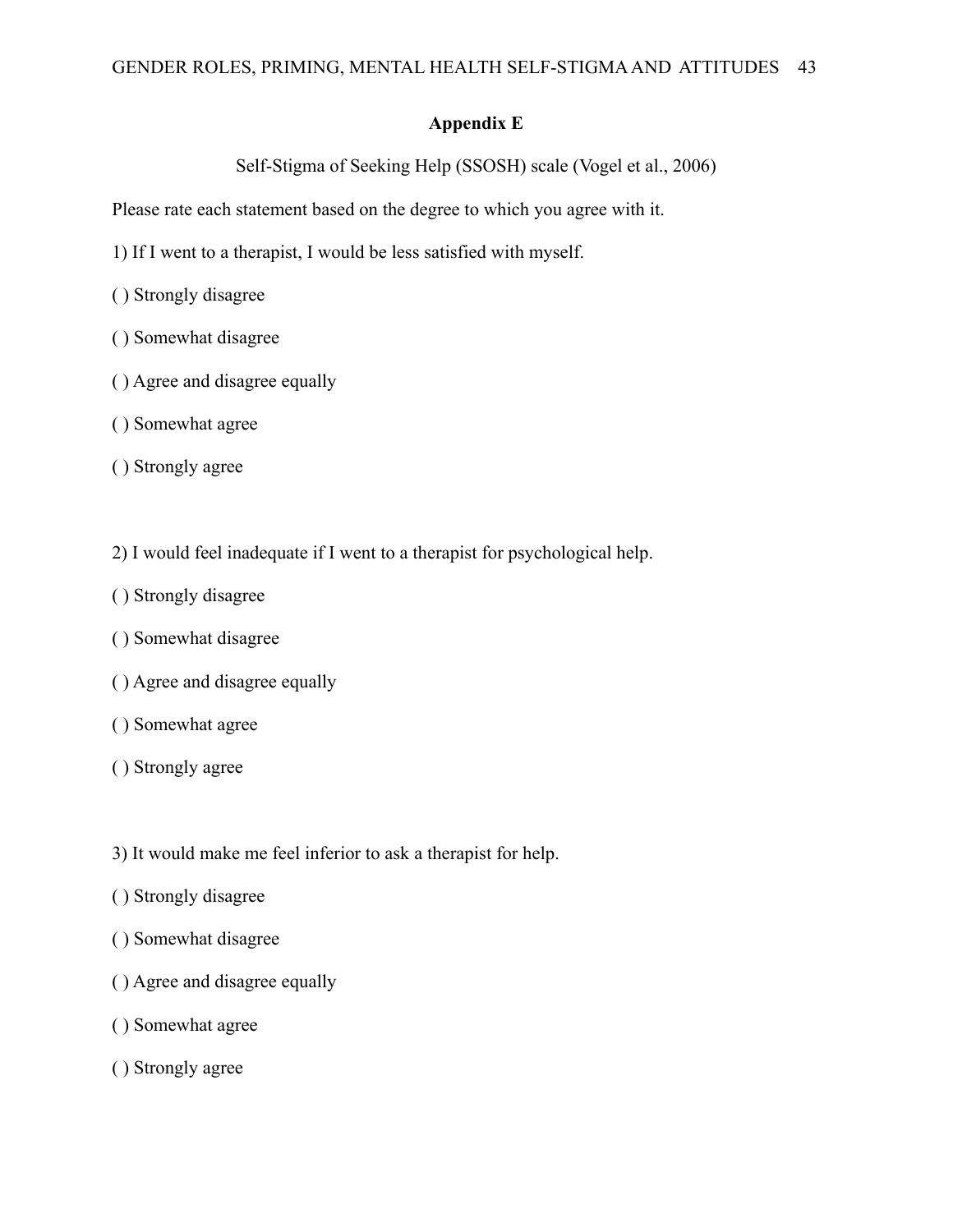## GENDER ROLES, PRIMING, MENTAL HEALTH SELF-STIGMAAND ATTITUDES 44

- 4) I would feel worse about myself if I could not solve my own problems.
- ( ) Strongly disagree
- ( ) Somewhat disagree
- ( ) Agree and disagree equally
- ( ) Somewhat agree
- ( ) Strongly agree
- 5) Seeking psychological help would make me feel less intelligent.
- ( ) Strongly disagree
- ( ) Somewhat disagree
- ( ) Agree and disagree equally
- ( ) Somewhat agree
- ( ) Strongly agree
- 6) My self-confidence would NOT be threatened if I sought professional help.
- ( ) Strongly disagree
- ( ) Somewhat disagree
- ( ) Agree and disagree equally
- ( ) Somewhat agree
- ( ) Strongly agree
- 7) I would feel okay about myself if I made the choice to seek professional help.
- ( ) Strongly disagree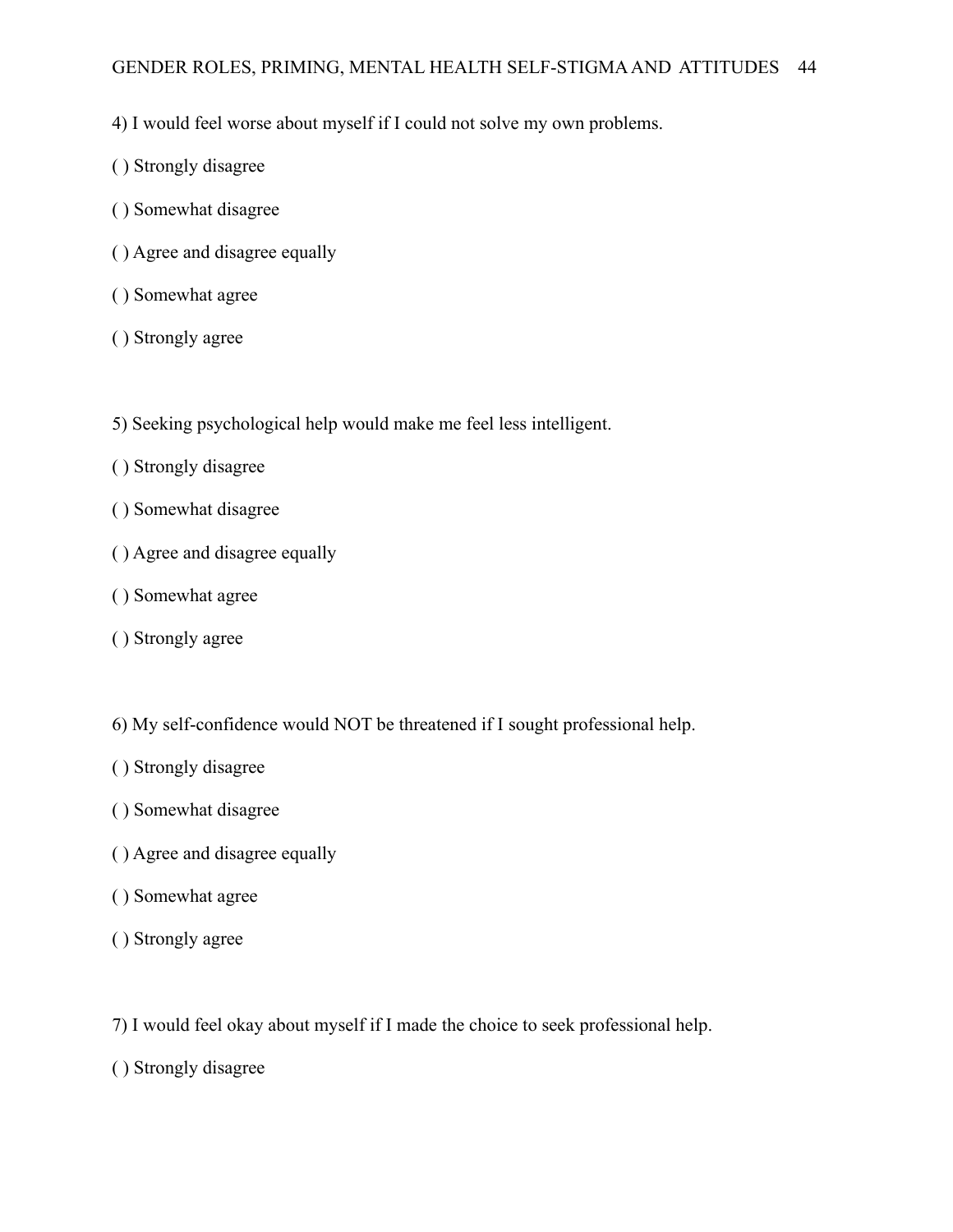- ( ) Somewhat disagree
- ( ) Agree and disagree equally
- ( ) Somewhat agree
- ( ) Strongly agree

8) My self-confidence would remain the same if I sought professional help for a problem I could not solve.

- ( ) Strongly disagree
- ( ) Somewhat disagree
- ( ) Agree and disagree equally
- ( ) Somewhat agree
- ( ) Strongly agree

9) My view of myself would not change just because I made the choice to see a therapist.

- ( ) Strongly disagree
- ( ) Somewhat disagree
- ( ) Agree and disagree equally
- ( ) Somewhat agree
- ( ) Strongly agree
- 10) My self-esteem would increase if I talked to a therapist.
- ( ) Strongly disagree
- ( ) Somewhat disagree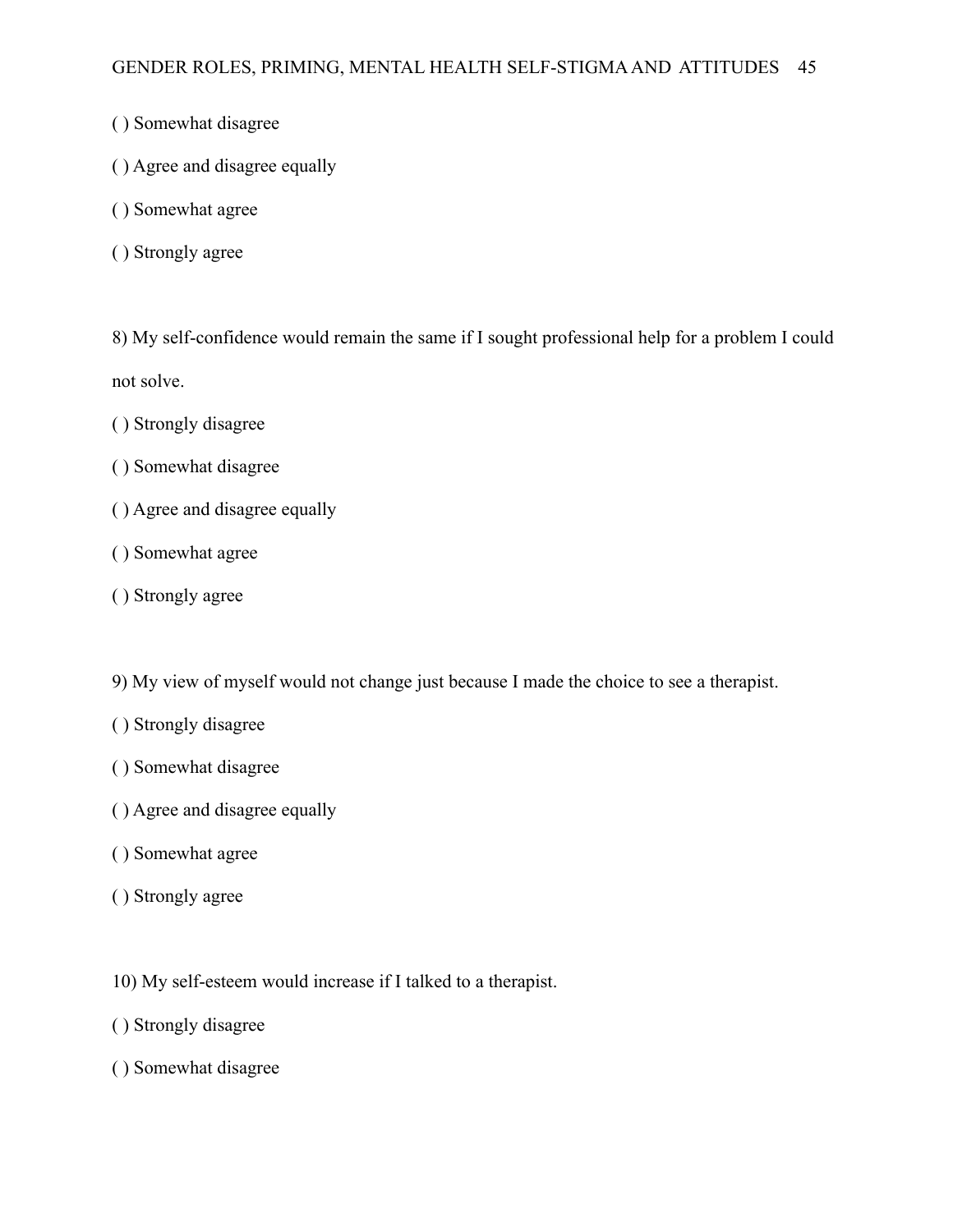- ( ) Agree and disagree equally
- ( ) Somewhat agree
- ( ) Strongly agree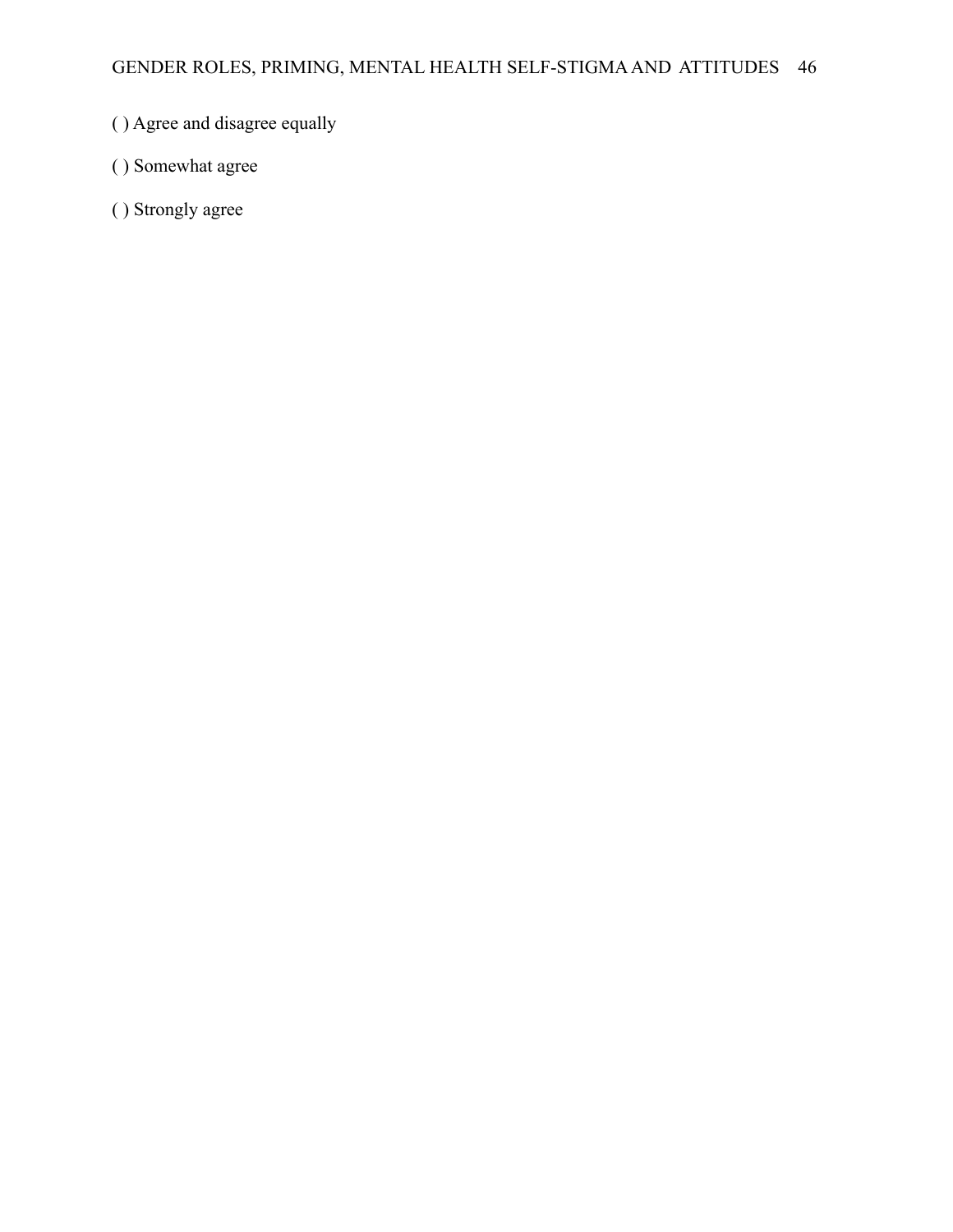## **Appendix F**

Short Form of the Attitudes Toward Seeking Professional Psychological Help (ATSPPH-SF)

scale (Fischer & Turner, 1970; Fischer & Farina, 1995)

Please rate each statement based on the degree to which you agree with it.

1) If I believed I was having a mental breakdown, my first inclination would be to get professional attention.

( ) Agree

( ) Partly agree

( ) Partly disagree

( ) Disagree

2) The idea of talking about problems with a psychologist strikes me as a poor way to get rid of emotional conflicts.

( ) Agree

( ) Partly agree

( ) Partly disagree

( ) Disagree

3) If I were experiencing a serious emotional crisis at this point in my life, I would be confident that I could find relief in psychotherapy.

( ) Agree

( ) Partly agree

( ) Partly disagree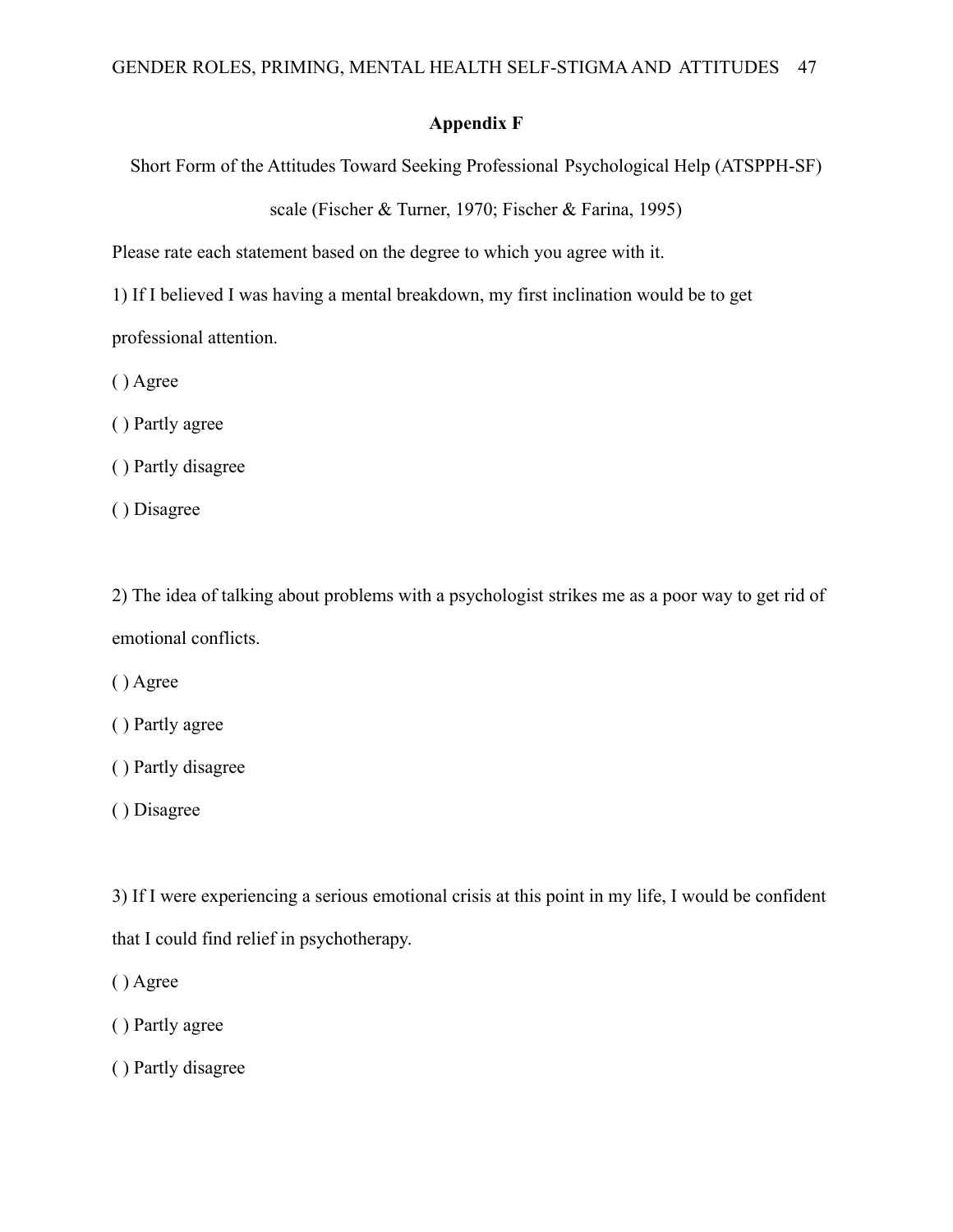## GENDER ROLES, PRIMING, MENTAL HEALTH SELF-STIGMAAND ATTITUDES 48

( ) Disagree

4) There is something admirable in the attitude of a person who is willing to cope with his or her conflicts and fears *without* resorting to professional help.

( ) Agree

- ( ) Partly agree
- ( ) Partly disagree
- ( ) Disagree
- 5) I would want to get psychological help if I were worried or upset for a long period of time.
- ( ) Agree
- ( ) Partly agree
- ( ) Partly disagree
- ( ) Disagree
- 6) I might want to have psychological counseling in the future.
- ( ) Agree
- ( ) Partly agree
- ( ) Partly disagree
- ( ) Disagree

7) A person with an emotional problem is not likely to solve it alone; he or she *is* likely to solve it with professional help.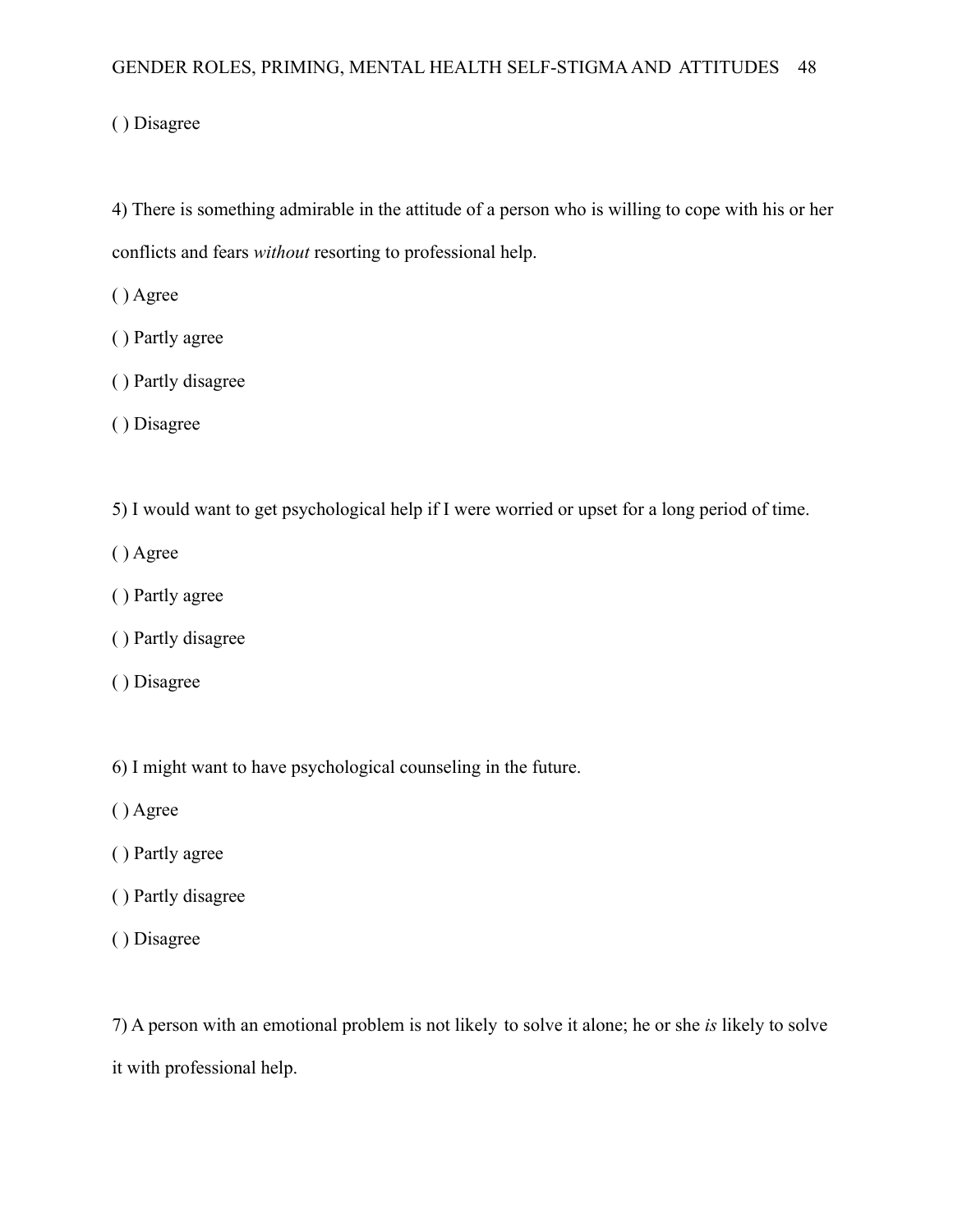- ( ) Agree
- ( ) Partly agree
- ( ) Partly disagree
- ( ) Disagree
- 8) Therapy is timely and expensive; it would not be of value for me.
- ( ) Agree
- ( ) Partly agree
- ( ) Partly disagree
- ( ) Disagree

9) A person should work out his or her own problems; getting psychological counseling would be a last resort.

- ( ) Agree
- ( ) Partly agree
- ( ) Partly disagree
- ( ) Disagree
- 10) Personal and emotional troubles, like many things, tend to work out by themselves.
- ( ) Agree
- ( ) Partly agree
- ( ) Partly disagree
- ( ) Disagree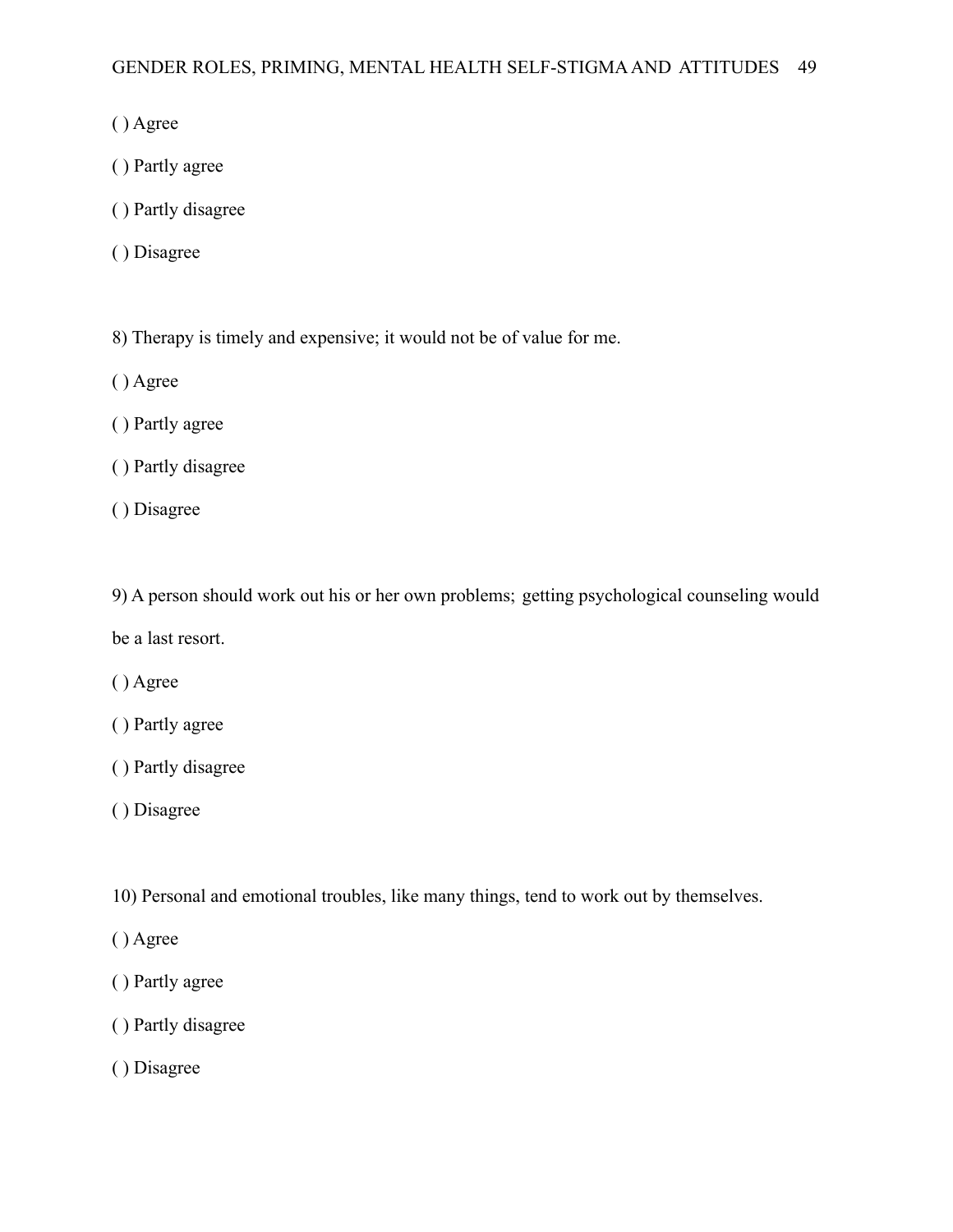# **Appendix G**

# Demographics

Please answer the following demographic questions.

1) What is your gender?

( ) Male

( ) Female

( ) Other

( ) Prefer not to say

2) What is your age?

3) Have you ever seen a mental health practitioner?

( ) Yes

( ) No

( ) Prefer not to say

4) Have you ever been diagnosed with a mental health disorder?

( ) Yes

( ) No

( ) Prefer not to say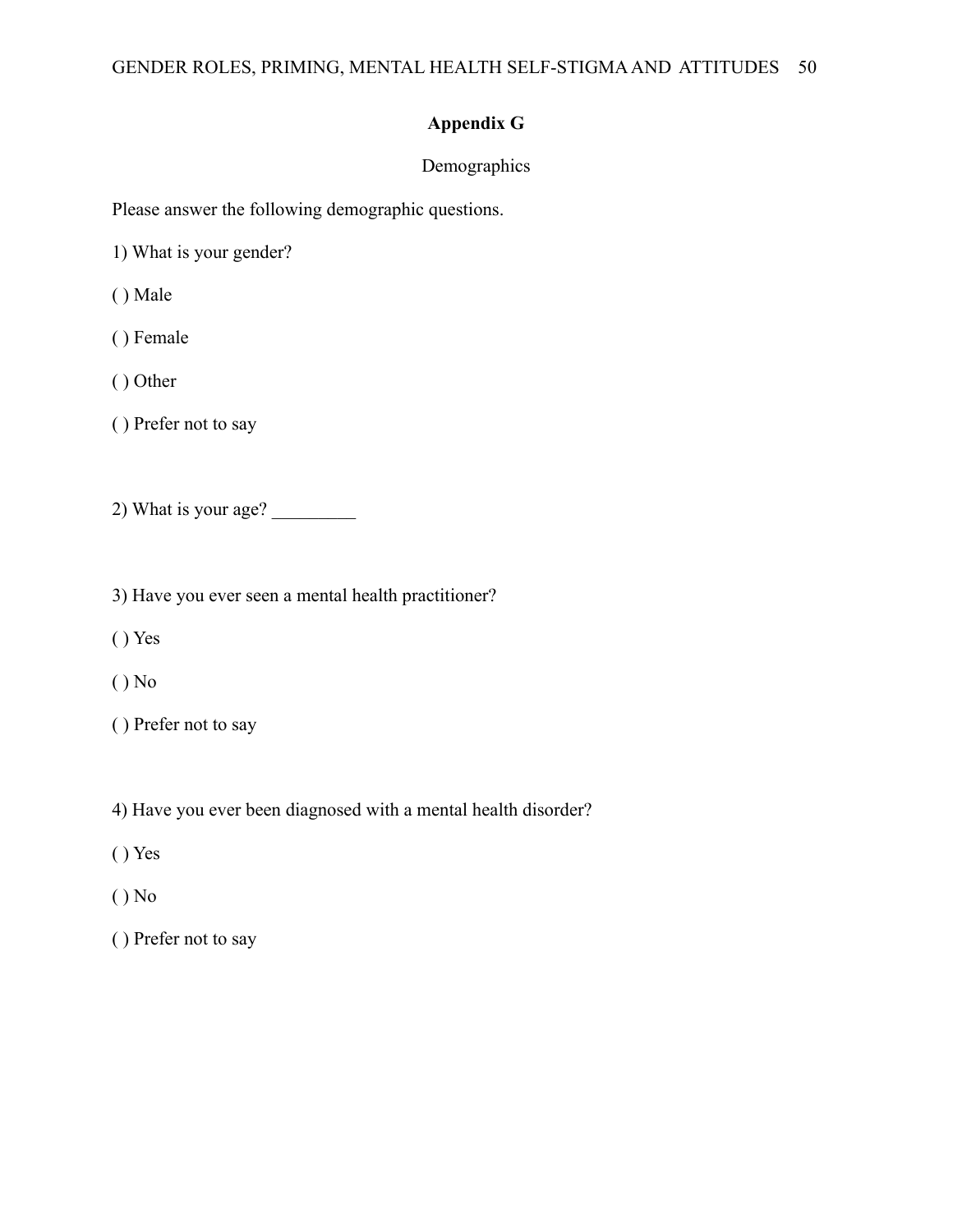#### **Appendix H**

## Informed Consent

I am inviting you to participate in a research study. Involvement in the study is voluntary, so you may choose to participate or not. A description of the study is written below.

You will be asked to read a series of Twitter posts, as well as respond to a few different questionnaires. This will take approximately 6 minutes. There are no foreseeable risks of participating in this study. If you no longer wish to continue, you have the right to withdraw from the study, without penalty, at any time.

All information will be kept anonymous and confidential.

If you have any questions about the research, please contact  $psychology1795@gmail.com$ . If you have any questions concerning your rights as a research participant that have not been answered by the investigator, or if you wish to report any concerns about the study, you may contact the Union College Human Subjects Review Committee Chair Catherine Walker (walkerc@union.edu) or the Office for Human Research Protections (http://www.hhs.gov/ohrp/).

By checking the box below, you indicate that you understand the information stated above, and that you wish to participate in this research study.

( ) Yes, I consent.